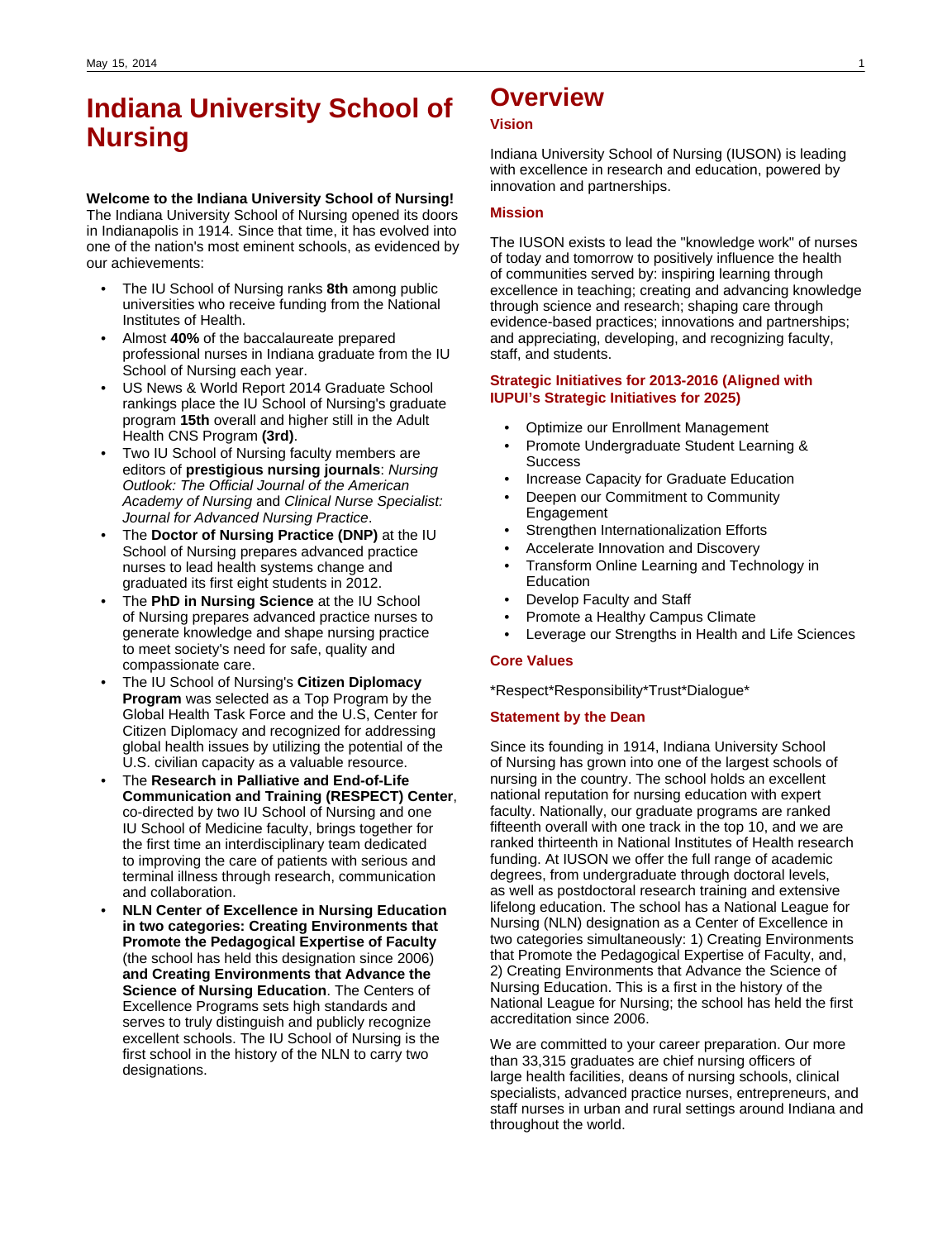Faced with the challenges of changing health care delivery, nurses will be called on to lead in areas never dreamed of by earlier generations. Know that the talented faculty members of Indiana University are committed to helping you realize your professional aspirations in every career transition that you undertake, and to enable you to seize your own preferred future. Indiana University School of Nursing has forged strong links between nursing education and nursing services in clinical and community settings in order to improve the health of individuals, families, and communities. We welcome you and invite you to become a part of our extended IU family.

#### **Departmental Missions**

### **Community & Health Services**

Consistent with the vision and mission of the School of Nursing, Faculty in the Department of Community Health Services facilitate student learning by creating, applying, and transferring their unique knowledge and skills in the areas of psychiatric nursing, nursing administration, community health nursing, nursing informatics, teacher education, pediatric nurse practitioners and family nurse practitioners.

#### **Science of Nursing Care**

The department of Science of Nursing Care is an active and integral part of the school of nursing with many talented faculty who are serving students at all levels of their education. Our department is responsible for the following components of the strategic plan:

- 1. Advance IUSON's reputation as a national leader in education research, evidence-based practices, and progressive nursing education programs (TEACHING EXCELLENCE).
- 2. Position IUSON as a nationally renowned leader in research and knowledge development (RESEARCH EXCELLENCE).
- 3. Develop new and sustain existing partnerships to support innovations in education and research that address current and future challenges in global health care and health professions education (INNOVATION AND PARTNERSHIPS).
- 4. Integrate the school's core values into the culture of the school.

Last updated January 2014

### **Accreditation & Licenses**

- Accreditation Commission for Education in Nursing; BSN & MSN programs
- Commission on Collegiate Nursing Education; BSN, MSN & DNP programs
- Indiana State Board of Nursing; BSN program
- American Nurses Credentialing Center's Commission on Accreditation; Center for Professional Development and Lifelong Learning

#### **Memberships**

The School of Nursing is an agency member of the National League for Nursing's Council of Baccalaureate and Higher Degree Programs, Commission on Collegiate

Nursing Education (CCNE), as well as the Committee for Institutional Cooperation (CIC). The school is also a constituency member of the National League for Nursing and the American Association of Colleges of Nursing.

Last updated January 2014

### **Administration**

- Marion E. Broome, PhD, RN, FAAN, Distinguished Professor, Dean
- Patricia Ebright, PhD, CNS, RN, FAAN, Associate Professor, Associate Dean for Graduate Programs
- Associate Dean for Research
- Susan M. Hendricks, EdD, MSN, RN, CNE, Associate Professor, Associate Dean for Undergraduate Programs
- Mary Beth Riner, PhD, RN, Associate Professor, Associate Dean for Global Affairs
- Joyce Krothe, PhD, Professor, Assistant Dean, IUBL
- Beth Sharer, DHA, NEA-BC, RN, HFA, FACHE, Clinical Assistant Professor, Head, Division of Nursing, IUPUC
- Chad Priest, JD, MSN, RN, Assistant Dean for Operations and Community Partnerships
- Deborah DeMeester, PhD, RN, Clinical Assistant Professor, Assistant Dean for Pre-Licensure Programs
- Lisa Wagnes, MSN, RN, Assistant Dean, Center for Professional Development and Lifelong Learning Community and Health Systems
- Shannon McDaniel, MS, Assistant Dean for Information Systems
- Linda B. Griffin, MBA, CPA, Assistant Dean for Resource Management
- Chandra Dyson, MS, Assistant Dean for Student **Services**
- Janet Phillips, PhD, RN, Clinical Assistant Professor, Director, RN BSN Consortium
- Barbara Friesth, PhD, RN, Clinical Associate Professor, Director, Learning Resource Center
- Janet McCully, BS, Director of Development
- Marsha Baker, MS, Director of Diversity and **Enrichment**
- **Director of Research Operations**

### **Department Chairpersons & Assistant Chairpersons**

- Tamilyn Bakas, PhD, RN, FAHA, FAAN, Professor, Chair, Department of Science of Nursing Care
- Anne Belcher, PhD, Professor, Chair, Department of Community and Health Systems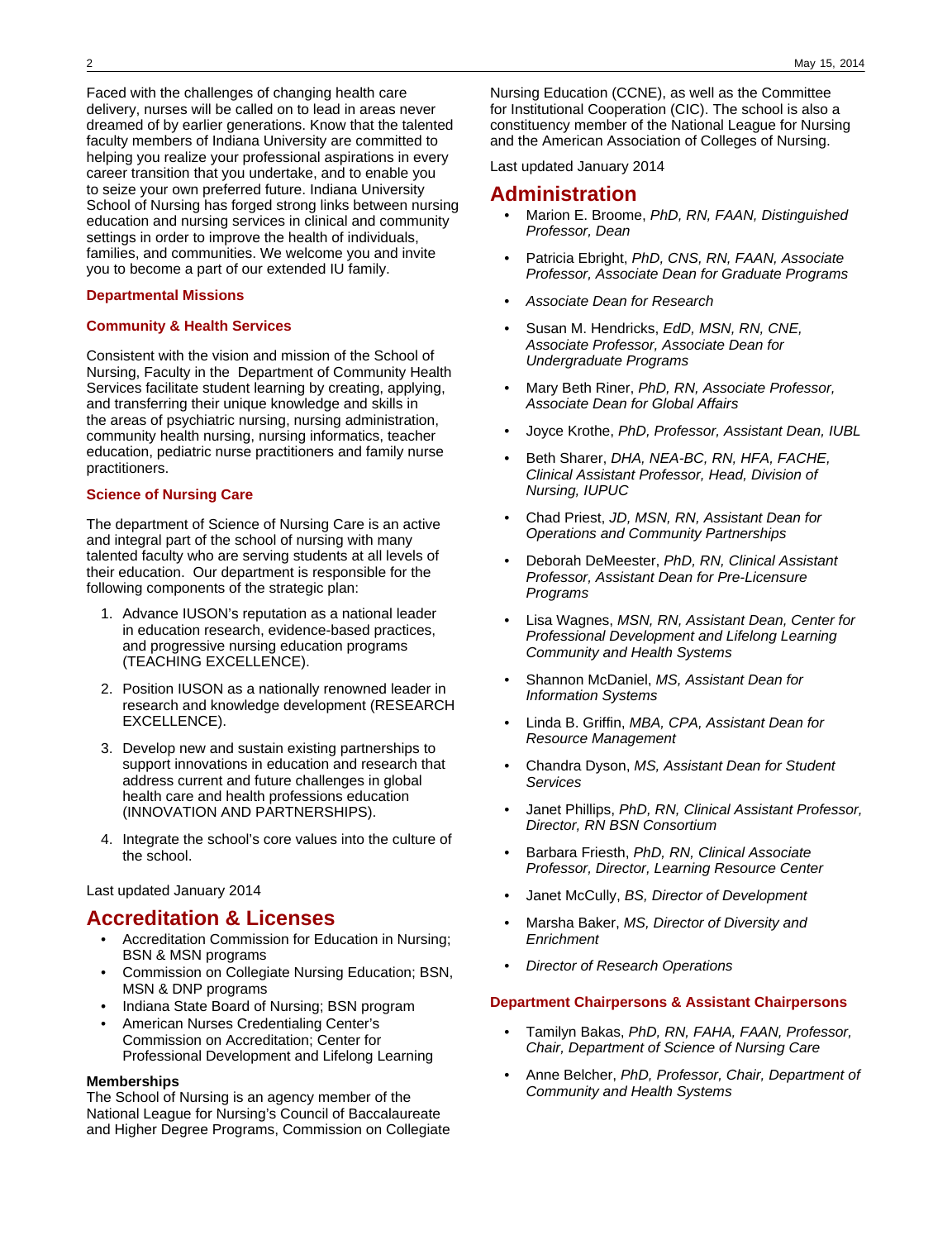- McLennon, Susan, PhD, RN (University of Alabama, 2008), Assistant Professor, Assistant Chair, Science of Nursing Care
- McNelis, Angela, PhD, MSN, ANEF (Indiana University, 2000), Associate Professor, Assistant Chair, Community & Health Systems

### **Program Coordinators**

- Julie Meek, PhD, RN, Clinical Associate Professor, DNP Program Coordinator
- Sue Rawl, PhD, FAAN, Professor, PhD Program **Coordinator**

#### **Undergraduate Academic Advisement**

- Deborah Hrisomalos, MBA, CPHIMS, Academic Advisor, IUBL
- Jackie Dakich, MS, Academic Advisor, IUPUI
- Helen McKuras, MS, Academic Advisor, IUPUI
- Gregory Wible, MS, Academic Advisor, IUPUI
- Carrie Shaver, MA, Academic Advisor, IUPUC
- Sarah Warfield, MS, Academic Counselor, IUPUC

### **Graduate Advisor, MSN, RN-MSN Students**

• Lisa Thompson, MSN, RN, CPNP, Academic Advisor, IUPUI

### **Graduate Advisor, Doctoral Students**

Debbie Grew, MA, MS

Last updated January 2014

### **Center for Academic Affairs**

The Indiana University School of Nursing Center for Academic Affairs (CAA) serves students with academic advising, records management, and other academic needs. CAA serves as the home for the Associate Deans for undergraduate and graduate programming, the Assistant Dean for Student Services, the Director of Diversity & Enrichment, Academic Advisors, Recorders, and more.

### **Values**

To provide the highest quality coaching and programming services to achieve stakeholder success. We do this by applying and demonstrating effective listening skills, personalized attention, strategic problem solving referrals, and team efforts.

### **Mission**

To ensure the integrity of our academic programs and assist learners to meet their educational goals by effectively using resources to serve and support students, faculty, staff, and external stakeholders.

Last updated January 2014

### **Contact Information**

[Indiana University School of Nursing](http://nursing.iupui.edu) 1111 Middle Drive, Room NU 122 Indianapolis, IN 46202 (317) 274-2806

Last updated January 2014

### **History**

The Indiana University School of Nursing opened its doors in Indianapolis in 1914. Since that time, it has evolved into one of the nation's most eminent nursing schools.

### **Historical Milestones**

- 1914 Indiana University Training School for Nurses opened at Indianapolis
- 1932 Curricula established for Bachelor of Science in Nursing on Bloomington campus for public health nursing, administration and supervision of nursing service, and teaching in schools of nursing offered for registered nurses in Bloomington
- 1944 Division of Nursing Education placed in School of Education with preparation for teachers of science, nursing arts, medical-surgical, maternity, and pediatric nursing
- 1945 Master of Science in Nursing Education first offered at IU Bloomington
- 1950 Bachelor of Science in Nursing (BSN) Program first offered
- 1956 Name of school officially changed to Indiana University School of Nursing
- 1957 Original National League for Nursing (NLN) accreditation for the Master of Science in Nursing (MSN) Program
- 1960 Last diploma school graduates
- 1961 Original NLN accreditation for the BSN Program
- 1965 All nursing programs organized into one administrative unit to form the School of Nursing, the tenth school of Indiana University
- 1966 MSN degree first offered
- 1968 Original NLN accreditation for the Associate of Arts Program, IUPUI
- 1974 School of Nursing building dedicated at IUPUI
- 1975 Specialist in Clinical Nursing program approved
- 1975 NLN accreditation for ASN Program continued to 1983, IUPUI
- 1976 Original American Nurses' Association (ANA) accreditation for the Continuing Education program
- 1976 Doctor of Nursing Science (D.N.S.) program approved
- 1976 NLN accreditation for BSN and graduate programs continues
- 1978 First doctoral students admitted
- 1980 New upper-division baccalaureate curriculum initiated
- 1981 First Doctor of Nursing Science degree awarded
- 1982 NLN accreditation for BSN and graduate programs continued until 1990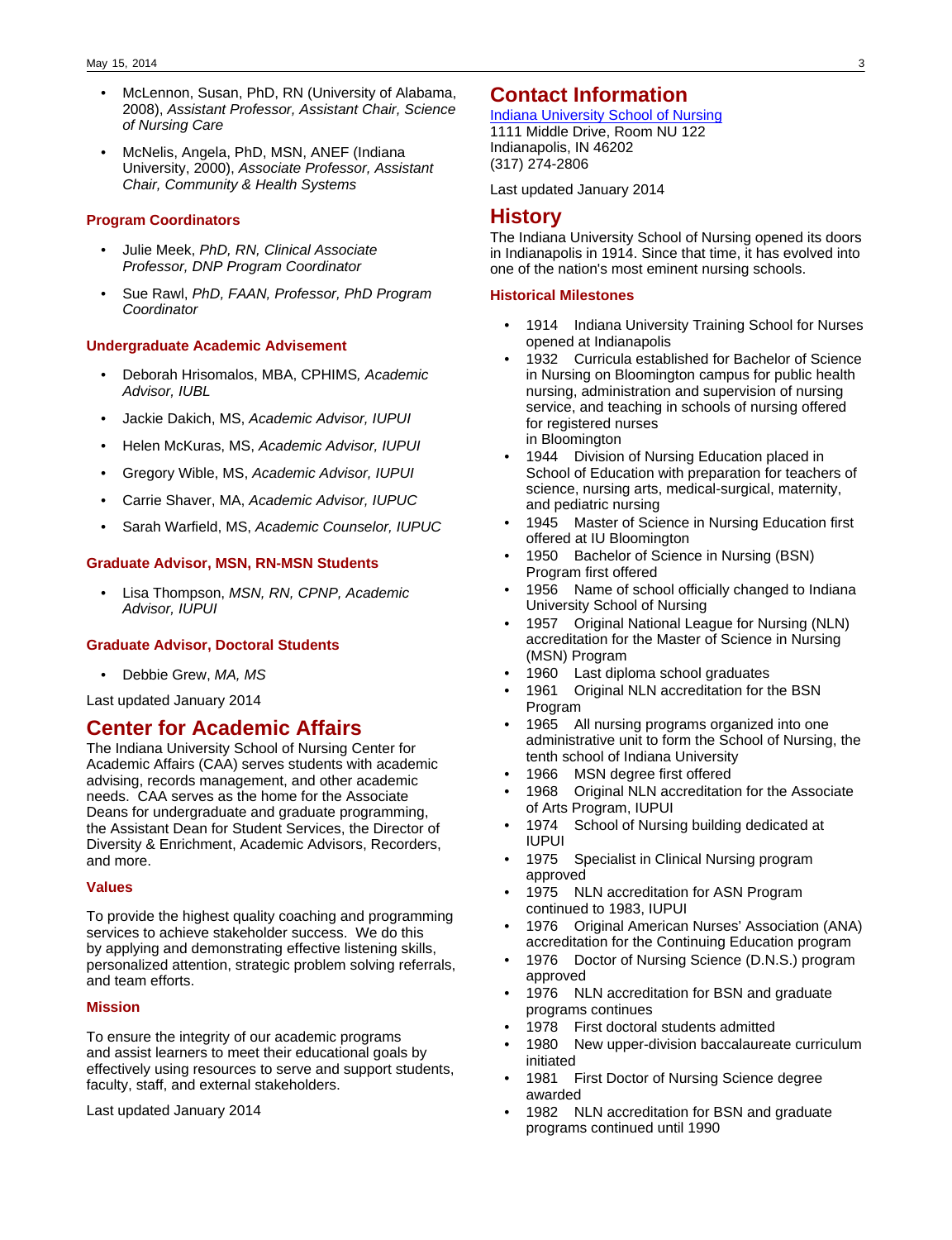- 1985 First master's degree courses offered at five sites—Indiana Higher Education Telecommunications System (IHETS)
- 1985 Office of Nursing Practice established
- 1987 Approval of Licensed Practical Nurse (LPN) to ASNmobility option at IUPU Columbus
- 1989 School reorganized into academic departments
- 1990 Formal planning for a PhD program in nursing initiated
- 1990 Institute of Action Research for Community Health established
- 1991 Designation of Institute of Action Research for Community Health as a World Health Organization Collaborating for Healthy Cities
- 1991 Establishment of Mary Margaret Walther Program in Oncology Care Research
- 1991 Implementation of the RN-MSN mobility options
- 1993 Accreditation of BSN and MSN programs by the National League for Nursing for eight years
- 1995 Transition from DNS to PhD degree program approved
- 1996 First class of PhD in Nursing Science students admitted
- 1998 Emily Holmquist Endowed Professorship instituted
- 1998 Commission on Collegiate Nursing Education (CCNE) Board of Commissioners granted IUPUI preliminary approval of the baccalaureate and master's nursing education programs
- 2000 Accreditation of BSN and MSN programs continued by the National League for Nursing Accrediting Commission for eight years
- 2000 New 10-year accreditation of BSN and MSN programs by the Commission on Collegiate Nursing Education
- 2003 First class of students in PhD in Nursing Science distance-accessible option admitted
- 2006 Appointment of first Edward W. and Sarah Stam Cullipher Chair
- 2006 Appointment of first Sally Reahard Chair
- 2006 Awarded designation as a Center of Excellence by the National League for Nursing
- 2006 Center for Research in Nursing Education was formed
- 2008 Grand opening of the Jean Johnson Schaefer Resource Center for Innovation in Clinical Nursing Education
- 2008 Designation of IUSON as a "system school" ended June 30, 2008
- 2008 Designation of IUSON as a "Core Campus School"-Bloomington, Columbus, Indianapolis
- 2009 Re-designation as a National League for Nursing Center of Excellence in Nursing Education to Promote the Pedagogical Expertise of Faculty, 2009 - 2012
- 2009 Doctor of Nursing Practice (DNP) approved by the Indiana Commission for Higher Education
- 2009 95th anniversary of nursing at Indiana **University**
- 2010 RN to BSN Degree Completion Program begins in coordination with the state-wide consortium of IU system Schools of Nursing
- 2011 Doctor of Nursing Practice (DNP) accredited by the Commission on Collegiate Nursing Education (CCNE)
- 2012 Re-designation as a National League for Nursing Center of Excellence in Nursing Education to Promote the Pedagogical Expertise of Faculty, 2012-2017
- 2012 Designation as a National League for Nursing Center of Excellence in Nursing Education to Advance the Science of Nursing Education, 2012-2016

Last updated January 2014

# **Awards & Scholarships**

### **Professional Practices, Internships, Honors at the School Level**

### **Honors and Awards**

Students have the opportunity to be recognized for academic excellence both during their program and at graduation. Full-time nursing students will be placed on the Dean's List for each semester in which they earn a grade point average (GPA) of 3.5 or higher. Parttime students are eligible for the Dean's List after the completion of 12 credit hours, and for each semester they have accumulated an additional 12 credit hours of course work with a GPA of 3.5 or higher.

BSN candidates who are in the top 10 percent of their graduating class and who have demonstrated a high level of academic achievement may be selected to graduate with academic distinction. To be eligible, BSN students must have completed a minimum of 60 graded credit hours at IU. Minimum grade point averages used in determining the category of academic distinction awarded are:

- 3.83-4.00—Highest Distinction
- 3.66-3.82—High Distinction
- 3.50-3.65—Distinction

A GPA used to determine distinction is calculated from all grades in courses up to and including the seventh semester for the BSN taken at IU. The GPA does not include transfer grades, special credit, and open electives, but does include grades received in courses that are repeated because of program stipulations. Not all students who meet the criteria for distinction may be selected for this honor.

Awards and honors are also given to recognize outstanding student performance. Students interested in specific awards should see an academic advisor for a list of available awards, along with eligibility criteria.

### **School Awards and Scholarships**

Various scholarships and awards are granted annually to those in the nursing major through the Center for Academic Affairs at the School of Nursing (NU 122). For details on these scholarships and awards, please contact the Center for Academic Affairs, (317) 274-2806.

Last updated January 2014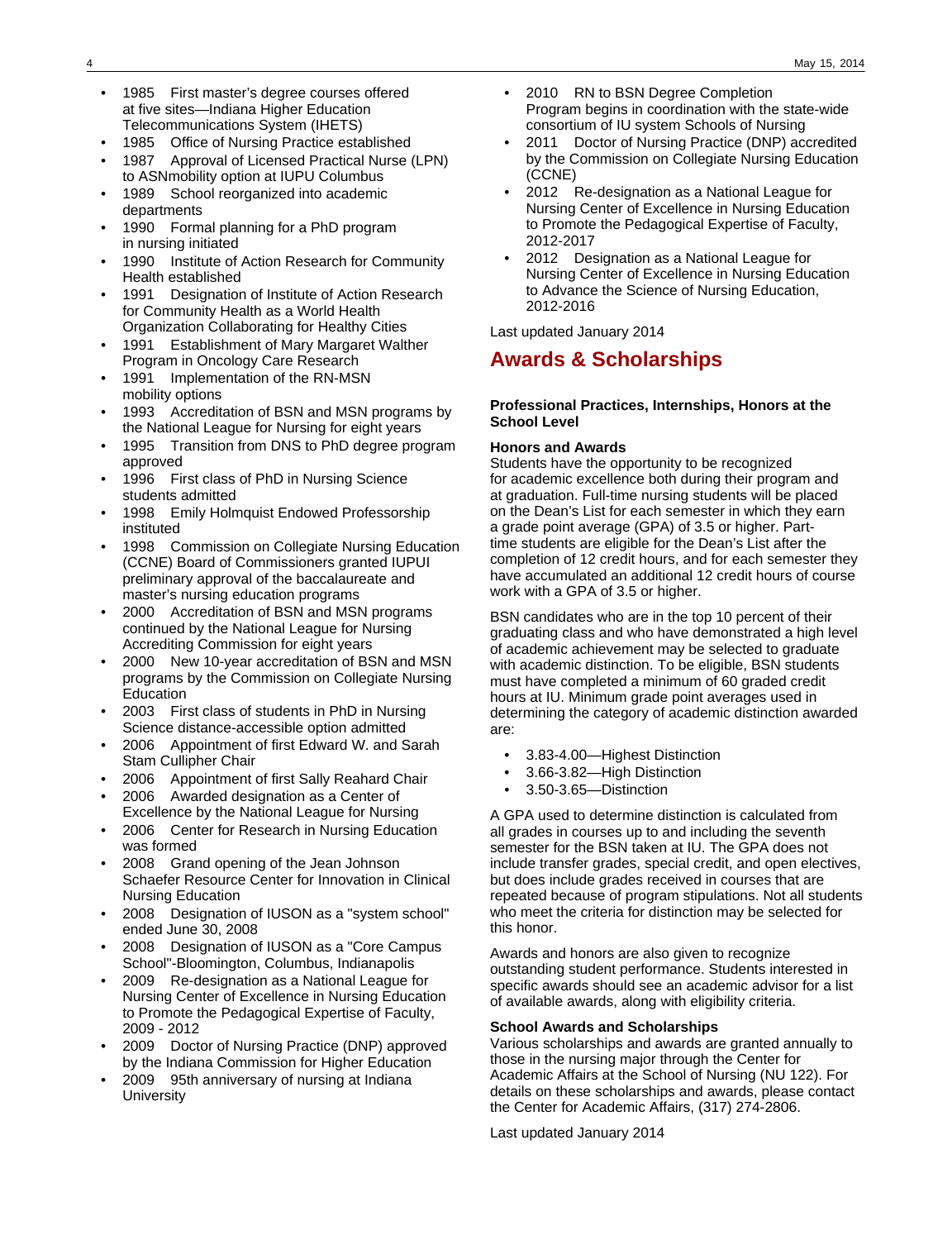# **BSN Admission Requirements: Traditional Pre-Licensure Track**

### **BSN Admission Requirements: Traditional Pre-Licensure Track**

Applications and due dates for Indianapolis, Columbus, and Bloomington may be found at each campus' School of Nursing website. Students interested in nursing on another IU campus should consult the website of that campus for more information about nursing. The admission process is competitive, and acceptance depends on the number of applicants and the applicant's ability to compete academically in the pool of applicants. Students seeking admission to the nursing major must meet the following eligibility criteria (Policy H\_01):

- 1. The applicant must be admitted to Indiana University as a degree#seeking student and must submit official transcripts from other universities attended so that credits may be transferred.
- 2. The applicant must have a minimum Indiana University cumulative grade point average (GPA) of 2.7 on a 4.0 scale at the time of application. This does not include transfer or X'd courses.
- 3. The following application requirements must be met by courses listed on the application to the nursing major on the Core Campus: English Composition, Introductory Psychology, Introductory Sociology, Human Anatomy and Finite Math . Additional courses to be entered on the application**:** These are to be selected from an approved list which may be campus-specific. The total number of credit hours used to meet the application requirements is typically 29-31 credits.
- 4. Of the general education courses specifically required for application no more than three may be repeated to achieve a minimum grade of C (2.0). Over the course of the BSN degree program no more than two of the science/math courses (Anatomy, Physiology, Microbiology and Finite Math) may be repeated in order to achieve an acceptable grade. In the case of courses with a laboratory component, the didactic and lab are considered one course. The grade earned on the second attempt will be used for calculation of GPA for admission purposes. This policy relates to IU and transfer courses, and students who are not able to meet the minimum criteria are ineligible for admission consideration.
- 5. The applicant must achieve a grade of C (2.0) or higher for each course and an application overall GPA of 3.00 in all nursing program requirements. This criterion also applies to any student wishing to transfer required courses from a university other than Indiana University. Applicants may use up to a maximum of 6 credits of Special Departmental (S) or Test (T) credit (e.g. Advanced Placement or departmental examination credit). No more than one Science/Math application requirement may be met with such credits, and no more than one of the remaining General Education requirements may be met with such credits. The Anatomy, Physiology, and Microbiology requirements must be met with graded college coursework, not by S or T credits.
- 6. The applicant must complete all required course work by established deadline date. This includes independent studies, correspondence course work and courses for which students have received an incomplete (I). Students wishing to transfer required course work from a university other than Indiana University must be in good academic standing in that university (i.e., must not have been dismissed) and have achieved a grade of C (2.0) or higher in courses for which transfer is being requested.
- 7. As part of the application process the applicant must submit a Student Criminal Disclosure form to communicate any issues that would be documented on a national criminal background check.

Applicants who do not meet one or more of the above criteria may request special consideration by the campus Admission, Progression and Graduation (APG) Committee to which admission is requested. Consult campus policies and practices to determine the appropriate process to be followed on the campus you wish to attend.

If denied admission, the applicant may reapply to the Bachelor of Science in Nursing Program in a subsequent semester if eligibility is maintained. The applicant is not automatically considered; the student must re-submit an application.

Students will be admitted to the baccalaureate nursing program for a specific semester and are expected to enter the program that semester. Students not entering that specific semester must reapply for a subsequent semester on a competitive basis. Students will not be considered for further admission if they have declined an admission offer two times.

The nursing faculty of the campus to which the student is seeking admission has the responsibility and authority to select applicants for admission to the baccalaureate nursing program. The faculty reviews all qualified applicants and selects those who are most qualified.

Applicants to IUB, IUPUC, or IUPUI will receive priority consideration for admission if they have completed the majority (51 percent) of their prerequisite general education course work on the IUPUI, IUPUC, or IU Bloomington campus. If additional spaces are available, the next priority is given to students who have completed the majority of their course work on another IU campus. Students transferring the majority of prerequisite course work from a non-IU school are accorded lowest priority for admission.

Last updated January 2014

# **BSN Admission Requirements: Accelerated Second Degree Track**

### **BSN Admission Requirements: Accelerated Second Degree Track**

Applications and due dates may be found on the School of Nursing website <http://nursing.iupui.edu/>. The admission process is selective, and acceptance depends on the number of applicants and the applicant's ability to compete academically in the pool of applicants. Admission to the baccalaureate nursing major and concomitant entrance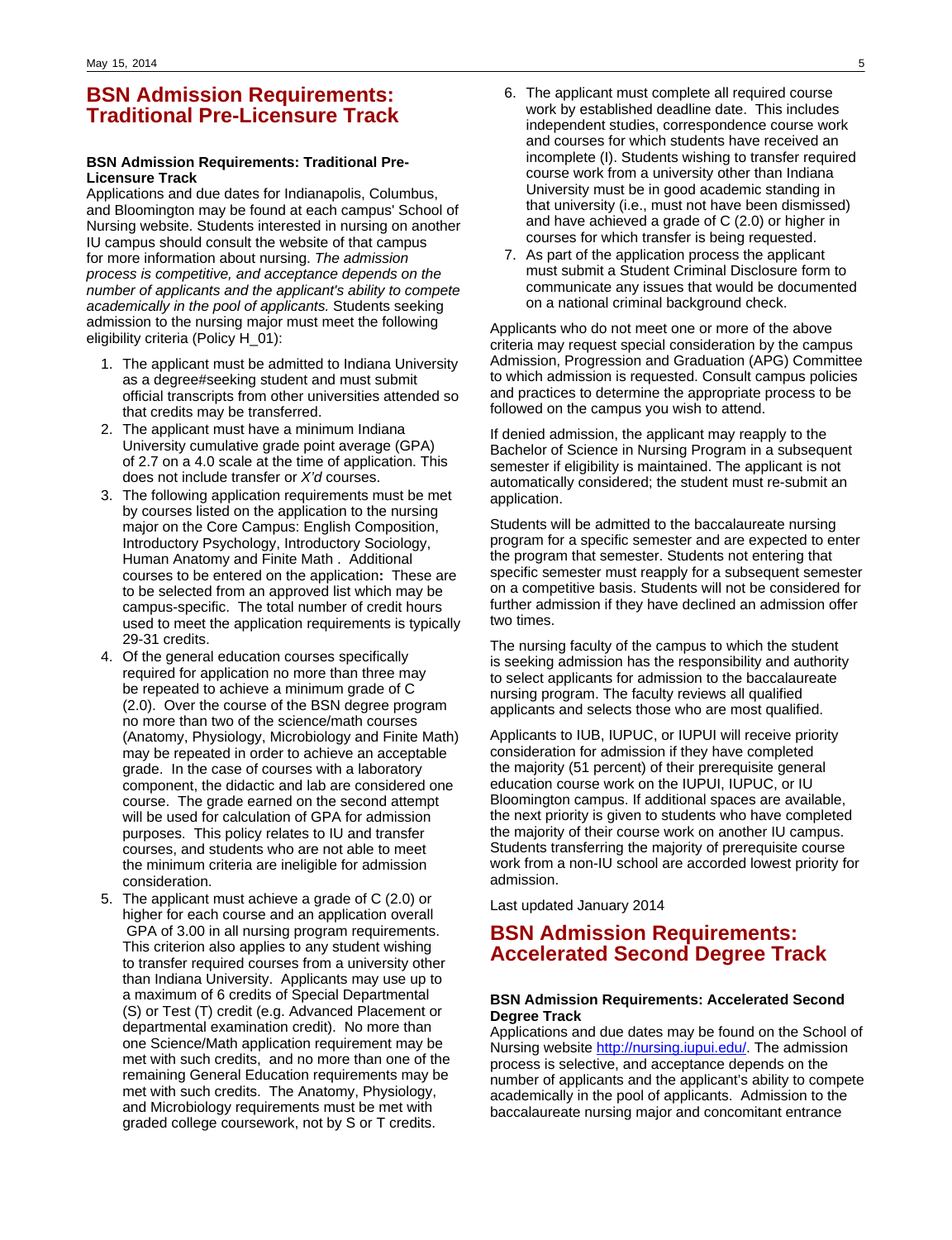to the School of Nursing is open to those meeting the following admission criteria (Policy H\_02):

- 1. Must be admitted to Indiana University as a degreeseeking student.
- 2. Documentation of at least a bachelor's degree (approximately 120 credits), in which a minimum cumulative grade point average (GPA) of 2.7 on a 4.0 scale was earned.
- 3. Must have completed all required BSN general education courses with a grade of C or higher. Required BSN general education course work may be completed at Indiana University or transferred from another college or university.
- 4. Must demonstrate a grade point average of 3.0 on a 4.0 scale for all general education course work applied to BSN degree.
- 5. Time limitation on specific courses: Knowledge and competencies developed in courses that fulfill the requirements for anatomy, human physiology, finite math**,** microbiology, chemistry, statistics and life span development are considered to be time limited for individuals pursuing an undergraduate degree in nursing. If any of these courses were taken more than seven years prior to the application to the nursing undergraduate degree, the applicant must validate the related knowledge and competencies through testing, portfolio, or repeating the course to be eligible for admission and progression.
- 6. Students transferring course work must have achieved a grade of C (2.0) or higher for each completed required BSN general education course to be considered from a university other than Indiana University. No more than three (3) courses may be repeated in order to meet the minimum required grade of C (2.0). Of the three courses, only two (2) failures will be allowed in required science courses.
- 7. Must have a minimum grade of C (2.0) in each required BSN general education course by the second attempt. This criterion also applies to any student wishing to transfer required courses from a college or university other than IU.
- 8. Students must complete courses to meet all general education requirements before applications are processed for the desired admission cycle in order to be eligible for that admission cycle so that grades from all general education requirements will be included in the GPA calculation. Applicants for Fall entry will need courses completed by the end of the previous Spring semester; applicants for Spring entry will need courses completed by the end of the previous Summer Session II; applicants for Summer entry will need courses completed by the end of the previous Fall semester in order to be eligible.
- 9. Must have completed a personal statement that speaks to career goals and abilities to be successful in this study option.
- 10.Must submit to the School of Nursing a credit transfer report (CTR) for all work being transferred from universities other than IU.

11.Must submit application by specified published dates. Applications received after deadlines may not be considered for requested admission cycle. Students wishing to reapply for a following academic cycle are invited to do so.

### **Admission Process:**

- 1. Students may apply to Indiana University and the Accelerated Second Degree Track concurrently. Students transferring to Indiana University from another institution will have their transcript evaluated by the Admission Office of Indiana University and the School of Nursing before determining admission eligibility.
- 2. Students meeting above admission criteria and applying for a specific admission cycle will be admitted based on prior academic performance and strength of goal statement in pool of applicants.
- 3. Students will be admitted to the Accelerated Second Degree Track for a specific admission cycle, and are expected to enter that cycle. Students not entering that specific admission cycle may reapply for admission to a subsequent admission cycle.

Last updated January 2014

# **Academic Expectations & Progression**

### **Academic Expectations & Progression**

After admission to the BSN Program, placement in nursing courses for the academic year is based on a priority ranking system.

Students who interrupt their studies for any reason, as well as part time and transfer students, will be accommodated on a space-available basis. See an academic advisor with any questions about these requirements.

A BSN student's failure to register in each sequential semester, excluding summer sessions, constitutes an interruption in a student's program. Students who have interrupted their program of study for any reason are required to submit a written request to reenter the program to the chairperson of the Core Campus BSN Admission, Progression, and Graduation (APG) Committee. This request must be received by July 1 for fall semester, April 1 for summer, and October 1 for spring. All requests for reentry will be evaluated on the basis of the availability of resources. Reentry of students who have interrupted their study for any reason is not guaranteed. Students who reenter must adhere to the policies and curriculum of the School of Nursing that are in effect at the time of reentry.

Students may progress to the next semester of courses upon the successful completion of all prior semester nursing courses designated on the campus enrolled. Students wishing exception to this practice must petition the Admission, Progression, and Graduation (APG) committee.

Last updated January 2014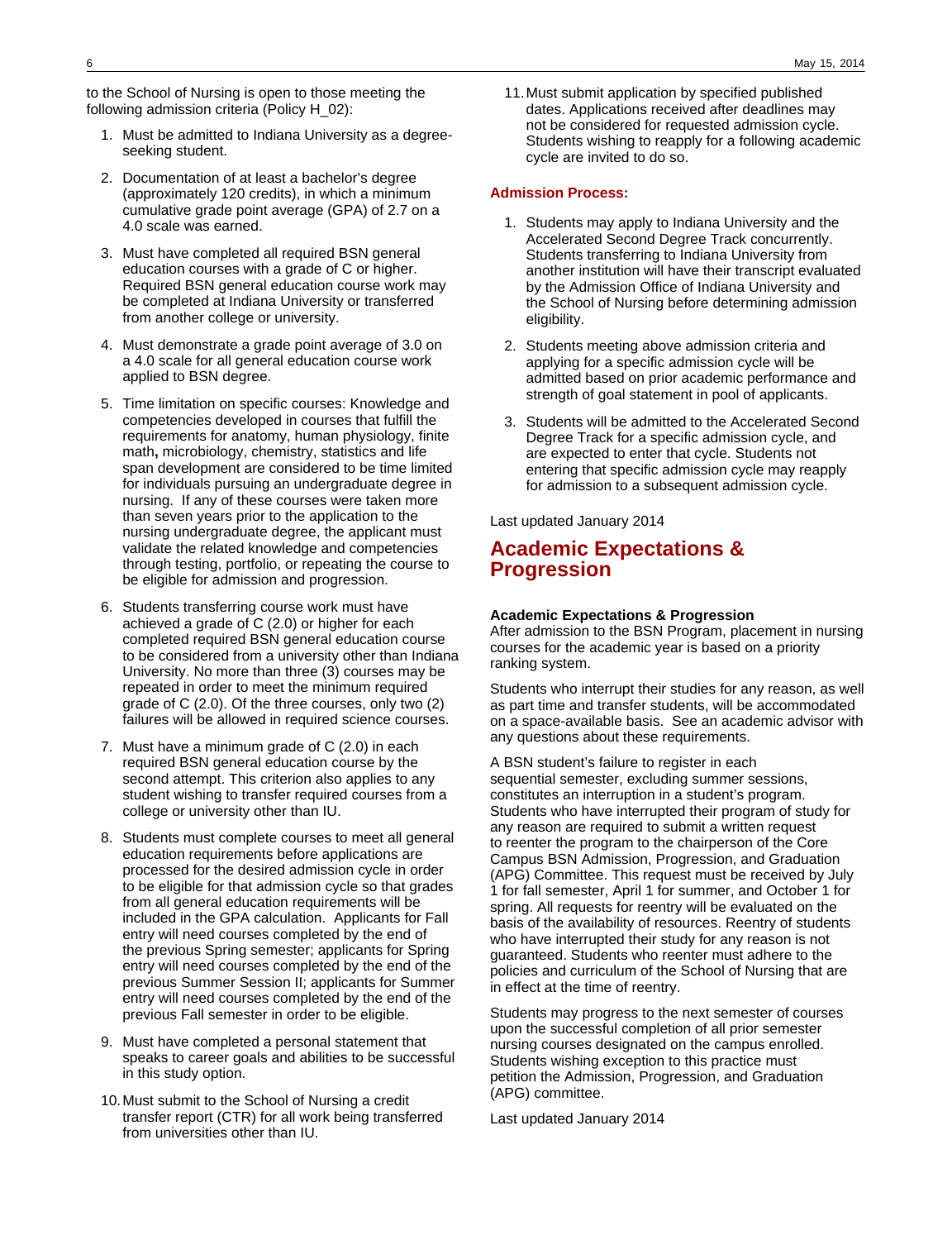# **BSN Degree Requirements**

### **Bachelor of Science in Nursing (BSN)**

All candidates for the degree of Bachelor of Science in Nursing on the IUB, IUPUC, and IUPUI campuses must fulfill the following requirements:

- 1. Complete a minimum of 120 credit hours with a grade of C or higher in each course required for the degree. Credit earned in remedial learning-skill courses and courses that have been repeated do not count in the 120 credit hour total.
- 2. Achieve a grade of C or higher in all didactic courses applied to the BSN degree and an S (Satisfactory) in all clinical/practicum courses.
- 3. Achieve an IU cumulative grade point average of at least a 2.0 (C). This includes all transfer course work applied to degree.
- 4. Complete at least 30 credit hours of required nursing major courses on the IU campus awarding the BSN degree.\*
- 5. Complete all BSN degree requirements within six years of enrolling in the first nursing course in the nursing major.
- 6. Apply for degree candidacy the semester prior to completing all degree requirements and adhere to the published procedures on campus awarding degree.

\*Please note that Indianapolis, Bloomington, and Columbus are considered one core campus.

For additional information about the Bachelor of Science in Nursing view the following information:

- Academic Policies and Procedures
- Accelerated Track
- Admission Requirements
- Academic Expectations & Progression
- Honors Study Option
- School Requirements

Last updated Janaury 2014

## **BSN Honors Study Option**

### **BSN Honors Study Option**

Students admitted to the IUPUI Honors College prior to Nursing School admission are directly admitted into the Nursing Honors Program. The School of Nursing Honors Program includes a prescribed set of coursework designed to satisfy IUPUI Honors College requirements for scholarships and honors coursework. More information on the honors program can be found at <http://nursing.iupui.edu/degrees/bsn/honors.shtml>.

The School of Nursing Honors Program is designed to challenge students to develop skills in the areas of leadership, scholarship, and team science. Emphasis is on learning skills related to research and systematic inquiry to improve health and patient care through knowledge generation, utilization, and dissemination.

### **IUSON Admission & Retention Criteria for Honors**

Only students admitted to the IUPUI Honors College prior to Nursing School admission are eligible for the program.

All IU SON Honors College students are required to participate in the School of Nursing Honors curriculum. Once admitted, students must maintain minimum GPA requirements.

#### **IUSON Honors Study Goals**

- Engage students in the pursuit of academic excellence in nursing
- Develop the next generation of nurse leaders through collaborative teaming and problem-solving leadership and collaboration skills
- Create opportunities for students to build collaborative mentor partnerships with faculty and members of the healthcare community
- Involve students in faculty research projects and scholarship activities
- Prepare students for graduate studies

### **IUSON Honors Program Study Requirements**

For a copy of the latest IU School of Nursing Honors Program curriculum please contact the School of Nursing Center for Academic Affairs at 317-274-2806, or visit us in Nursing Building room 122.

Last updated January 2014

### **BSN School Requirements**

#### **BSN School Requirements**

There are three distinct tracks in the BSN Program; the BSN Traditional Track, the BSN Accelerated Second Degree Track, and the RN to BSN Completion Track. Students in each track must complete the same program outcomes and requirements which are addressed in a curriculum plan that meets the learner's needs. The BSN curriculum is subject to continuous evaluation and revision. If curriculum changes occur, updated information can be obtained from the academic counselor.

The BSN Traditional Track has been designed for students with no prior RN license or academic degree beginning their academic studies on the IUB, IUPUC, or IUPUI campus. This track requires a minimum of four academic years to complete. Those students admitted to the BSN Traditional Track before the Fall 2013 semester will complete the **BSN Traditional Track Program, Classic Curriculum**. Those students admitted to the BSN Traditional Track who began progression in the BSN in Fall 2013 and beyond will complete the **BSN Traditional Track Program, Concept & Competency Based Curriculum.**

The following are examples of full-time plans of study for both the Classic and Concept-Based curricula. On the IUPUI campus it is expected that students follow this published plan to facilitate their ability to meet course application requirements. Each student will develop, with the assistance of an academic advisor, an individual plan of study that reflects student need, student choices, availability of courses, and specific campus expectations.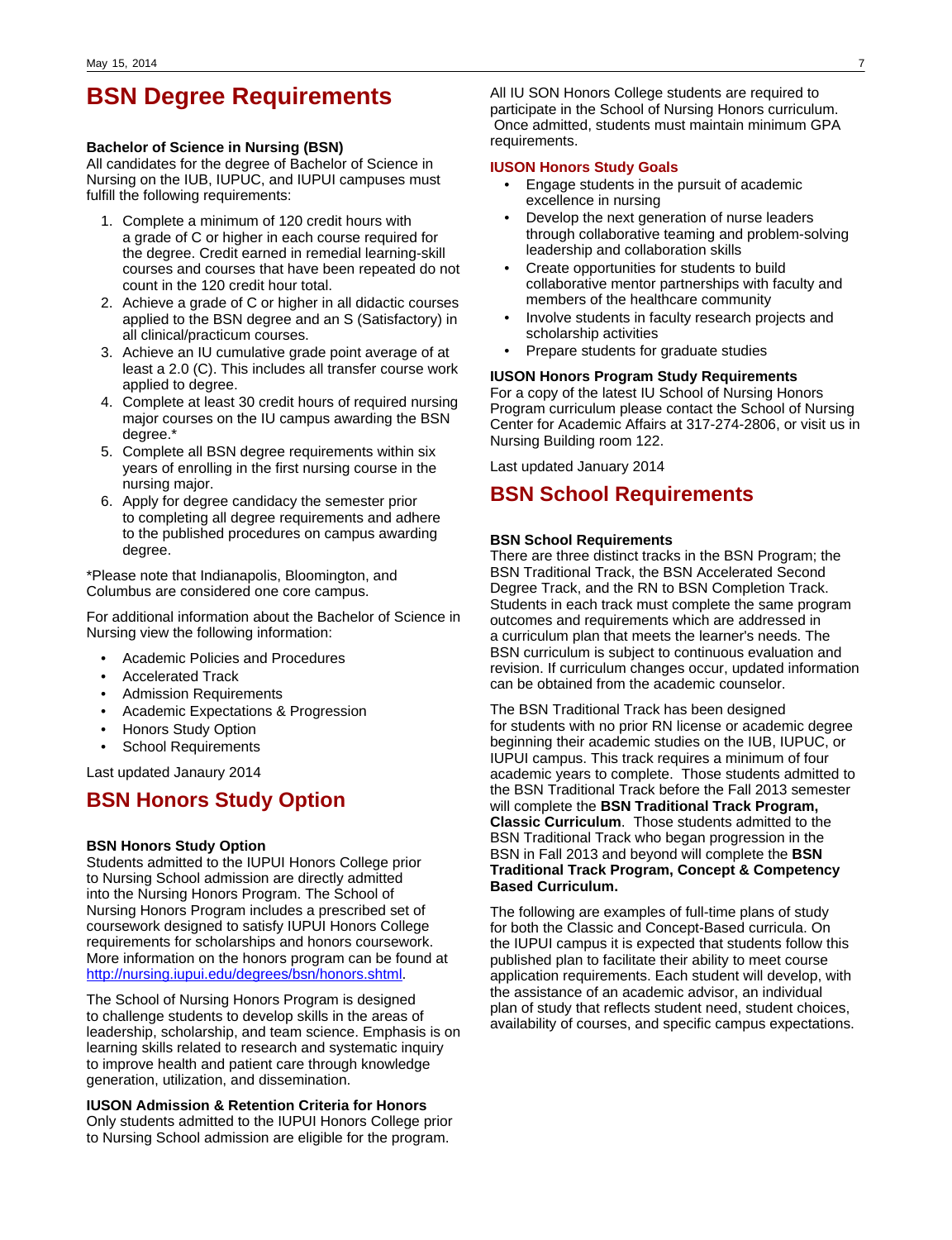### **BSN Traditional Track Sample Concept & Competency Based Curriculum Plan (for those students admitted to the Fall 2013 semester and beyond)**

### **Freshman Year**

| <b>First-Semester Courses</b>            | <b>Credits</b> |
|------------------------------------------|----------------|
| English Composition (W131) 3             |                |
| Introduction to Psychology<br>(PSY B110) | З              |
| Finite Math (MATH M 118)                 | 3              |
| Life & Physical Sciences                 | 3              |
| Cultural Understanding                   | 3              |
| <b>Total Credits</b>                     | 15             |
| <b>Second Semester Courses Credits</b>   |                |
| Anatomy (BIOL N 261)                     | 5              |
| Arts & Humanities                        | 3              |
| <b>Fundamentals of Speech</b>            | 3              |
| Introduction to Sociology<br>(SOC R100)  | 3              |
| Open Elective                            | 1              |
| <b>Total Credits</b>                     | 15             |

### **Sophomore Year**

| Third-Semester Courses                                        | <b>Credits</b> |
|---------------------------------------------------------------|----------------|
| Physiology (BIOL N217)                                        | 5              |
| <b>Health Assessment (NURS</b><br>B 244/245) *                | 4              |
| <b>Promoting Healthy</b><br>Populations (NURS B<br>234/235) * | 5              |
| Professionalism in<br>Collaborative Practice<br>(NURS B 253)  | 3              |
| <b>Total Credits</b>                                          | 17             |
| <b>Fourth-Semester Courses</b>                                | <b>Credits</b> |
| Microbiology (MICR J 210)                                     | 4              |
| <b>Fundamentals of Nursing</b><br>Practice (NURS B 260) *     | 5              |
| Pathophysiology &<br>Pharmacology for Nursing<br>(NURS B 261) | 4              |
| <b>Health Care Delivery</b><br>Systems (NURS L 230)           | 3              |
| <b>Total Credits</b>                                          | 16             |

### **Junior Year**

| <b>Fifth-Semester Courses</b>                            | <b>Credits</b> |
|----------------------------------------------------------|----------------|
| Data Analysis in Clinical                                | 3              |
| Practice and Health-Care                                 |                |
| Research (NURS H 355)                                    |                |
| Clinical Care I: Biophysical<br>Processes (NURS H 356) * | 5              |
| Transitional Care of                                     | 5              |
| <b>Families &amp; Populations</b>                        |                |
| (NURS B 334) *                                           |                |
| Open elective                                            |                |

| <b>Total Credits</b>                                                 | 16             |
|----------------------------------------------------------------------|----------------|
| <b>Sixth-Semester Courses</b>                                        | <b>Credits</b> |
| Clinical Care II: Interactive<br>Processes (NURS H 360) *            | 5              |
| Clinical Care III: Adaptive<br>Processes (NURS H 371) *              | 5              |
| Nursing Research &<br><b>Evidence Based Practice</b><br>(NURS R 375) | 3              |
| <b>Total Credits</b>                                                 | 13             |

### **Senior Year**

| <b>Seventh-Semester</b><br>Courses                                                                   | <b>Credits</b> |
|------------------------------------------------------------------------------------------------------|----------------|
| Clinical Care IV: Complex<br>Processes (NURS H 476) *                                                | 5              |
| Leadership in Healthcare<br>Delivery & Policy (NURS L<br>430) *                                      | 5              |
| <b>Health Care Ethics (NURS</b><br>S 474)                                                            | 3              |
| Open Elective                                                                                        | 3              |
| <b>Total Credits</b>                                                                                 | 16             |
| <b>Eighth-Semester Courses Credits</b>                                                               |                |
|                                                                                                      |                |
| Nursing Synthesis (NURS S 2<br>488)                                                                  |                |
| Nursing Practice Capstone<br>(NURS S 483) *                                                          | 3              |
| Interprofessional Practice<br>(NURS B 453) *                                                         | 3              |
| Nursing Intensive: Managing 4<br>Health & Illness Across<br><b>Care Environments (NURS</b><br>B 444) |                |

 **BSN Traditional Track Concept & Competency Based Curriculum Plan Total Credits 120**

\*Denotes courses with a laboratory or clinical component

### **BSN Traditional Track Sample Classic Curriculum Plan (for those students admitted before the Fall 2013 semester)**

### **Freshman Year\*\***

| <b>First-Semester Courses</b>                | <b>Credits</b> |
|----------------------------------------------|----------------|
| English Composition (W131) 3                 |                |
| Introduction to Psychology<br>(PSY B104/105) | З              |
| Critical / Analytical course                 | $3 - 4$        |
| Communication course                         | З              |
| Cultural Diversity course                    | 3              |
| <b>Total Credits</b>                         | 15 - 16        |
| <b>Second-Semester</b><br><b>Courses</b>     | <b>Credits</b> |
| Anatomy (BIOL N261)                          | 5              |
| Finite Math (M118)                           |                |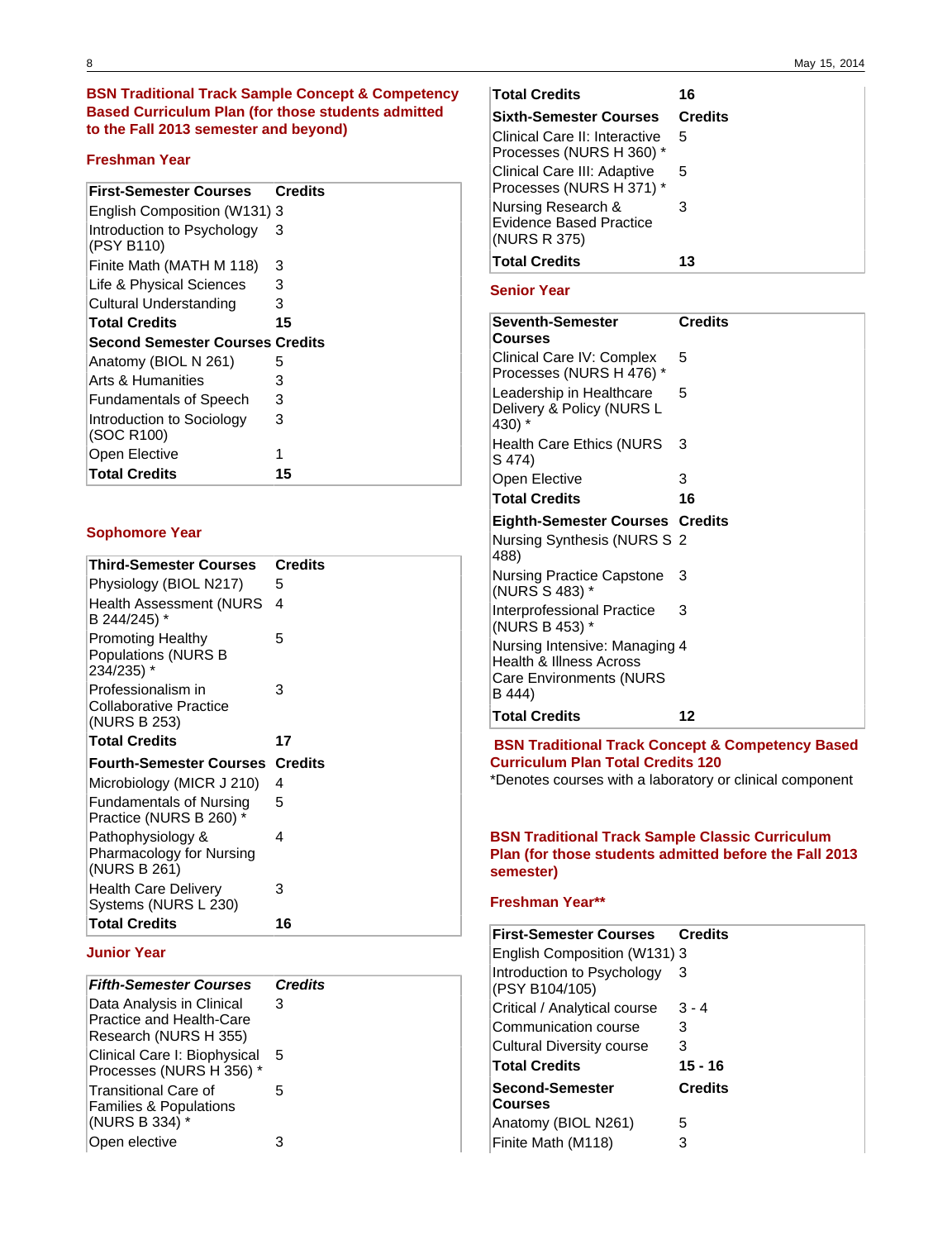| ∣Total Credits                          | 14 |
|-----------------------------------------|----|
| course                                  |    |
| Humanistic Appreciation                 | 3  |
| Introduction to Sociology<br>(SOC R100) | 3  |

### **Sophomore Year**

| <b>Third-Semester Courses</b>                                                       | <b>Credits</b> |
|-------------------------------------------------------------------------------------|----------------|
| Physiology (BIOL N217)                                                              | 5              |
| <b>Communication Skills for</b><br><b>Health-Care Professionals</b><br>(NURS B 231) | 3              |
| Introduction to the Discipline 3<br>of Nursing (NURS B 232)                         |                |
| Comprehensive Health<br>Assessment (NURS B<br>244/245) *                            | 4              |
| <b>Total Credits</b>                                                                | 15             |
| <b>Fourth-Semester Courses</b>                                                      | <b>Credits</b> |
|                                                                                     |                |
| Microbiology (MICR J 210)                                                           | 4              |
| Developmental Issues in<br>Health (NURS B 230)                                      | 4              |
| Health & Wellness (NURS B 4<br>233) *                                               |                |
| Science & Technology of<br>Nursing (NURS B 248/249)                                 | 4              |

### **Junior Year**

| <b>Fifth-Semester Courses</b> | <b>Credits</b> |
|-------------------------------|----------------|
|                               |                |
| Alterations in Neuro-         | 5              |
| Psychological Health          |                |
| (NURS H 351/352) *            |                |
| Alterations in Health I       | 5              |
| (NURS H 353/354) *            |                |
| Data Analysis in Clinical     | 3              |
| Practice and Health-Care      |                |
| Research (NURS H 355)         |                |
|                               | 3              |
| Cultural Diversity course     |                |
| <b>Total Credits</b>          | 16             |
| <b>Sixth-Semester Courses</b> | <b>Credits</b> |
| Alterations in Health II      | 5              |
| (NURS H 361/362) *            |                |
| The Developing Family &       | 7              |
| Child (NURS H 363/364) *      |                |
|                               |                |
| The Research Process          | 3              |
| (NURS H 365)                  |                |
| Social Competence course      | 3              |
| <b>Total Credits</b>          | 18             |

### **Senior Year**

**Seventh-Semester Courses Credits** 

Restorative Health: Multi-System Failures (NURS S 470/471) \* 5 Alterations in Health of Communities (NURS S 472/473) \* 5 Applied Health-Care Ethics 3 (NURS S 474) Open Elective (nursing or general-education) 3 **Total Credits 16 Eighth-Semester Courses Credits** Nursing Management (NURS S 481/482) \* 5 Clinical Nursing Practice Capstone (NURS S 483) \* 3 Research Utilization Seminar (NURS S 484) 1 Professional Growth and Empowerment (NURS S 485) 3 Open Elective (nursing or general-education) 3 **Total Credits 15**

### **BSN Traditional Track Classic Curriculum Plan Total Credits 125-126**

 \*Denotes courses with a service learning, laboratory or clinical component

\*\*Successful completion of high school chemistry, and Algebra 1 and 2 required.

Last updated January 2014

# **Student Learning Outcomes; Applicable to all BSN students**

### **Student Learning Outcomes; Applicable to all BSN students**

**At the conclusion of the BSN program, the student will be:**

- 1. A critical thinker who demonstrates intellectual engagement and uses evidence as a basis for clinical reasoning and decision-making.
- 2. A culturally sensitive individual who provides holistic individual, family, community, and populationcentered nursing care.
- 3. A knowledgeable care coordinator who facilitates access to resources across the continuum of health care environments in order to meet the evolving health care needs of individuals, families, communities, and populations.
- 4. An individual who understands and considers the impact of health care policy, finance, and regulatory environments on care delivery.
- 5. An individual who embodies the professional identity of the nurse and who translates the inherent values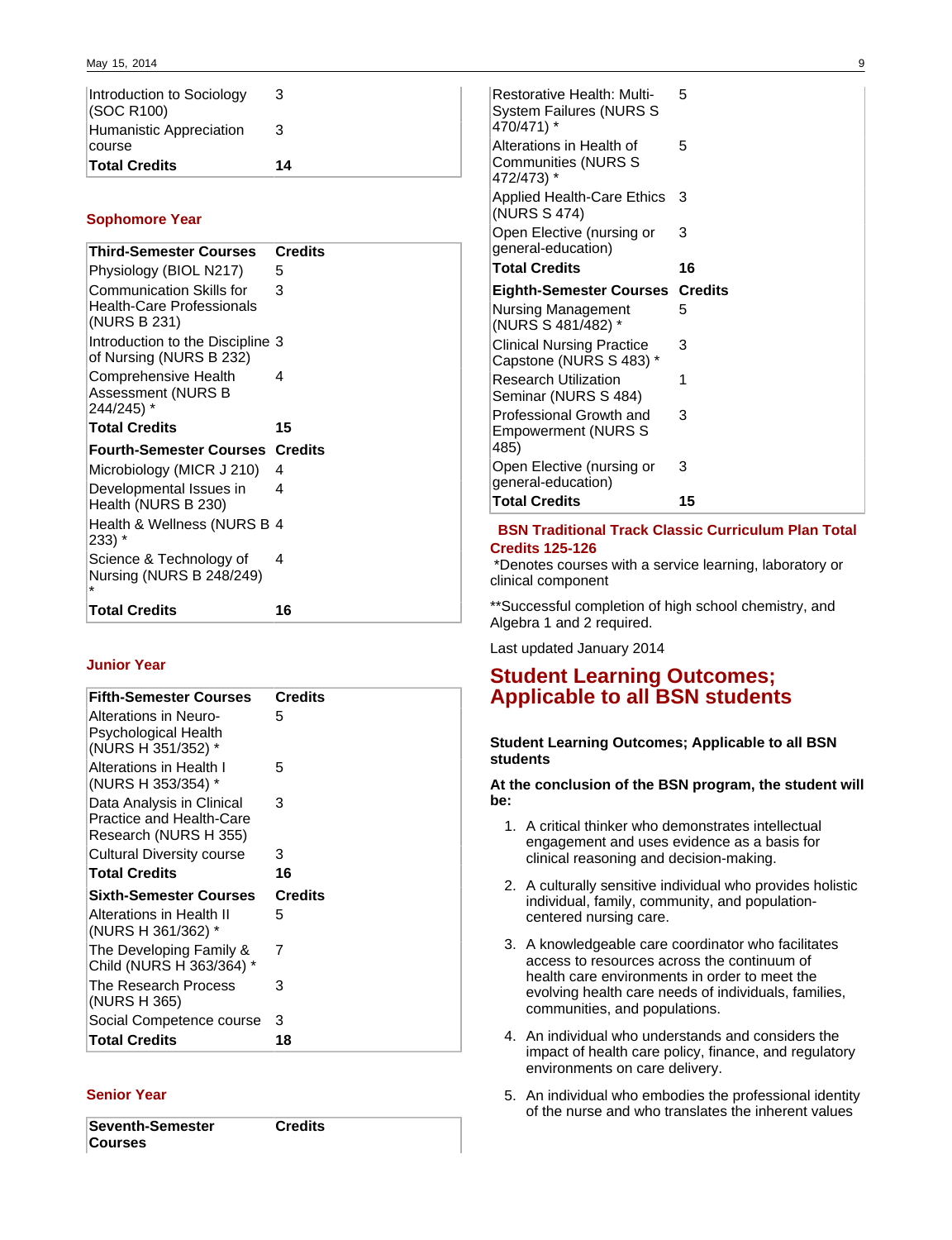of the nursing profession into the ethical and legal practice of nursing.

- 6. An effective communicator who collaborates with inter professional team members, patients, and their support systems for improved health outcomes.
- 7. A competent care provider who is prepared to practice to the full capacity of the professional nurse role in diverse health care environments.
- 8. An accountable leader and manager who applies principles of systems and organizational processes and balances resources to promote quality care and patient safety.
- 9. An individual who embraces and employs innovations in information management and technology in the delivery of quality patient care.

Last Updated January 2014

# **BSN Accelerated Second Degree Track**

### **BSN Accelerated Second Degree Track**

The BSN Accelerated Second Degree Track facilitates students holding a minimum of a baccalaureate degree in an area other than nursing who now wish to earn a bachelor of science in nursing degree. The Accelerated BSN Track allows those with a bachelor's degree to apply general-education course work toward the completion of the BSN degree if prior general-education course work meets the general-education requirements for this degree. This track is currently offered on the IUPUI campus.

The BSN Accelerated Second Degree Track requires a commitment to a full-time study plan that will be completed in a 20#month time frame. In order to graduate within this time frame, students must be dedicated to a fulltime study plan. This particular track meets the entire calendar year including summer. An understanding of this time commitment is important, as there is very little ability to adjust for absences or lateness in this track. At the completion of the program, graduates will receive an Indiana University BSN degree and will be eligible to sit for the Registered Nurse Licensure Examination.

Those students admitted to the BSN Accelerated Track before the Spring 2014 semester will complete the **BSN Accelerated Second Degree Track Program, Classic Curriculum**. Those students admitted to the BSN Accelerated Track who began progression in the BSN in Spring 2014 and beyond will complete the **BSN Accelerated Second Degree Track Program, Concept & Competency Based Curriculum.** The Concept & Competency Based Curriculum includes 6-9 credit hours of graduate level coursework.

### **Sample Curriculum Plan BSN Accelerated Track Program, Concept & Competency Based Curriculum**

**Semester I Credits** Pathophysiology & Pharmacology for Nursing (NURS B 261) 4

Fundamentals of Nursing Practice (NURS B 260) \* 5 Health Assessment (NURS 4 B 244/245) \* Health Care Delivery Systems (NURS L 230) 3 **Total Credits 16 Semester II Credits** Professionalism in Collaborative Practice (NURS B 253) 3 Biophysical Processes (NURS H 356) \* 5 Promoting Healthy Populations (NURS B 234/235) \* 4 Transitional Care of Families & Populations (NURS B 334) 5 **Total Credits 17 Semester III Credits** Interactive Processes (NURS H 360) \* 5 Adaptive Processes (NURS 5 H 371) \* Measurement & Data Analysis (Graduate Level) (NURS R 505) 3 **Total Credits 13 Semester IV Credits** Complex Processes (NURS 5 H 476) \* Inter Professional Practice (NURS B 453) \* 3 Nursing Research Methods 3 (Graduate Level) (NURS R 500) Ethics (NURS S 474) 3 **Total Credits 14 Semester V Credits** Leadership (NURS L 430) 3 Nursing Practice Capstone (NURS S 483) \* 3 Managing Health & Illness Across Care Environments (NURS B 444) 4 Nursing Synthesis (NURS S 2 488) Optional: Nursing Theory (Graduate Level) (NURS N 3

**BSN Accelerated Second Degree Track, Concept & Competency Based Curriculum Plan Total Credits 120**

**Total Credits 12**

502)

\*Denotes course with a laboratory or clinical component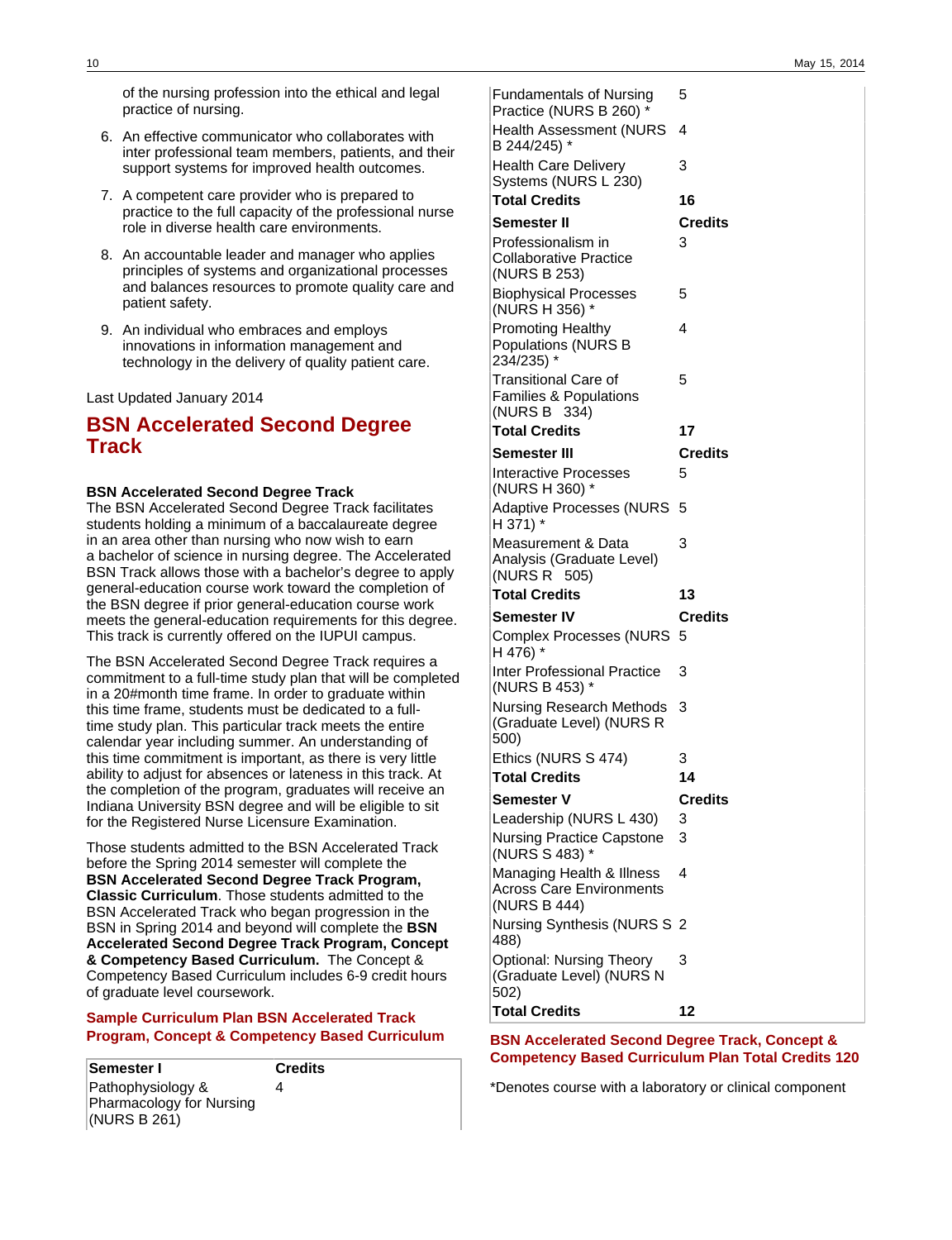### **Sample Curriculum Plan BSN Accelerated Second Degree Track Program, Classic Curriculum**

| Semester I                                                          | <b>Credits</b> |
|---------------------------------------------------------------------|----------------|
| Introduction to the Discipline 3<br>of Nursing (NURS B 232)         |                |
| Health and Wellness (NURS 4<br>B 233) *                             |                |
| Comprehensive Health<br>Assessment (NURS B<br>244/245) *            | 4              |
| Science and Technology of<br>Nursing (NURS B 248/249)               | 4              |
| Total Credits                                                       | 15             |
| Semester II                                                         | Credits        |
| Alterations in Neuro-<br>Psychological Health<br>(NURS H 351/352) * | 5              |
| Alterations in Health I<br>(NURS H 353/354) *                       | 5              |
| <b>Applied Health-Care Ethics</b><br>(NURS S 474)                   | 3              |
| <b>Total Credits</b>                                                | 13             |
| Semester III                                                        | <b>Credits</b> |
| Alterations in Health II<br>(NURS H 361/362) *                      | 7              |
| The Developing Family and<br>Child (NURS H 363/364) *               | 6              |
| Nursing Research (NURS H 3<br>365)                                  |                |
| Total Credits                                                       | 16             |
| Semester IV                                                         | Credits        |
| Health of the Community<br>(NURS S 472/473) *                       | 5              |
| Restorative Health (NURS S 5<br>470/471) *                          |                |
| Total Credits                                                       | 10             |
| Semester V                                                          | Credits        |
| <b>Nursing Management</b><br>(NURS S 481/482) *                     | 5              |
| <b>Nursing Practice Capstone</b><br>(NURS S 483)                    | 3              |
| Research Utilization<br>Seminar (NURS S 484)                        | 1              |
| Professional Growth and<br><b>Empowerment (NURS S</b><br>485)       | 3              |
|                                                                     |                |

\*Denotes course with a laboratory or clinical component

Last updated January 2014

# **Academic Policies and Procedures**

### **Dismissal and Reinstatement**

#### **Dismissal**

A student will be dismissed from the program when, in the judgment of the Admission, Progression, and Graduation

(APG) Committee on the Core Campus, there is either (Policy H\_20):

1. A lack of progress toward the degree. Lack of progress will include, but not be limited to the following:

- Failure to achieve a 2.0 semester grade point average in any two consecutive semesters
- Failure to earn a grade of C (2.0) or S (Satisfactory) in any two required nursing courses (didactic or practicum/clinical) on the first attempt
- Failure to achieve a minimum grade of C (2.0) in any required nursing didactic course or S (Satisfactory) in any required nursing practicum/clinical course by the second attempt
- Failure of more than three (3) general education courses required for the BSN degree. Of the three courses, only two (2) failures will be allowed in science course work. Any grade below a "C" is considered unsatisfactory (failing)
- A pattern of repeated withdrawals from nursing courses (over 2 or more semesters) may constitute a lack of progress
- Failure to meet IUSON essential abilities expectations

 2. An issue pertaining to personal integrity, health or conduct. Issues will include, but not be limited to the following:

- to meet IU Code of Student Rights, Responsibilities, and Conduct. For example: Falsification of records or reports, plagiarism, or cheating on an examination, quiz, or any other assignment (See IU Code of Student Rights, Responsibilities, and Conduct)
- Personal integrity, health, or conduct demonstrates unfitness to continue preparation for the profession of nursing. Integrity and conduct will be judged according to the standards of the most recent Code for Nurses as adopted by the American Nurses' Association

### **Reinstatement**

A student who has been dismissed from the School of Nursing for academic failure or any other reason may request reinstatement one time. A student who has been dismissed from and been denied reinstatement to any of the three tracks at the Indiana University School of Nursing (Traditional BSN, Accelerated BSN or RN-to-BSN) may not again request reinstatement, nor reapply to that track, nor apply to either of the other two tracks.

Reinstatement is not guaranteed, and no student may be reinstated more than once. A reinstated student will be dismissed upon failure (a grade of C or lower) of one additional required course. Students who are reinstated must adhere to the policies and curriculum of the School of Nursing that are in effect at the time of reinstatement.

Last updated January 2014

## **RN-MSN Mobility Option**

The RN to MSN option creates educational and career mobility for registered nurses (RNs) whose highest academic credential is an Associate of Science in Nursing (ASN) degree or a nursing diploma from an accredited program.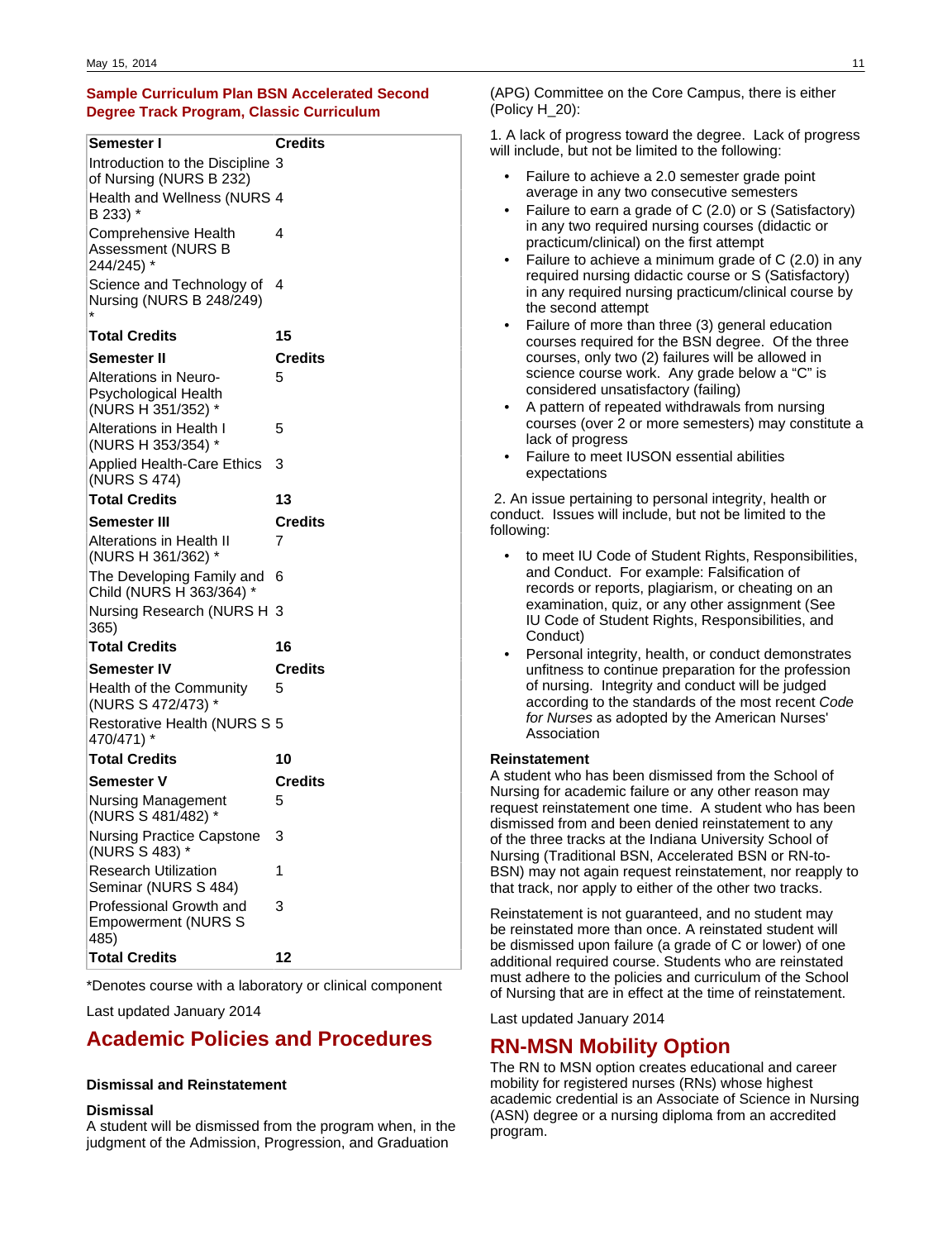As a student in the RN to MSN option, you will apply to one of our nine MSN specialty tracks at the time you apply for admission. You will complete undergraduate general education requirements and transition courses, and then you will begin studies in the MSN track to which you have been admitted. Upon successful completion of the required courses, you will graduate with an MSN degree. You will not receive a BSN degree in the process. This option may not be the best mobility option for registered nurses, so it is important to talk with the School of Nursing's graduate student advisor early in the decisionmaking process. Interested nurses should contact the school's Center for Academic Affairs for more information at 317-274-2806.

### **Curriculum and advantages**

RNs who are busy with careers or family responsibilities can still earn an MSN degree thanks to our flexible program. Students may complete the program on a partor full-time basis. Our online courses are expanding and become more popular every semester, enabling students to earn credits from home.

Specialty courses for most MSN tracks are taught on the same day each semester, making it easier to organize busy schedules. In addition, nursing administration is offered in a weekend format, with students completing the courses in the major one weekend per month for ten months.

### **Careers**

As the health care industry continues to evolve and our population grows older, the demand for advanced practice nurses is increasing dramatically. The MSN degree prepares graduates for leadership roles in advanced nursing, with opportunities for practice as:

- Clinical Nurse Specialists (CNSs)
- Nurse Practitioners (NPs)
- Nursing Leaders in Health Systems

Last updated January 2014

## **Degree Programs**

### **Degree Programs**

The baccalaureate program offers a creative, conceptbased curriculum for the education of professional nurses competent in meeting the current and future health needs of society. The curriculum prepares graduates to function as practitioners in acute and long-term care, community settings, home care, and other nontraditional settings, and also provides a foundation for leadership positions and graduate study.

The BSN program is offered on the IUB, IUPUC, and IUPUI campuses. Prospective students should acquaint themselves with curriculum requirements, course sequencing, and other degree requirements, along with the requirements for admission to the BSN program on either campus. Students are responsible for meeting all degree requirements.

### **Bachelor of Science in Nursing (BSN)**

- **BSN Traditional Track**
- **BSN Accelerated Track**
- RN to BSN Track

Last updated January 2014

# **Guidance & Counseling**

### **Guidance & Counseling**

Academic advisors are available as a resource for students in the Indiana University School of Nursing Center for Academic Affairs located in the Nursing Building room 122. Students must see their faculty advisors for academic counseling and program planning. To schedule an appointment with an advisor, please call the Center for Academic Affairs at 317-274-2806. Walk in advising hours are also available on Tuesday, Wednesday, and Thursday from 8:00am to 4:00pm.

Pre-BSN Traditional Track students are advised to meet with an academic advisor at the **[IUPUI Health & Life](http://hls.iupui.edu/Home.aspx)** [Sciences Advising Center](http://hls.iupui.edu/Home.aspx) to help you learn, explore, plan, and transition into Nursing or other health and life sciences fields.

The office of Diversity and Enrichment is available and committed to promoting an educational environment that values, respects, and reflects a global view of diversity <http://nursing.iu.edu/about/diversity/>.

Students at IUPUI may also consult the Counseling and Psychological Services (CAPS) at 317-274-2548 or [http://](http://studentaffairs.iupui.edu/health-wellness/counseling-psychology/) [studentaffairs.iupui.edu/health-wellness/counseling](http://studentaffairs.iupui.edu/health-wellness/counseling-psychology/)[psychology/,](http://studentaffairs.iupui.edu/health-wellness/counseling-psychology/) or other local agencies for specialized counseling.

Last updated January 2014

# **Undergraduate Programs**

### **Philosophy Statement**

Faculty in the BSN program believe that a BSN education prepares students to meet the current and future health needs of society through a comprehensive academic foundation in the sciences and humanities coupled with exceptional professional preparation, preparing students as critical thinkers who are able to use evidence for reasoning and decision making. Faculty in the BSN program understand that **our students** bring a wide range of educational and other experience to the educational setting, and believe that the educational plan should be tailored to the needs of our learners. To achieve this goal, we have developed three tracks within the BSN to meet needs of different learners. Faculties in the BSN program also recognize that **learning** encompasses knowledge, skill, and affective domains. In each track of the BSN coursework focuses on mastery of conceptual knowledge; demonstration of competencies in nine program outcome areas; and embodiment of exemplary professionalism that includes the values inherent in the profession. Recognizing that BSN graduates will practice in an ever changing **health care environment**, students are prepared to understand health care policy and its impact on care delivery. Faculty have planned each track of the BSN to offer a cutting edge and evidence based curriculum to prepare students for careers as professional nurses who are competent care providers, prepared to practice to the full capacity of the professional nurse role in diverse settings and situations. We value diversity and prepare students to provide holistic, culturally sensitive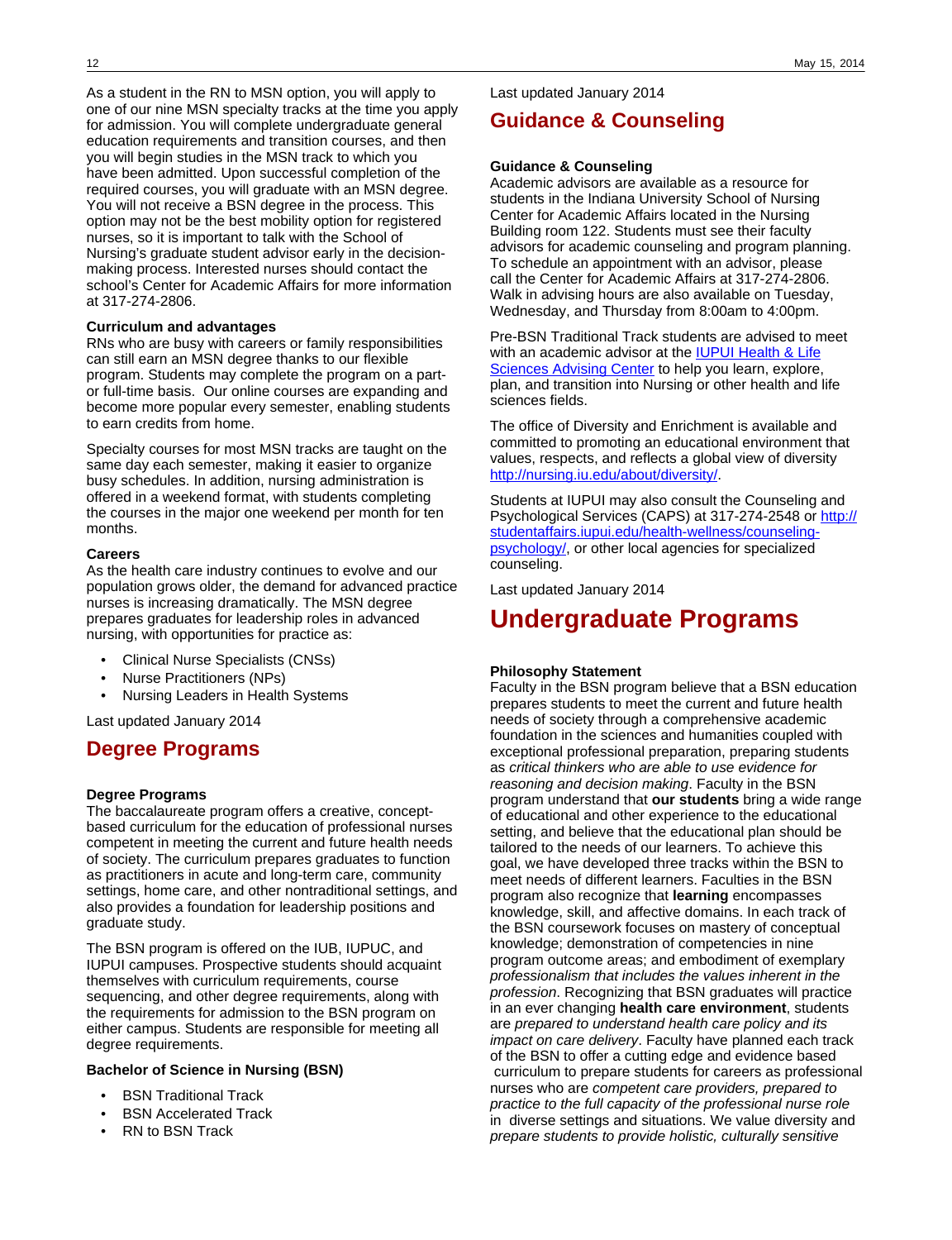patient centered care; which may focus on , including acute and chronic care; wellness and illness situations, and considering those diverse **patients and clients we serve**: individuals across the lifespan; families in different developmental stages; as well as communities, aggregates, and populations. As part of professional nursing in today's complex care environments, nurses must be accountable leaders and managers, as well as knowledgeable care coordinators. Furthermore, the faculty believes that as professional nurses, BSN graduates must be exceptional communicators, collaborating effectively, and who are able to use and embrace technology and information management systems to achieve high quality, save patient care outcomes.

### **Purpose**

The baccalaureate program offers a curriculum plan designed to meet learner needs while preparing professional nurses competent in meeting the current and future health needs of society. The curriculum prepares graduates to function as practitioners in a variety of settings including acute care, primary care, and community focused care to name a few. The BSN also provides a foundation for leadership positions and graduate study.

The graduate of the BSN program possesses a broad knowledge of the humanities, the biological and social sciences, and nursing. As a BSN graduate, the nurse applies well-developed problem-solving skills in caring for individuals, families, and communities.

### **Student Outcomes**

At the conclusion of the BSN program, the student will be:

- 1. A critical thinker who demonstrates intellectual engagement and uses evidence as a basis for clinical reasoning and decision-making.
- 2. A culturally sensitive individual who provides holistic individual, family, community, and populationcentered nursing care.
- 3. A knowledgeable care coordinator who facilitates access to resources across the continuum of health care environments in order to meet the evolving health care needs of individuals, families, communities, and populations.
- 4. An individual who understands and considers the impact of health care policy, finance, and regulatory environments on care delivery.
- 5. An individual who embodies the professional identity of the nurse and who translates the inherent values of the nursing profession into the ethical and legal practice of nursing.
- 6. An effective communicator who collaborates with inter professional team members, patients, and their support systems for improved health outcomes.
- 7. A competent care provider who is prepared to practice to the full capacity of the professional nurse role in diverse health care environments.
- 8. An accountable leader and manager who applies principles of systems and organizational processes

and balances resources to promote quality care and patient safety.

9. An individual who embraces and employs innovations in information management and technology in the delivery of quality patient care.

The BSN program is offered on the IUB, IUPUC, and IUPUI campuses. Prospective students should acquaint themselves with curriculum requirements, course sequencing, and other degree requirements, along with the requirements for admission to the BSN program on each campus. Students are responsible for meeting all degree requirements.

- Academic Expectations/ Progression
- Academic Policies and Procedures
- Degree Requirements
- Honors Study Option
- BSN: School Requirements
- Accelerated Track

Last updated January 2014

# **RN to BSN Degree Completion Program**

### **RN to BSN Degree Completion Program**

This program option is offered on the IUB, IUPUC, and IUPUI campuses for nurses holding an associate degree or diploma in nursing from an accredited nursing program. Students must provide evidence of current nurse (RN) licensure in any state where the student is practicing for the purpose of completing clinical course requirements. Because the program is flexible—students can enter the program in the fall, spring, or summer, taking distance accessible courses—it is perfect for those who want to continue their nursing education while maintaining their current work and/or family responsibilities. Unless otherwise specified, all School of Nursing policies pertinent to BSN program majors also apply to registered nurse undergraduate students.

As an RN to BSN student, you'll learn current trends in health care and develop the knowledge and skills necessary to adapt to these trends through changing practice. With a comprehensive academic foundation in the sciences and humanities, you'll be well-prepared to meet the current and future health needs of society.

Studies will focus on the following areas:

- Health promotion
- Disease prevention
- Health restoration
- Health maintenance
- Management of individuals/families coping with acute and chronic illness

Because this program builds on the courses you have already completed, you'll also receive credit for many of the general education courses completed as part of your ASN or diploma program.

• RN to BSN Degree Completion Program: Advanced Placement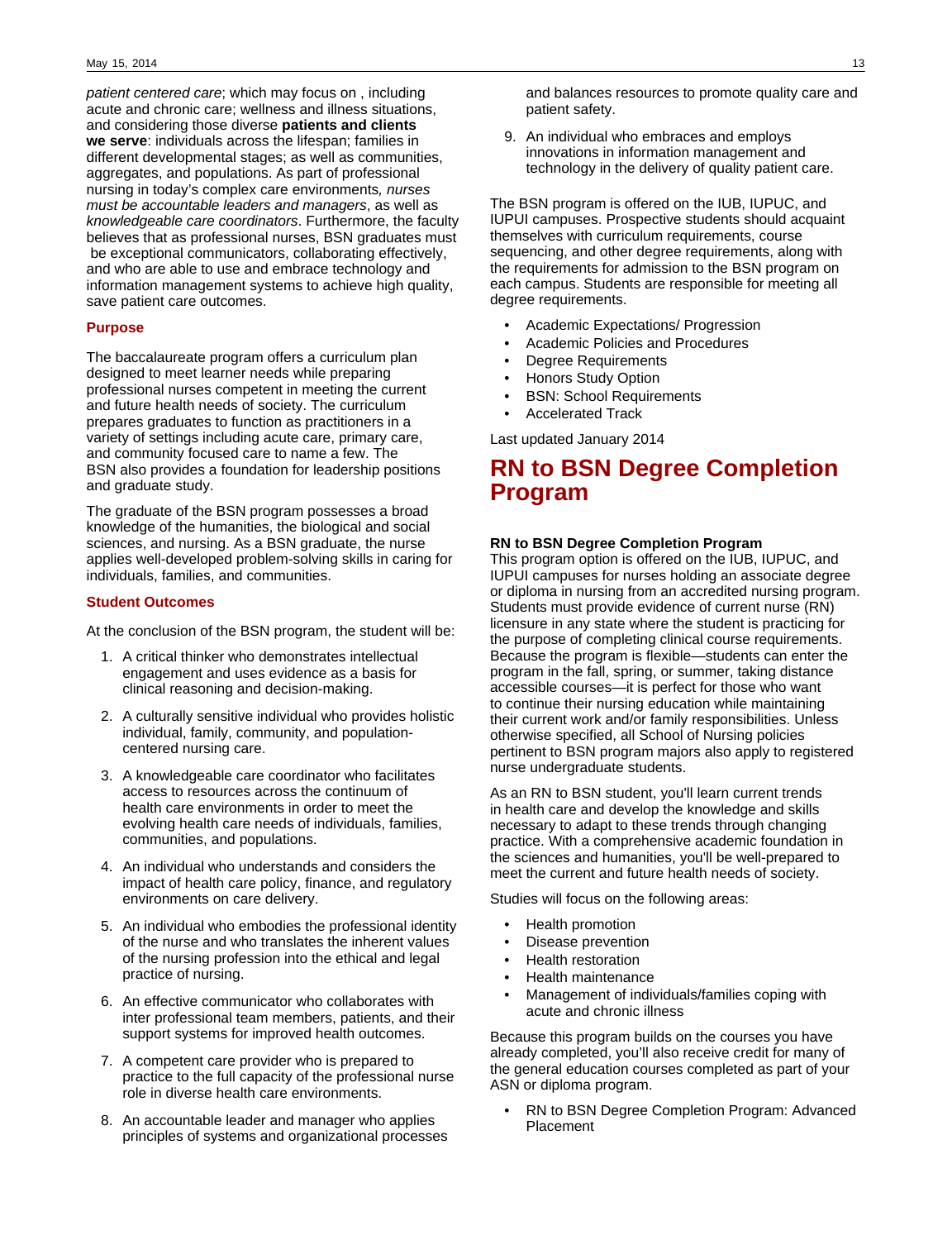- RN to BSN Degree Completion Program: Program Requirements
- RN to BSN Degree Completion Program: Residency Requirements
- RN to MSN Degree Mobility Option

Last updated January 2014

# **Special Credit Courses**

### **Special Credit Courses**

Following successful completion of the first semester of RN to BSN Degree Completion Program courses, 34 special credits are awarded. In order to receive a BSN degree, the student's transcript must reflect fulfillment of all requirements, including 34 special credits. A special credit fee is set by the university and will be assessed. Special Credit courses appear on the student's transcript with a grade of S (Satisfactory.)

Nursing elective credit for NURS-K304 (Nursing Specialty Elective) may also be awarded to registered nurses holding valid specialty certification from a nationally recognized nursing organization in an appropriate area of nursing. A total of 3 credit hours may be awarded.

Last updated January 2014

## **Program Requirements & Sample Curriculum Plan**

### **Program Requirements & Sample Curriculum Plan**

The minimum requirement for the Bachelor of Science in Nursing is 120 credit hours. Students with less than 120 credit hours must take additional course work to meet requirements. Students beginning the upper division nursing courses must complete all coursework within six years.

### **Required coursework**

RN to BSN degree coursework consists of 50 credit hours from general education requirements, courses awarded special credit, and courses from ACEn credentialed ASN or diploma programs, as well as 36 credit hours of nursing courses. All courses must be completed with a grade of C (2.0) or above by the second attempt.

Should you need to interrupt your plan of study, check with your academic counselor for policy and curriculum changes.

This curriculum track is specifically designed for RN to BSN students. Students in the RN to BSN track may customize their plan of study according to an individualized plan completed with an academic advisor. Students attending a cohort-model RN to BSN plan will

follow a plan customized for that cohort.

The student is expected to meet with an advisor to create a curriculum plan prior to beginning RN to BSN nursing courses. Students must have satisfactorily demonstrated completion of the following courses for degree completion (Completion may be demonstrated by course transfer, course validation, or course enrollment):

### **General education requirements (50 credit hours)**

| <b>Course or Cluster</b>                                               | <b>Credits</b>   |
|------------------------------------------------------------------------|------------------|
| Cluster 1: Life & Physical 23 Total<br>Sciences / Math (23<br>credits) |                  |
| Anatomy BIOL N261                                                      | 5                |
| Physiology BIOL N217                                                   | 5                |
| Microbiology MICR J210                                                 | 4                |
| Choose 9 credits from<br>cluster options                               | 9                |
| <b>Cluster 2: Communication 6 Credits</b>                              |                  |
| <b>English Composition ENG</b><br>W131                                 | 3                |
| Choose 3 credits from<br>cluster options                               | 3                |
| <b>Cluster 3: Cultural</b><br>Understanding                            | 3 Credits        |
| Choose 3 credits from<br>cluster options                               | 3                |
| <b>Cluster 4: Social</b><br>competency                                 | <b>6 Credits</b> |
| Introduction to Psychology<br>PSY B104/B105                            | 3                |
| Introduction to Sociology<br><b>SOC R100</b>                           | 3                |
| Cluster 5: Arts &<br><b>Humanities</b>                                 | 3 Credits        |
| Choose 3 credits from<br>cluster options                               | 3                |
| <b>Cluster 6: Open electives 9 Credits</b><br>(9 credits)              |                  |
| Choose 9 credits from<br>cluster options                               | 9                |

#### **RN to BSN Required Courses (27 Credit Hours)**

| Course                                                                         | <b>Credits</b> |
|--------------------------------------------------------------------------------|----------------|
| Communication for Health<br>Care Professionals (NURS<br>B 231)                 | З              |
| Data Analysis in Clinical<br>Practice and Health Care<br>Research (NURS H 355) | З              |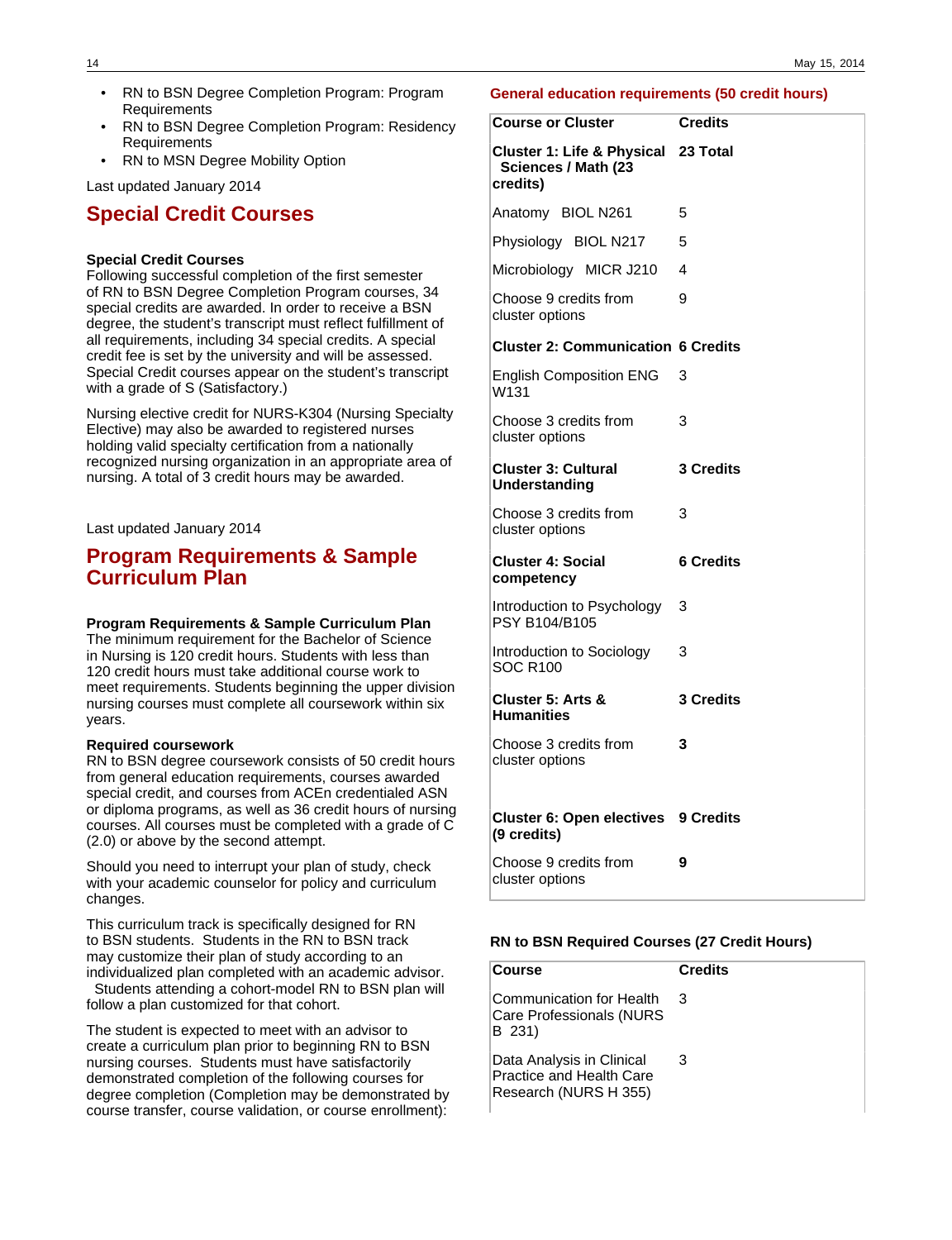Nursing Research (NURS H 3 365)

3

3

3

3

| <b>Professional Nursing</b> |  |
|-----------------------------|--|
| Seminar 1: Health Policy    |  |
| (NURS B 304)                |  |

Professional Nursing Seminar 2: Informatics (NURS B 404)

Nursing Management: RN BSN (NURS S 487) \* 3

A Multisystem Approach to the Health of the Community: RN BSN (NURS S 475) \*

Applied Healthcare Ethics (NURS S 474) 3

Clinical Nursing Practice Capstone: RN BSN (NURS S 483)\*

\*Denotes courses with a clinical component

### **RN to BSN Practice Focused Electives (9 selected credit hours):**

| <b>Course</b>                                                         | <b>Credits</b> |
|-----------------------------------------------------------------------|----------------|
| The Art and Science of<br><b>Complementary Health</b><br>(NURS K 301) | 3              |
| Global Health Issues in<br>Nursing (NURS K 434)                       | 3              |
| Genetics and Genomics<br>(NURS K 499)                                 | 3              |
| Comprehensive Health<br>Assessment: RN BSN<br>(NURS B 244)            | з              |
| New Innovations in Health<br>and Health Care (NURS K<br>305)          | 3              |
| Gerontological Nursing<br>(NURS B 403)                                | 3              |
| Pharmacology (NURS P<br>216)                                          | 3              |

Last updated January 2014

# **Residency Requirements**

### **Residency Requirements**

There is a 30-hour residency requirement in nursing that will be met by completion of the 36 credit hours of nursing courses. Independent study via correspondence courses will not count toward the 30-hour residency requirement in

nursing. The following required nursing courses may be used to meet the residency requirement.

| <b>Courses Being</b><br><b>Credentialed</b>                    | <b>Credits Awarded</b> |
|----------------------------------------------------------------|------------------------|
| B261 Pathophysiology &<br>Pharmacology for Nursing             | 4                      |
| B260 Fundamentals of<br><b>Nursing Practice</b>                | 5                      |
| H356 Biophysical processes 5                                   |                        |
| B334 Transitional Care of<br><b>Families &amp; Populations</b> | 5                      |
| H360 Interactive Processes 5                                   |                        |
| H371 Adaptive processes                                        | 5                      |
| <b>H476 Complex Processes</b>                                  | 5                      |
|                                                                |                        |

Students must petition the Admission, Progression, and Graduation (APG) Committee for special consideration if they wish to apply nursing transfer credit to meet residency requirements.

Last updated January 2014

# **Admission**

### **Admission**

Associate degree or diploma prepared registered nurses who graduated from an Accrediting Commission for Education in Nursing (ACEN) accredited program are eligible to apply to the BSN program if they meet the published admission criteria for the RN to BSN Degree Completion Program. Applicants will be considered for admission to the BSN program based on space availability. Registered nurses seeking admission to the Indiana University School of Nursing must apply to the campus Office of Admissions and may apply to the program anytime throughout the academic year.

### **How to Apply**

- 1. Apply for admission to IUPUI for the fall, spring, or summer semester. A university application may be obtained online or by contacting the IUPUI Office of Admissions at (317) 274-4591.
- 2. Transfer of credit from other colleges or universities is done at time of admission by IUPUI's Office of Admissions. Transfer credit will be awarded for courses with a minimum grade of C (2.0), if courses being transferred are essentially equivalent to required course work.

### **Application requirements**

In order to apply, you must:

- Hold an associate degree in nursing degree or a nursing diploma from an ACEN accredited school.
- Be admitted to Indiana University as a degreeseeking student.
- Provide evidence of current registered nurse (RN) licensure in any state where the student is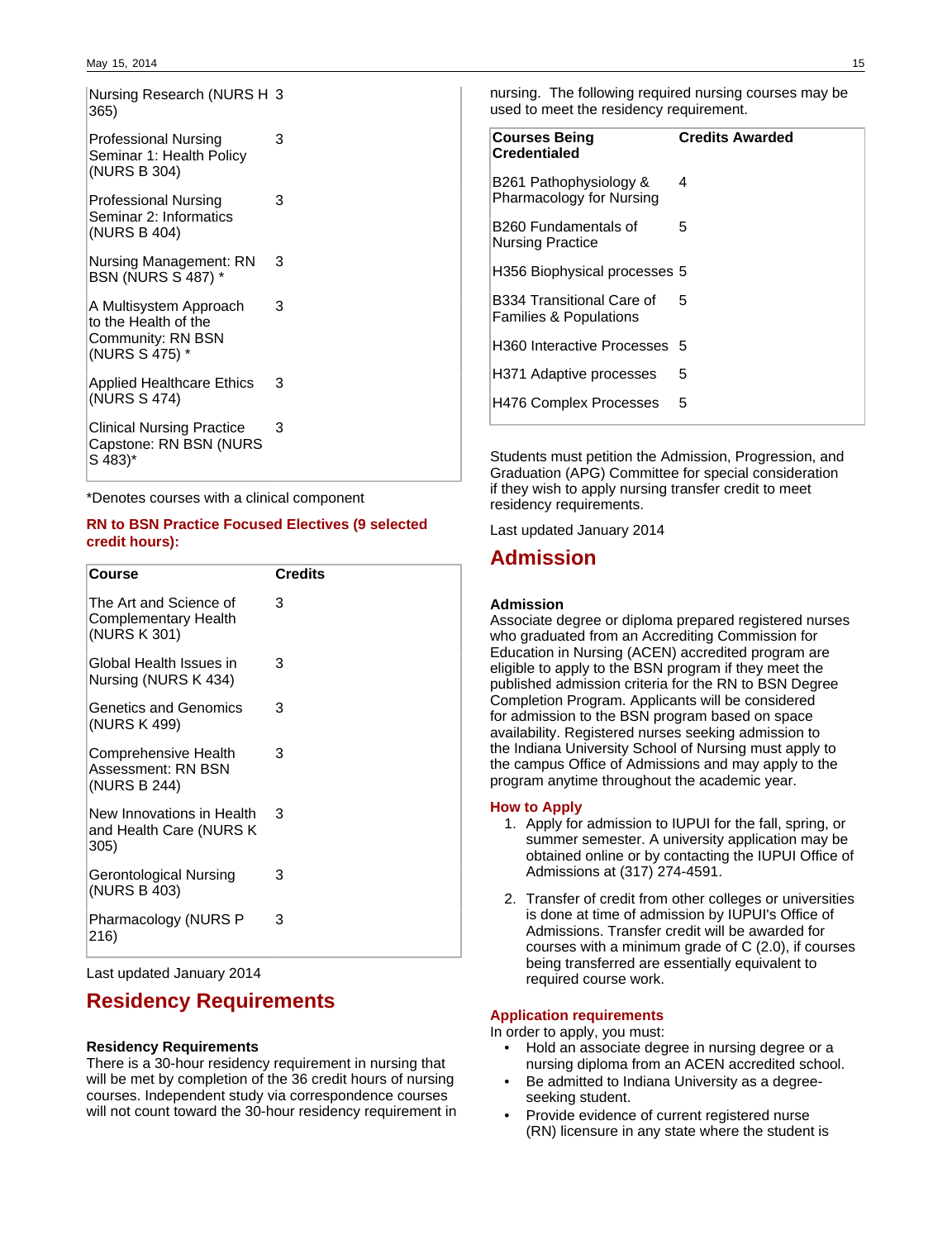practicing for the purpose of completing clinical course requirements.

- Achieve a minimum cumulative grade-point average of 2.5 on a 4.0 scale for all courses attempted in an ASN degree or nursing diploma.
- Complete required general education courses with a grade of C (2.0) or above in each course. The grade of C- (1.7) is not acceptable. A grade of C or above must be obtained by the second attempt. Students can repeat a required course only twice.
- Once you have been admitted to IUPUI, please contact The Center for Academic Affairs at 317-274-2806 to schedule an advising appointment.

Last updated January 2014

# **Graduate Programs**

### **Graduate**

The School of Nursing faculty offers the following degrees:

- Master of Science in Nursing (MSN)
- Doctor of Nursing Practice (DNP)
- Doctor of Philosophy in Nursing Science (PhD)

For information concerning these programs of study, write Graduate Programs, Indiana University School of Nursing, 1111 Middle Drive, NU 122, Indianapolis, IN 46202-5107; or telephone (317) 274-2806 or visit [www.nursing.iupui.edu.](http://www.nursing.iupui.edu)

The Master of Science in Nursing (MSN) program; the PhD in Nursing Science and the Doctor of Nursing Practice (DNP) programs are offered through the Indianapolis campus. Selected courses for all programs are offered through Internet-based technologies that support student access.

# **Center for Academic Affairs**

### **Center for Academic Affairs**

The mission of the Center for Academic Affairs in the School of Nursing is to promote and facilitate the success of its students. This mission is implemented through the functions of academic counseling, recruitment, admissions, registration, certification, academic record maintenance, academic performance monitoring, orientation programs, minority and international counseling, graduation, and student activities. Student services personnel serve as liaisons between students, faculty, and other groups in interpreting School of Nursing and university policies and procedures, and in advocating students' rights and responsibilities.

### **Orientation**

Students new to the School of Nursing will receive orientation materials in the mail prior to the start of the semester.

### **Guidance and Counseling**

A counselor in the Indiana University School of Nursing Center for Academic Affairs is available as a resource for students. Students must see their faculty advisors for academic counseling and program planning. The counselor for minority affairs on the IUPUI campus is also available to assist minority students with special

needs. Students at IUPUI may also consult the Adult Psychiatry Clinic, the Chaplain's Office, the Learning Skills Center, the Office of Career and Employment Services, Counseling and Psychological Services, or other local agencies for specialized counseling.

### **Graduate Minority Mentoring Program**

The IU School of Nursing has initiated a graduate student mentoring program to support minority and international students during their education in the graduate program. Faculty members serve as mentors for students.

The goals of the program are:

- 1. To help students develop personal, social, and professional skills that will enable them to understand the challenges of graduate education and will enhance opportunities for academic and professional success.
- 2. To motivate students' involvement in opportunities presented through the Indiana University Graduate School, Indiana University School of Nursing, and Indiana University support services.
- 3. To promote communication between students, administrators, professors, mentors, staff, and the community.
- 4. To promote experiences that will support the accomplishment of a student's professional goals.
- 5. To meet regularly with students to review progress and to make plans for future success.

The benefits of the program for participating students are:

- 1. Opportunities to learn more about the Indiana University School of Nursing and Indiana University itself.
- 2. Expert assistance in developing career goals in advanced practice nursing.
- 3. Expert guidance in making career decisions.
- 4. Assistance in bridging the gap between academic achievement and its application in the workplace.
- 5. Participation in peer group experiences designed for students of color.
- 6. Individual instruction to prepare for admission into and progression through the graduate program in nursing.

# **Graduate Admissions**

- Application
- M.S.N. Admissions
- Graduate Certificate: Teaching in Nursing
- Gradutate Certificate: Nursing Informatics
- PhD Program
- DNP Program
- Center for Academic Affairs

### **How to Apply**

### **How to Apply**

An online application process can be accessed through the School of Nursing Web site. Instructions and links can be found at nursing.iupui.edu. Other application information can be obtained from the Center for Academic Affairs, 1111 Middle Drive, NU 122, IUPUI, Indianapolis, IN 46202-5107; e-mail: **oesgrad@iupui.edu** phone: (317) 274-2806; fax: (317) 274-2996; Web: [nursing.iupui.edu.](http://nursing.iupui.edu)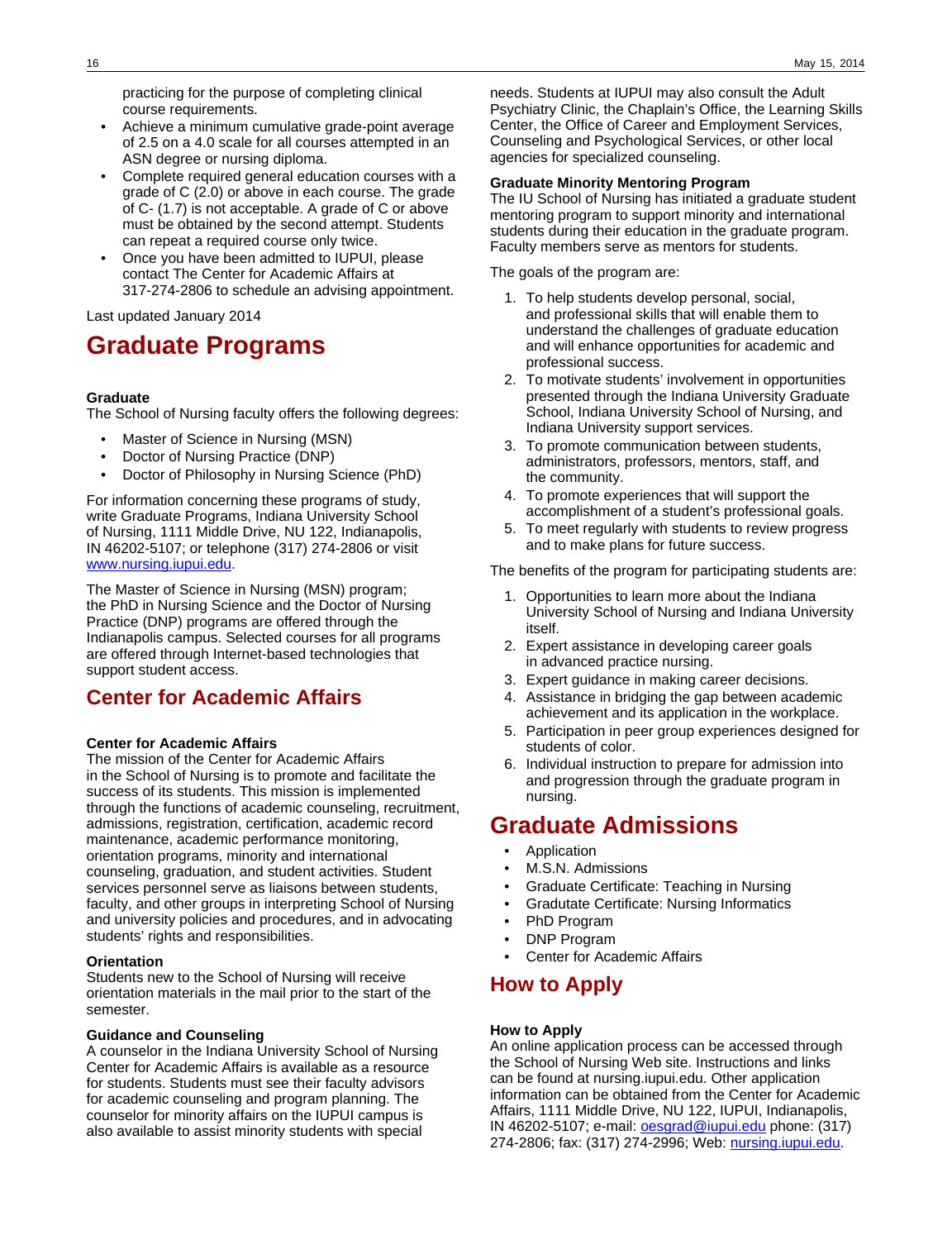International applicants must indicate on the graduate application that they are an International student.

Applicants need to complete an application packet that includes: (1) all forms required by the university; (2) official electronic or original, sealed transcripts from each post-high school educational institution attended, including colleges, universities, and diploma schools of nursing (compilations on one transcript are not acceptable); (3) a 500-word essay describing career objectives; (4) references; (5) payment of a nonrefundable application fee (this is required of all U.S. applicants who are new to Indiana University). All application materials must be submitted electronically. Fees are paid electronically through the OneStart system.

Address: IU School of Nursing Graduate Office, 1111 Middle Drive, NU 112C, Indianapolis, IN 46202

### **Application Deadlines**

Applications for the master's program are considered twice a year. Completed applications are due February 15 and September 15. Acute Care NP only admits September 15. Adult-Gerontology CNS, Adult-Gerontology NP, Family NP, and Pediatric NP only admits February 15. Applications for the PhD program are considered twice a year - August 15 and January 15 for admission the following summer. Qualified applicants will be invited for interviews. The PhD Admissions committee makes nominations of the best-qualified candidates to the IU Graduate School. The Doctor of Nursing Practice (DNP) program admits students once a year and application materials are due March 1. Qualified applicants will be invited for interviews, and final acceptance decisions are made in April for fall admission.

Last updated: January, 2014

## **MSN Admissions**

### **MSN Admissions**

Admission to the master's program requires approval by the faculty in the department in which study is desired. Admission is based on the composite of qualifications (as evidenced by the application), official transcripts, and references. A personal interview may be requested by the department. Acceptance into the master's program is competitive.

The criteria that follow must be met for full admission. An applicant who lacks one or more of the criteria may be considered for probationary admission or conditional admission, meaning one or more the admission criteria has not been met.

- 1. A grade point average (GPA) of 3.0 or higher on a 4.0 scale from a program accredited by the National League of Nursing, or an equivalent program.
- 2. A 500-word essay describing and explaining professional career aspirations as an advancedpractice nurse.
- 3. A current active, unencumbered registered professional nurse license in the state in which the student practices. International applicants must submit evidence of passing the Council of Graduates of Foreign Nursing Schools (CGFNS) qualifying examination prior to coming to Indiana

University. Indiana licensure must be achieved prior to enrollment in any clinical nursing course.

- 4. For International students in addition to meeting academic qualification, you must:
	- Show proficiency in English ( a Test of English as foreign Language (iBT=-TOEFL) score of 550 or above is required and a speaking score of 26 or above is required for those who native language is not English.
	- Show proof of financial support, which will be processed through the Office of International Affairs.
	- Submit evidence of passing the Councils of Graduate of Foreign Nursing Schools (CGFNS) qualifying examination prior to coming to Indiana University.
- 5. All majors require a graduate statistics course. NURS-R 505 is the preferred course.
- 6. Ability to use computer technologies including accessing, retrieving, receiving, and communicating information.
- 7. Two years of relevant clinical nursing experience as a licensed registered nurse required for nurse practitioner applicants.

### **Mobility Option**

Registered nurses wishing to pursue graduate education whose highest academic nursing credential is a nursing diploma, an associate degree in nursing, or a baccalaureate degree in another field may be interested in exploring this educational option. The mobility option allows registered nurses to earn a Master of Science in Nursing (MSN) degree without the conferral of the baccalaureate degree in nursing. Two years of relevant clinical nursing experience as a licensed RN is required for all RN-MSN applicants. For more information, interested parties should contact the graduate advisor at the Center for Academic Affairs, 1111 Middle Drive, NU 122, IUPUI, Indianapolis, IN 46202-5107; telephone (317) 274-2806. Please note that this opportunity may not be the best option for all registered nurses, so it is important to talk with the School of Nursing's academic counselor early in the decision process.

### **Admission of Students on Academic Probation**

Students with undergraduate GPAs lower than 3.0 may be admitted on academic probation upon the recommendation of the academic department in which they desire a major and with the endorsement of the MSN Curriculum and Student Affairs Committee.

### **Maintaining Active Status of Admission**

Admission is valid only for the enrollment period designated in the admission letter. Deferment may be granted upon written request, subject to adjustment of admission status to requirements of the new enrollment period. Applications and transcripts are kept on file for two years only; beyond that period, reapplication is required.

### **Part-Time Study**

Part-time study is possible, provided that the program is completed within the six-year limitation period. Part-time students should consult with their MSN coordinator for any program plan changes.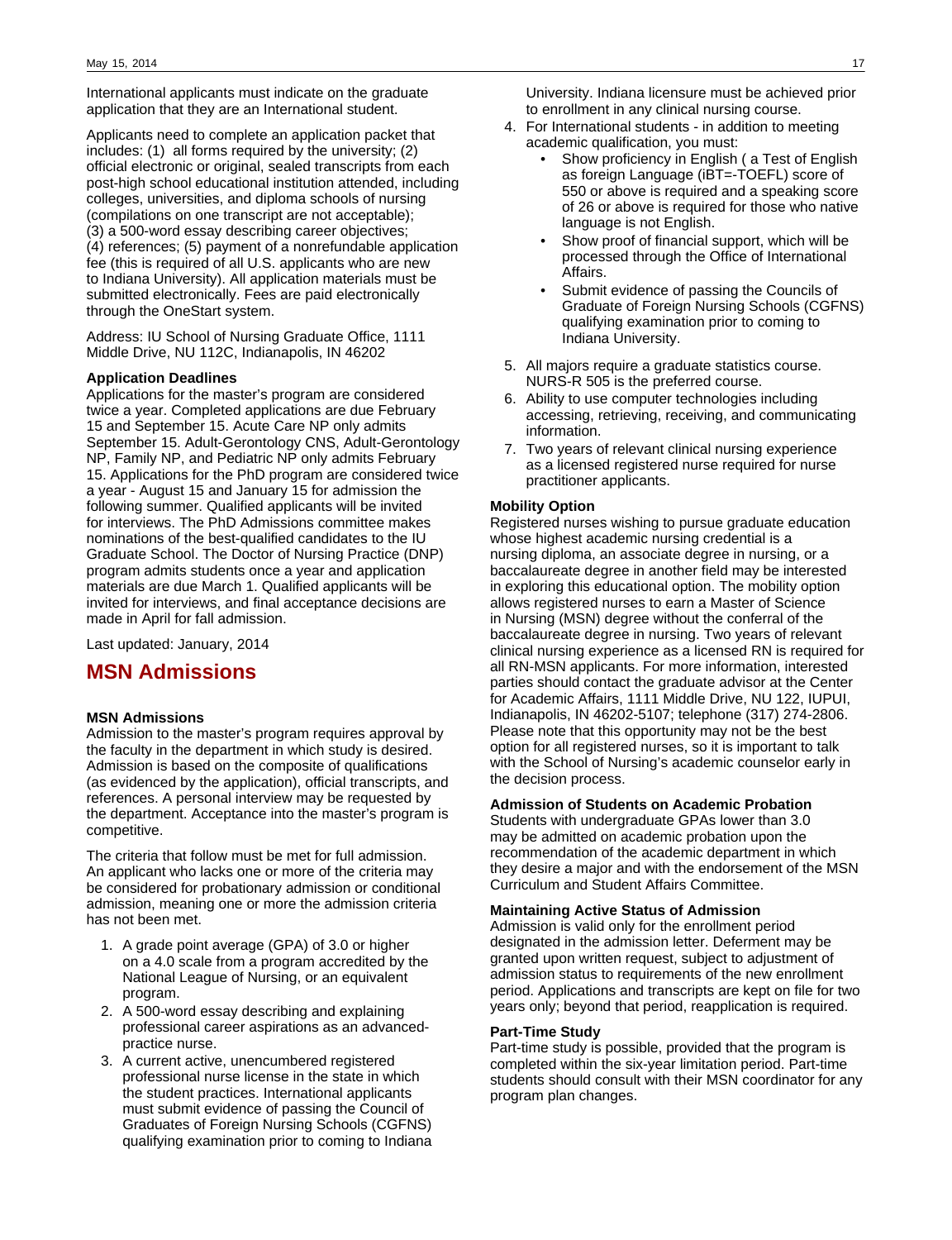# **PhD Admissions**

### **PhD Admissions**

Successful applicants must submit the following criteria by application deadlines of August 15 and October 15 for summer admission:

- Completion of a Baccalaureate in Nursing or Master of Science in Nursing from a program within a regionally accredited institution of higher education. (Indiana University School of Nursing faculty retain the right to determine acceptable accreditation status of nursing programs from which applicants have graduated.)
- A baccalaureate cumulative grade point average of 3.0 on a 4.0 scale. For applicants holding a master's degree, a graduate GPA of 3.5 or higher is required. The master's degree GPA will supersede the baccalaureate GPA. Official transcripts are required.
- Completion of a 3 credit graduate-level statistics course with a grade of B (3.0) or higher within three (3) years before the date of proposed application.
- Current Registered Nurse Licensure (RN) in state of U.S. residence.
- Competitive scores (50th percentile and above) on the verbal and quantitative sections and a score of 3.5 or better on the analytical writing section of the Graduate Record Examination (taken within the last five years). For information about the GRE —such as registration information, test dates, and testing locations—visit the Educational Testing Service (ETS) Web site or contact them by phone at 1-609-771-7670. Scores must be sent to IUSON directly from ETS and upon arrival will be matched to your application.
- International students must have competitive scores (minimum of 550) on the Test of English as a Foreign Language (TOEFL) or satisfactory performance on the International English Language Testing System (IELTS) exam for students whose first language is not English. A test of written English is also required. For more information, visit www.ielts.org. International student applicants are advised to consult with the IUPUI Office of International Affairs.
- The following materials are required to be included in the application materials:
	- A two- to three-page essay summarizing immediate and long-term professional goals and a proposed area of research.
	- Example of original scholarship or research in nursing as demonstrated by a report, published or unpublished paper, or a thesis.
	- Three references, including one from a nurse faculty member who has knowledge of the applicant's academic ability from undergraduate or master's work.
	- Letter from a nursing graduate faculty member with endorsement to direct dissertations who has agreed to be a Research Mentor because they share a research interest area with you (letter template must be used). For a list of IUSON faculty members and their areas of research interests [http://nursing.iupui.edu/](http://nursing.iupui.edu/directory/faculty)

[directory/faculty](http://nursing.iupui.edu/directory/faculty). Solicit a letter of support from one of these individuals whose area of research most closely matches your own. Submit this letter with the application materials. If you need help choosing faculty member(s) with similar interests, you may contact the Graduate Advisor for Doctoral Programs.

• An interview with members of the PhD faculty (arranged by school) is also required.

Qualified candidates are interviewed following each admission deadline. The PhD admissions committee makes decisions and nominates the best candidates to the IU Graduate School. Admissions decisions are finalized and students are notified of acceptance with a May (summer) start date for the program.

Application is two-fold:

- 1. [Apply online;](https://uisapp2.iu.edu/sisad-prd/p/Guest.do?methodToCall=start&inst=IUINA&career=GRAD) "Nursing Non-Degree"; "PhD Prep."
- 2. All application material, in one packet, should be sent no later than August 15 or October 15 to the following:

Graduate Advisor for Doctoral Programs

Indiana University School of Nursing Center for Academic Affairs

1111 Middle Drive, NU 122 Indianapolis, IN 46202-5107

For more information about the PhD program or the admission criteria, please contact: Graduate Advisor for Doctoral Programs Phone: (317) 274-2806 E-mail: [dgrew@iupui.edu](mailto:dgrew@iupui.edu)

Last updated: February, 2012

# **DNP Admissions**

### **DNP Admissions**

Admission to the Indiana University School of Nursing (IUSON) DNP program requires approval by the faculty and is based on the applicant's qualifications as evidenced by grade point average, certification, statement of professional aspirations, official transcripts, references. A personal interview is also required. Acceptance into the program is competitive. The DNP program admits once a year with the application deadline of March 1 for fall admission.

The following criteria must be met for unconditional admission to the DNP program:

1) Master's Degree in Nursing from an NLNAC or CCNE accredited program.

2) MSN degree program cumulative GPA of 3.3 or higher.

3) Meet the role requirements of the agency in which you conduct your practicum.

4) Provide documentation of supervised practice hours from an accredited MSN program. Students with fewer than 500 clinical hours will take additional practicum credits to achieve the 1000 hours required by the American Association of Colleges of Nursing.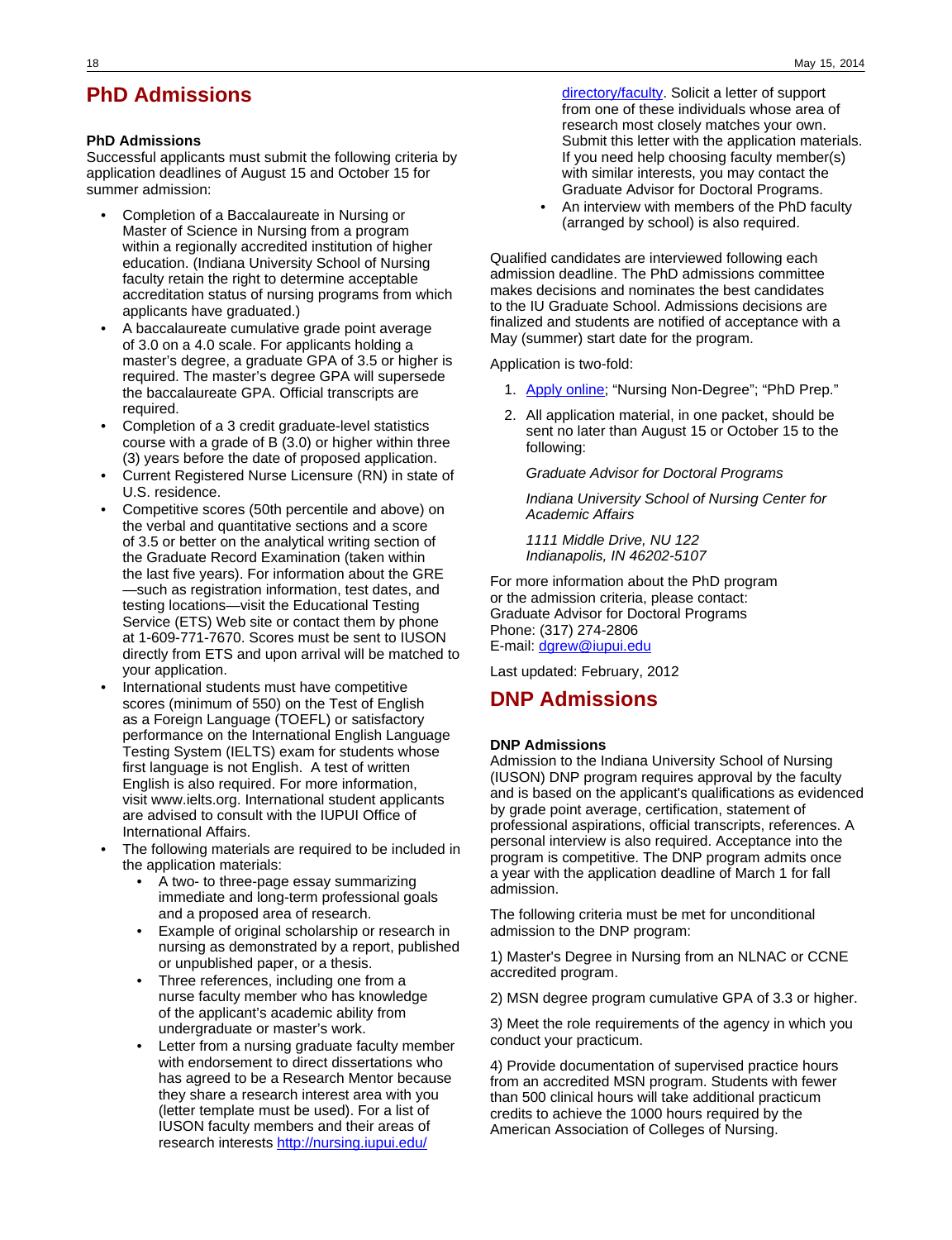5) Have completed NURS-I 630 Introduction to Nursing Informatics or equivalent graduate level informatics coursework.

6) Have completed NURS-R 505 Measurement and Data Analysis or NURS-L 650 Data Analysis for Clinical and Administrative Decision-making or equivalent graduate level statistics course completed within the last three years with a grade of B or better.

7) An unencumbered RN license in state of practice.

8) Completed online IUSON DNP application.

9) Official transcripts from all colleges and universities attended.

10) Written career goal statement (limit of 500 words).

11) Three professional references (at least one from a current or former supervisor).

12) Resume or curriculum vitae.

13) Statement of possible community agency or health system mentor, and/or general idea of DNP scholarly inquiry project.

14) Admission interview.

Last updated: February, 2012

### **Awards & Scholarships**

- Financial Information
- University Support

# **Nursing Informatics**

### **Certificate Programs**

### **Nursing Informatics**

The School of Nursing offers a Graduate Certificate in Nursing Informatics. Nursing informatics is a nursing specialty that draws from computer science, information science, cognitive and decision sciences, and nursing science. Students in nursing informatics gain knowledge and skills to enhance patient-care delivery, promote consumer health, utilize nursing research, and provide education through information technology. Completion of the certificate program fulfills the educational requirements for eligibility for the AACN certification as an Informatics Nurse. (Note: Eligibility for certification has the additional requirement of 1,000 hours of clinical informatics practice). The certificate meets the educational requirements of nurses who want to expand their current knowledge base or develop new skills in nursing informatics and meet the growing needs of clinical enterprises that are seeking nurses to fulfill roles in clinical and consumer (e-health) roles. The certificate (12 credit hours) requires completion of three core courses and an additional elective selected by the learner from a list of recommended courses.

### **Admissions Requirements and Procedures**

Admission to the certificate program requires a bachelor's degree in nursing from an accredited institution with a recommended minimum GPA of 3.0. Appropriate work experience also will be taken into account in making decisions about admission. Students will be required to submit a statement of interest and three letters of recommendation. Students already admitted into the

Indiana University or Purdue University graduate program are automatically eligible to earn a certificate. Such students must declare their participation in the degree program and also submit a statement of interest.

#### **Minimum Overall GPA**

Students will be required to receive a final overall grade point average of 3.0 or higher to be awarded the certificate. The minimum grade accepted in any single course is B.

### **Maximum Number of Credits That Can Be Transferred from Another Institution**

If a student is able to document appropriate graduate course work at another institution, the student can request that the transfer of a maximum of 3 credits. The faculty that oversees the program will approve all waivers and substitutions. No undergraduate courses can be applied to this certificate program.

### **Maximum Time for Completion**

Maximum time for program completion is four years with no significant breaks (i.e., more than two semesters) between courses. (This field and its underlying technology change too rapidly to allow for longer breaks.) Most students enrolled in this program will be part-time students, employed full time. Thus four years may be needed for the completion of all courses if students take one course per semester.

### **Number of Credit Hours Taken Prior to Admission to the Certificate Program That May Be Counted to Completion of the Degree**

There is no limit to the number of graduate courses that can be taken prior to admission to the certificate program, provided that all course work is completed within a fouryear period.

### **Required Nursing Informatics Courses**

- NURS I630 Introduction to Nursing Informatics (3 cr.)
- NURS I631 Clinical Information Systems (3 cr.)
- NURS I579 Nursing Informatics Practicum (3 cr.)

#### **Nursing Informatics Electives**

- NURS I635 Consumer Health Informatics (3 cr.)
- NURS L650 Data Analysis for Clinical and Administrative Decision Making (3 cr.)
- NURS T619 Computer Technologies for Nurse Educators (3 cr.)

# **Teaching in Nursing**

### **Certificate Programs**

### **Teaching in Nursing**

The School of Nursing offers a Graduate Certificate in Teaching in Nursing. The certificate (15-17 credit hours) requires completion of prescribed courses and a teaching practicum. The academic certificate is for students with bachelors's or master's degrees or currently enrolled in a master's program with the career goal of teaching in an academic setting.

### **Admissions Requirements and Procedures**

Admission to the certificate program requires a bachelor's degree in nursing from an accredited institution with a recommended minimum GPA of 3.0. Appropriate work experience also will be taken into account in making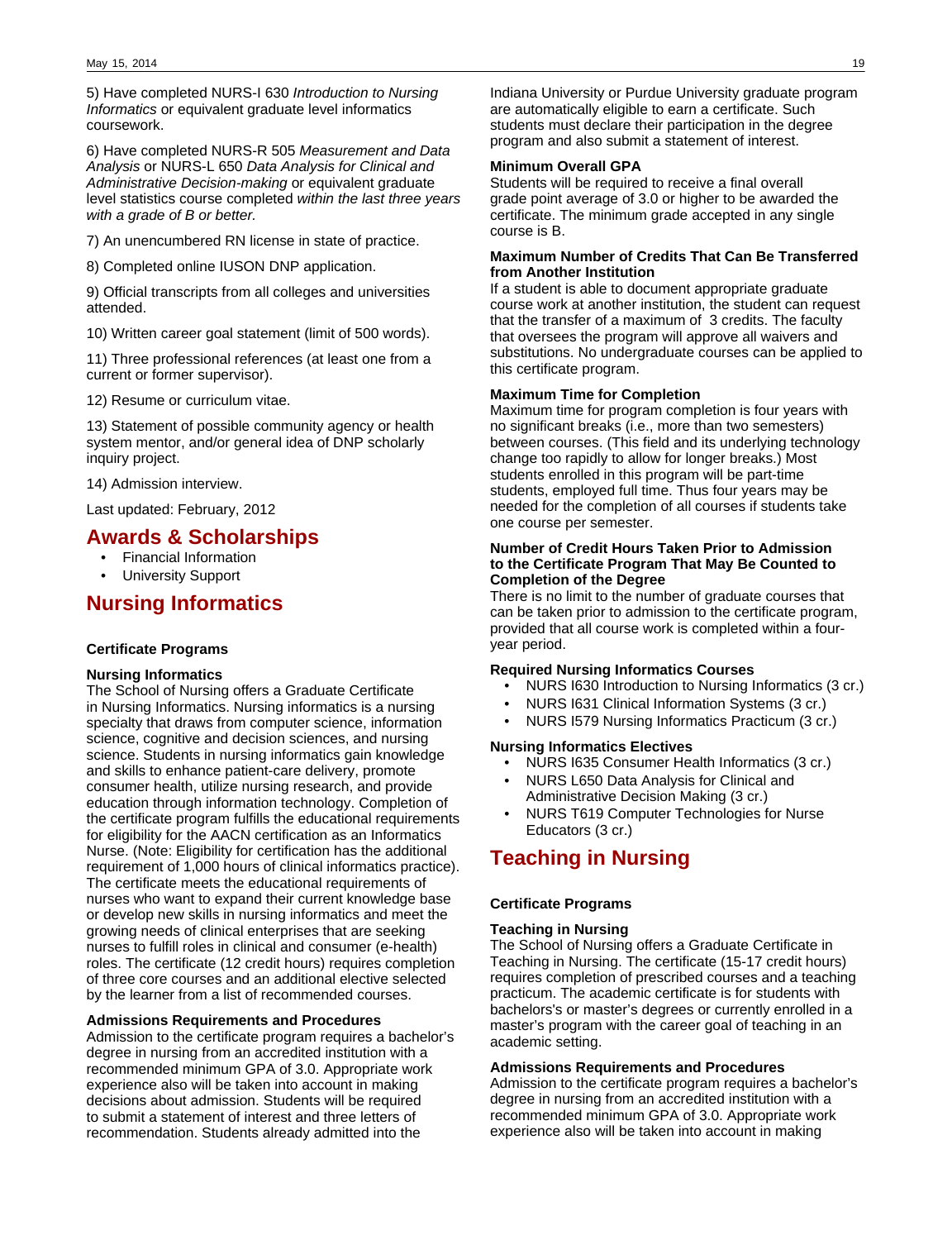decisions about admission. Students will be required to submit a statement of interest and three letters of recommendation. Students already admitted into the Indiana University or Purdue University graduate program are automatically eligible to earn a certificate. Such students must declare their participation in the degree program and also submit a statement of interest.

### **Minimum Overall GPA**

Students will be required to receive a final overall grade point average of 3.0 or better to be awarded the certificate. The minimum grade accepted in any single course is B.

### **Maximum Number of Credits That Can Be Transferred from Another Institution**

If students are able to document appropriate graduate course work at another institution, they can request that they transfer a maximum of 3 credits. The faculty members who oversee the program will approve all waivers and substitutions. No undergraduate courses can be applied to this certificate program.

### **Maximum Time for Completion**

Maximum time for program completion is four years with no significant breaks (i.e., more than two semesters) between courses. (This field and its underlying technology changes too rapidly for longer breaks.)

### **Number of Credit Hours Taken Prior to Admission to the Certificate Program That May Be Counted to Completion of the Degree**

There is no limit to the number of graduate courses that can be taken prior to admission to the certificate program, provided that all course work is completed within a fouryear period.

### **Required Courses for the Teaching in Nursing Certificate**

- T615 Curriculum in Nursing (3 cr.)
- T617 Evaluation in Nursing (3 cr.)
- T619 Computer Technologies for Nurse Educators (3 cr.)
- T670 Teaching in Nursing (3 cr)
- T679 Nursing Education Practicum (3 cr.)

--------------------------------------------------------

• T800 Preparing Future Faculty (2 cr.) **Optional for Graduate MSN and required for PhD students.**

# **Certificate Programs**

### **Certificate Programs**

- Nursing Informatics Graduate Certificate
- Teaching in Nursing Graduate Certificate

For information concerning these programs of study, write Graduate Programs, Indiana University School of Nursing, 1111 Middle Drive, NU 122, Indianapolis, IN 46202-5107; or telephone (317) 274-2806 or visit [www.nursing.iupui.edu.](http://www.nursing.iupui.edu/)

# **Contact Information**

### **Contact Information**

**Graduate Programs** Indiana University School of Nursing Center for Academic Affairs 1111 Middle Drive, NU 122 Indianapolis, IN 46202-5107 Phone: 317.274.2806 [www.nursing.iupui.edu](http://www.nursing.iupui.edu/)

# **Degree Programs**

The School of Nursing faculty offers the following degrees:

- Master of Science in Nursing (MSN)
- Doctor of Nursing Practice (DNP)
- Doctor of Philosophy in Nursing Science (PhD)

The School of Nursing also offers the following certificates:

- Nursing Informatics Graduate Certificate
- Teaching in Nursing Graduate Certificate

For information concerning these programs of study, write Graduate Programs, Indiana University School of Nursing, 1111 Middle Drive, NU 122, Indianapolis, IN 46202-5107; or telephone (317) 274-2806 or visit [www.nursing.iupui.edu.](http://www.nursing.iupui.edu)

The Master of Science in Nursing (MSN) program: the PhD in Nursing Science and the Doctor of Nursing Practice (DNP) programs are offered through the Indianapolis campus. Selected courses for all programs are offered through Internet-based technologies that support student access.

# **Doctor of Nursing Practice (DNP)**

### **Doctor of Nursing Practice (DNP)**

### **Purpose**

The Doctor of Nursing Practice (DNP) is a Post-Masters 37 credit hour practice-focused professional doctorate. Graduates of the program are prepared to assume leadership positions in nursing and health care, both at system and direct patient care levels. Graduates contribute to quality improvement and patient safety through systems thinking, reflective practice, informatics, translation science, and evidence-based clinical practice. For more information about the application process, please se the IU School of Nursing web site: [http://](http://nursing.iupui.edu) [nursing.iupui.edu](http://nursing.iupui.edu)

### **Program Outcomes**

Graduates of the program are expected to:

1. Use relationship-centered nursing leadership to improve health care and the health status and outcomes of people.

2. Engage with communities of practice to frame problems, design and implement evidence-based interventions, and evaluate outcomes.

3. Integrate the needs of diverse societies in the design, delivery, and evaluation of health services in complex systems.

4. Transform clinical practice through reflection, action inquiry, strategic resource management, information technology and/or knowledge-based resources.

5. Translate knowledge for application to the delivery of advanced nursing practice.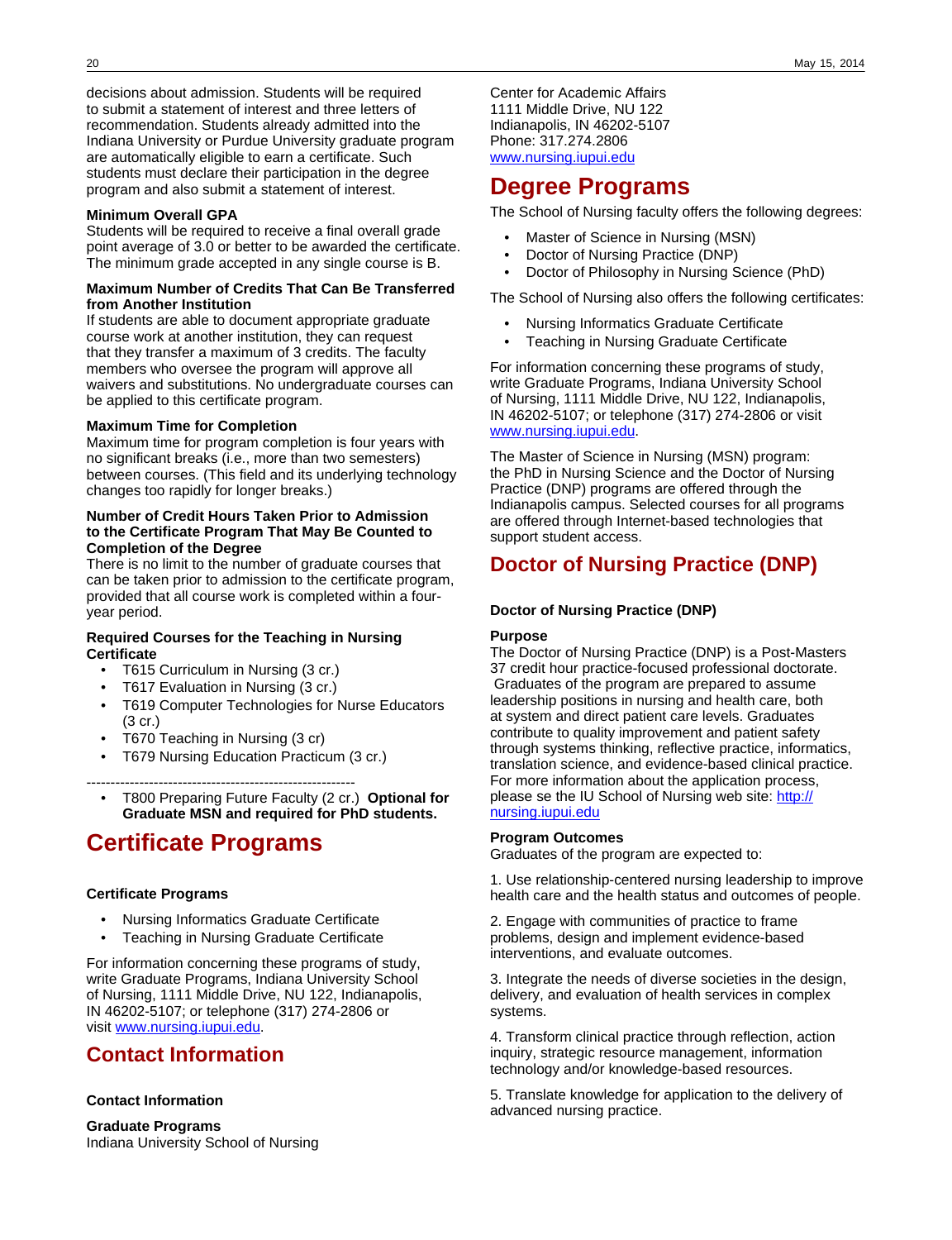6. Implement changes based on evaluation of health systems, health policy, and nursing science in response to social, political, economic, and ethical issues.

7. Evaluate the impact of change on complex health systems including individuals and populations.

### **DNP Curriculum**

Thirty-seven credit hours (post- masters MSN) are required to complete the curriculum and include the following courses:

| 1630 | Introduction<br>to Nursing<br>Informatics                              | 3 credits |
|------|------------------------------------------------------------------------|-----------|
| D615 | Health Care<br>Outcomes and<br>Decision Making                         | 3 credits |
| D735 | Clinical<br>Epidemiology<br>and Statistics in<br>Nursing               | 3 credits |
| D736 | Inquiry I:<br>Evidence-based<br>Research &<br>Translation<br>Science   | 3 credits |
| D737 | Inguiry II:<br>Evidence-<br>based Research<br>& Translation<br>Science | 3 credits |
| D743 | Influencing Public 3 credits<br><b>Health Policy</b>                   |           |
| D744 | Strategic<br>Resource<br>Management in<br>Nursing & Health<br>Systems  | 3 credits |
| D749 | <b>DNP Practicum</b>                                                   | 7 credits |
| D751 | Knowledge<br>Complexity                                                | 3 credits |
| D751 | Relationship-<br>Centered<br>Leadership in<br><b>Complex Systems</b>   | 3 credits |
|      | <b>Elective</b>                                                        | 3 credits |

Last updated: January, 2014

### **Academic Standing**

#### **Master of Science in Nursing**

### **Academic Standing**

### **Good Standing**

A student is in good academic standing when his or her cumulative grade point average is 3.0 or higher.

### **Disciplinary Probation**

Disciplinary probation is administered under the Code of Student Rights, Responsibilities, and Conduct. The faculty reserve the right to request the withdrawal of a student when problems related to personal integrity, health, maturity, or safety in the practice of nursing demonstrate

the student's unfitness to continue preparation for professional nursing.

### **Academic Probation**

A student is placed on academic probation when the cumulative grade point average falls below 3.0 or if he or she earns a C+ or lower in a required course. The probationary status is removed within one semester or its equivalent (9 credit hours). Students who do not regain good academic standing after three semesters of probation will be dismissed from the program.

### **Maintaining Status**

- Students who do not register for a period of three consecutive semesters will be dismissed from the program.
- Students admitted on probation who fail to remove the conditions of admission within the time frame specified are subject to dismissal.
- Students must maintain a cumulative GPA of 3.0 throughout the duration of the program. Course grades lower than B- will constitute course failure.
- Students must achieve a cumulative GPA of 3.0 to be eligible for graduation.
- Students who receive a failing course grade in a non-clinical course will be placed on academic probation and monitored by the MSN Curriculum and Student Affairs Committee. The student may request an opportunity to repeat the course one time.
- Students who receive a failing grade in a clinical course or in more than one course (clinical and/or didactic) within the same semester will be dismissed from the program.
- If a course must be repeated, the department may specify additional conditions relating to progression in the program until the course is successfully completed.
- Students will remain on academic probation, even after successful completion of a repeated course, until cumulative GPA meets or exceeds 3.0.
- Students who are on academic probation and/or has one or more course Incomplete(s) outstanding cannot enroll in further coursework unless approved by the MSN Curriculum and Student Affairs Committee.
- Evidence of lack of progress toward the degree is described as failure to successfully attain a B– or higher in a course in which an unsatisfactory grade has been previously received. Students who do not complete all degree requirements within a six-year period following initial registration will be dismissed.

# **Master of Science in Nursing**

#### **Master of Science in Nursing**

#### **Philosophy**

Nursing is a scientifically and theoretically based service profession. By embracing the contextual nature of practice through integration of multiple ways of knowing including critical thinking, research, reflection, and intuition, MSN graduates become expert nurses who provide holistic, ethical, evidence-based care within an interdisciplinary environment. Through the educational process, students become visionary leaders who advance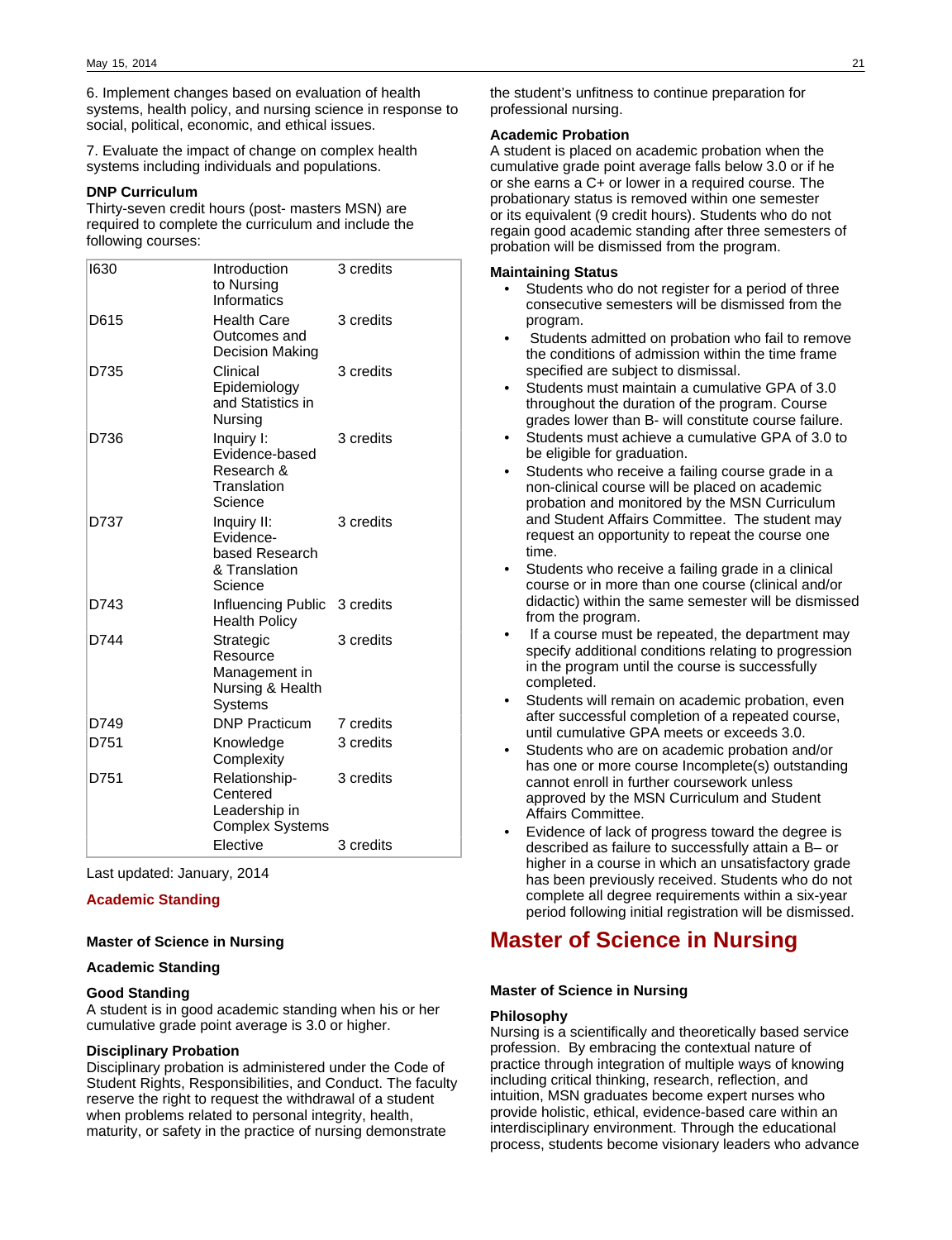the profession of nursing and influence the future of healthcare.

### **Purpose**

The IUSON MSN program educates nurses to become leaders within dynamic healthcare environments. As nurse leaders they are prepared to provide and improve care to patients, families, and/or communities and to lead educational and complex healthcare systems.

### **Program Outcomes**

The goal of the Master of Science in Nursing (MSN) program is to prepare graduates for leadership roles in advanced nursing practice, those of clinical nurse specialist, nurse practitioner, nurse educator, and nurse leader. Students select one of 9 track areas of study when they apply for admission. In addition, graduate certificates are offered in nursing informatics and teaching in nursing. Post-master's study options are available in all tracks. All degree requirements must be met within six years of initial enrollment. The pattern and duration of a program of study for individual students is determined in consultation with their MSN Coordinator. Degree requirements can be met through a combination of distance-accessible, online, and on-campus learning opportunities.

All graduates of the master's degree program are expected to achieve the following outcomes:

- 1. Model excellence in nursing leadership to improve nursing practice within a complex health care system.
- 2. Conduct advanced nursing practice within ethical–legal guidelines, professional policies and regulations, and standards of practice associated with a specialty area of practice.
- 3. Synthesize knowledge from nursing as well as biological, behavioral, social, administrative, educational, and communication sciences for application to a chosen domain of advanced practice nursing.
- 4. Demonstrate scholarly inquiry and reflection that exemplifies critical, creative, and systems thinking to advance the practice of nursing.
- 5. Frame problems, design interventions, specify outcomes, and measure achievement of outcomes while balancing human, fiscal, and material resources to achieve quality health outcomes.
- 6. Use information technology and knowledge-based resources to manage and transform data that inform clinical practice.
- 7. Systematically apply evidence from research findings to answer clinical questions, solve clinical problems, and develop innovative nursing interventions and health policies for selected patient populations.
- 8. Demonstrate collaborative practice and interpret nursing science within an interdisciplinary context.
- 9. Articulate the effects of culture, diversity, values, and globalization in the design, delivery, and evaluation of health services.
- 10.Engage in life-long learning activities that contribute to professional development as well as to the advancement of nursing.

The goal of the MSN program is to prepare its graduates for leadership roles in advanced nursing practice. Post-

master's options are also available in all the tracks. Students select a track area of study when they apply for admission.

Students may elect to follow a full-time or part-time course of study. Minimum time for completion of degree requirements is three semesters. All degree requirements must be met within six years of initial enrollment. The pattern and duration for the individual student is determined in consultation with their MSN Coordinator.

Selected master's courses are distance accessible using a variety of technologies.

- Degree Requirements
- Academic Standing of Students
- Curriculum Design
- Post-Master's Option

### **Curriculum Design**

### **Master of Science in Nursing**

### **Curriculum Design**

Minimum completion time for the master's degree program is five semesters. The pattern and duration for the individual student is determined in consultation with the student's faculty advisor.

All majors include the following areas of study:

- 1. **Graduate Statistics Course.** 500-level, facultyapproved course; NURS-R 505 is preferred.
- 2. **Core Courses.** One course each in nursing theory, nursing leadership for advanced practice nursing, and research methodology for a total of 9 credit hours.
- 3. **Courses in the Nursing Major.** Between 15 and 30 credit hours in specialty courses from the major department.
- 4. **Nursing Study/Thesis Option.**Three credit hours of nursing study or 6 credit hours of thesis work.
- 5. **Focus Area Courses.** These are required for some majors and requirements vary from 3-9 credit hours of electives chosen by the student in consultation with their MSN Coordinator.

### **Degree Requirements**

### **Master of Science in Nursing**

### **Degree Requirements**

Candidates must meet both the general requirements of the master's program in the School of Nursing and the specific requirements of the specialty track.

All candidates for the degree of Master of Science in Nursing must fulfill the following requirements:

1. Complete a minimum of 42 credit hours of courses (43 for Acute Care Nurse Practitioner program), depending on the track, and fulfill departmental requirements. A maximum of 3 credit hours may be taken at the undergraduate level if the track offers an elective option. Courses meeting the requirement of advanced nursing practice must be taken in or through the School of Nursing.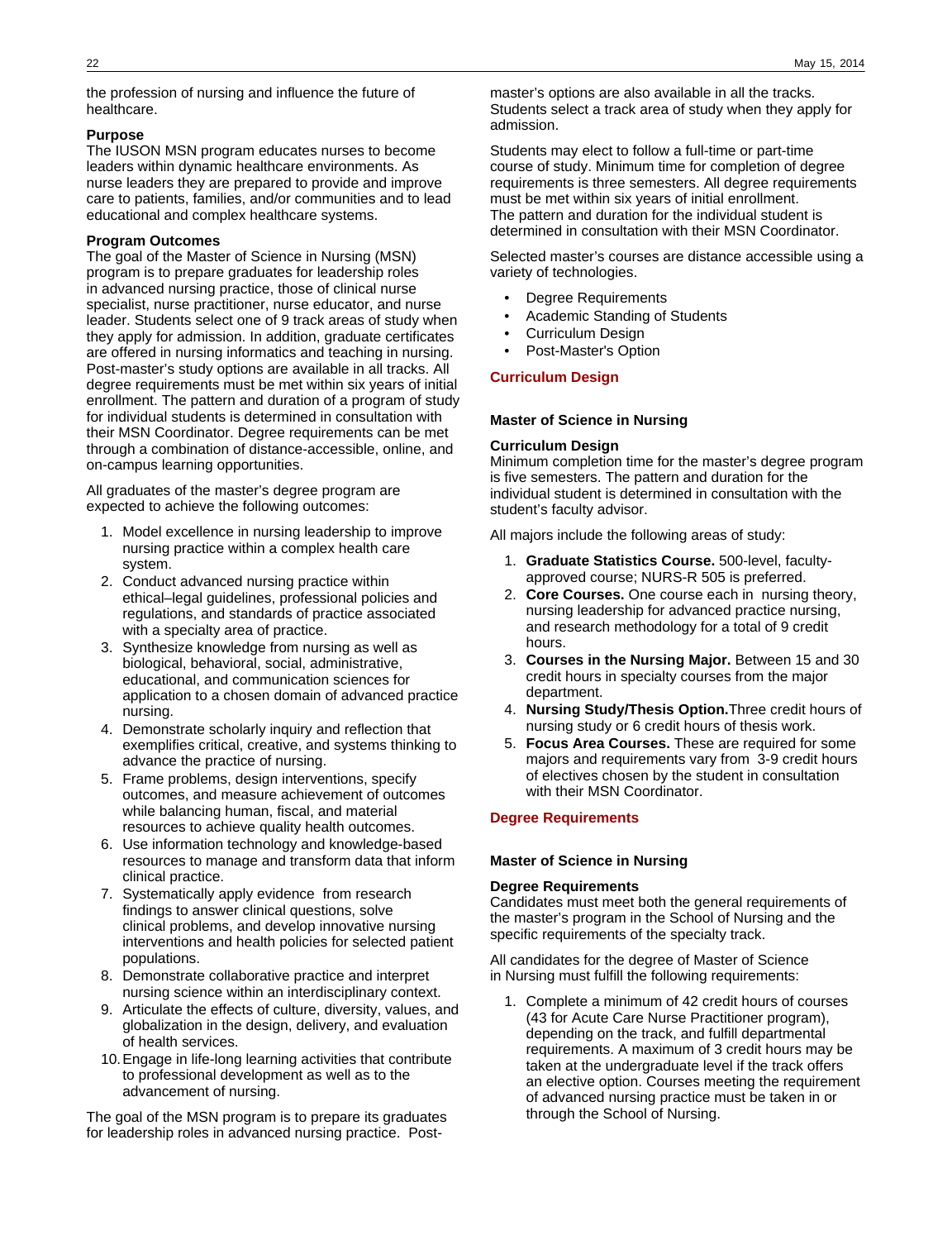- 2. Remove all conditions, deficiencies, probation, and Deferred or Incomplete grades.
- 3. Achieve a 3.0 grade point average by the time the student has completed 42 credit hours of course work, as required by the major department. Credit hours toward the degree are not granted for courses with a grade below B–. All grades are included in computing the grade point average.
- 4. Complete all degree requirements within six years of the date the student begins course work.
- 5. File intent to graduate forms at least one semester before the final semester of study. A new intent to graduate form must be filed if the graduation date changes. Application forms are online and filed with the recorder for graduate programs.
- 6. Complete the School of Nursing Exit Survey, which is part of the intent to graduate form.

The School of Nursing is not responsible for certification for the degree if the student fails to file the application.

### **Portfolio Review Process for MSN Course Substitution**

A portfolio review process is available to all MSN students who believe that they can meet the learning objectives/ competencies required of a specific nursing course within their program of study. The portfolio is a mechanism used to validate the acquisition of knowledge and skills congruent with course expectations and student learning outcomes. The portfolio provides objective evidence that students have acquired the knowledge, skills, and abilities through prior learning and/or practice experiences. The decision to accept the documentation provided is based on determination of the equivalency of this prior knowledge and skills that the student would be expected to demonstrate at the completion of a specific course. The portfolio review option does not take the place of course equivalency reviews or transfer credit. For more information about specific policies and procedures related to the portfolio review process for graduate students please refer to the current graduate student handbook at the School of Nursing Web site.

### **Post-Master's Option**

### **Master of Science in Nursing**

### **Post-Master's Option**

A minimum of 12 credit hours, determined by the area of study. Post-master's options are available in all Master of Science in Nursing tracks. The option varies from 12 to 29 credits, depending on previous course work. Applicants must have a Master's degree in Nursing. A 500 level graduate statistics class will be required if statistics has not been taken within 5 years and is below a B-.

### **Program Descriptions**

Students select a specialty track at the time they apply for admission. Post-master's options are available in all clinical areas and in nursing administration and teacher education. The majors are listed by their respective departments.

### **Nursing Leadership in Health Systems**

### **Nursing Education**

### **Clinical Specialists**

• Adult-Gerontology Clinical Nurse Specialist

• Pediatric Clinical Nurse Specialist

#### **Nurse Practitioners**

- Pediatric Primary Care Nurse Practitioner
- Adult-Gerontology Primary Care Nurse Practitioner
- Family Nurse Practitioner
- Adult-Gerontology Acute Care Nurse Practitioner
- Psychiatric Mental Health Nurse Practitioner

### **Curriculum**

### **PhD in Nursing**

### **Curriculum**

The PhD curriculum consists of six core areas of 90 credit hours. The MSN to PhD can use up to 30 credit hours from their Master of Science in Nursing course work.

| Core                                      | <b>BSN to PhD</b> | <b>MSN to PhD</b> |
|-------------------------------------------|-------------------|-------------------|
| Professional<br>Development Core          | 8 credits         | 6 credits         |
| Nursing Theory<br>Core                    | 9 credits         | 6 credits         |
| <b>Nursing Science</b><br>Research Major  | 21 credits        | 15 credits        |
| Nursing Science<br>Concentration          | 24 credits        | 8 credits         |
| Minor, external or 12 credits<br>internal |                   | 9 credits         |
| <b>Dissertation</b>                       | 16 credits        | 16 credits        |

 For a complete outline of the courses required for each core, visit the Indiana University School of Nursing PhD program Web site: [www.nursing.iupui.edu.](http://www.nursing.iupui.edu)

Last updated: January, 2014

#### **Focus Areas of Study w/ Wide Applications**

### **PhD in Nursing**

### **Focus Areas of Study w/ Wide Applications**

Scholars are prepared in clinical nursing science and health systems. PhD students work closely with faculty mentors, utilizing the resources available at IUSON, and participate in intensive research studies. Focus areas reflect faculty research strengths.

### **Clinical Nursing Science**

Clinical nursing science concentrates on the interrelationships of health promotion, health behavior, and quality of life in acute and chronic illness throughout the life span. This focus area includes the prevention and early detection of disabilities across the continuum of care and the enhancement of the health and well-being for individuals, families, and communities. Examples of scholarship and faculty research topics in clinical nursing science include:

- Improvement of quality of life in persons with chronic illness, including epilepsy, stroke and renal disease
- Behavioral oncology across the cancer continuum (including cancer prevention, detection, and symptom management)
- Childhood and family adaptation to chronic illness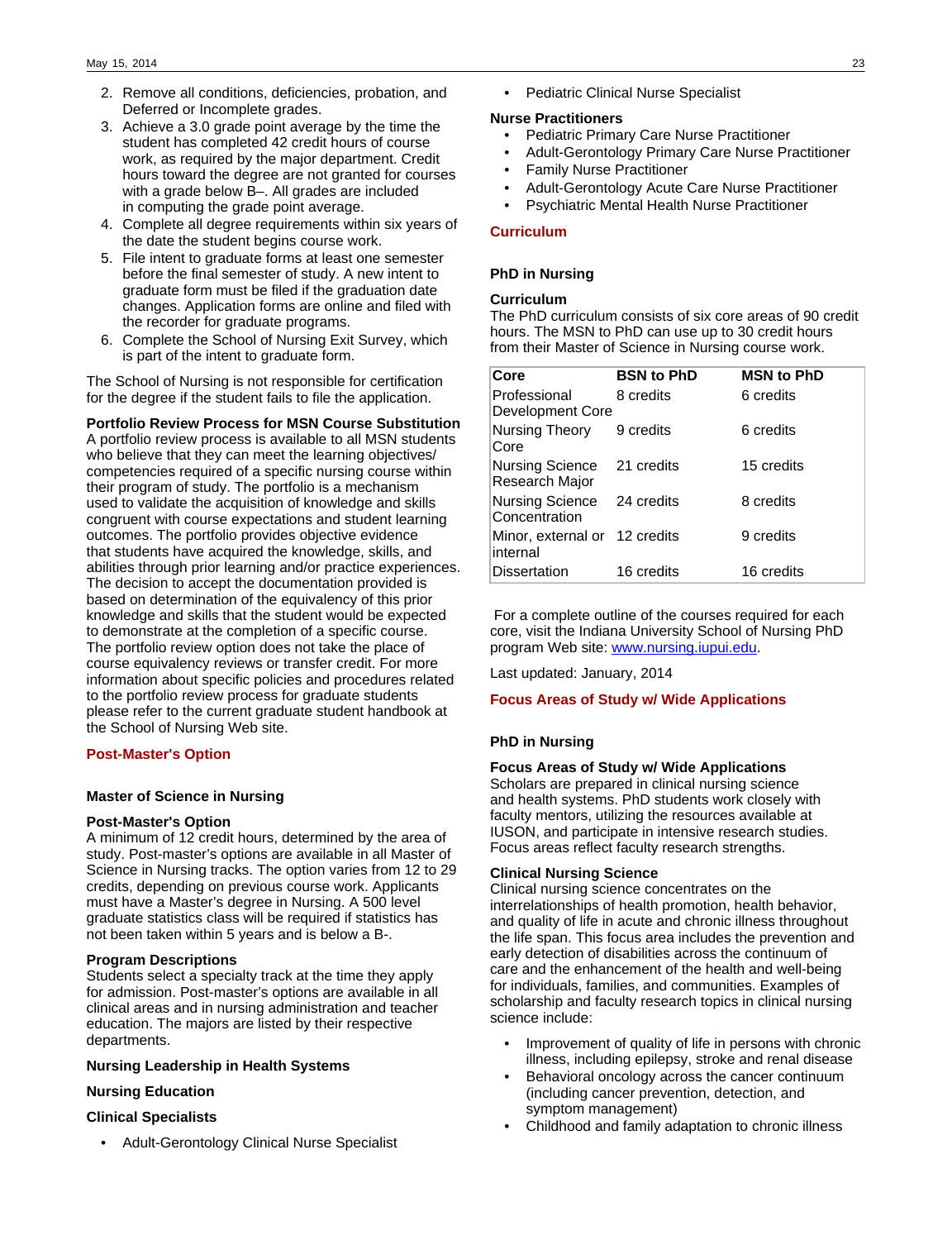- Family caregiving across the lifespan
- Tailored intervention studies to improve quality of life
- Patient care safety

### **Health Systems**

Health systems operate to create structures and resources that enable individuals and communities to achieve optimal health. This focus area includes the science of nursing education, informatics, health policy, and administration. Examples of scholarship and faculty research topics within the focus of health systems include:

- Teaching and learning in Web-based courses
- Clinical reasoning
- Assessment of learning and program evaluation
- Health policy and public policy analysis
- Computer systems to enhance care delivery
- Nursing informatics
- Narrative pedagogies
- Patient care simulations
- Community-based care coordination

Last updated: January, 2014

# **PhD in Nursing Science Program**

### **Degree Programs**

### **PhD in Nursing**

Professional nursing is a distinct scientific discipline with a specific body of knowledge obtained through research. The Doctor of Philosophy program builds upon baccalaureate or master's nursing education and emphasizes the use of creativity in the development and formulation of ideas that contribute to nursing science. Through research, analysis, and evaluation, students are empowered to transform knowledge and critical data into viable propositions through effective communication, critical inquiry, and clinical application. As students progress through the PhD program, they are socialized to the value of research and interdisciplinary inquiry. Today's PhD in nursing science scholar is entrusted with shaping and preserving the quality and vitality of professional nursing.

- On-Campus and Distance-Accessible PhD Options
- Focus Areas of Study
- PhD Curriculum
- Opportunites for Postdoctoral Study

#### **On-Campus and Distance-Accessible PhD Options**

#### **PhD in Nursing**

#### **On-Campus and Distance-Accessible PhD Options**

Indiana University School of Nursing (IUSON) offers both an on-campus and a distance-accessible option. The distance-accessible option offers bachelor's and master's prepared nurses access to our PhD program through a variety of distance technologies. Faculty and students use Web-based courses, video conferencing, discussion dialogues, telephone conferencing, and other emerging technologies to communicate and participate effectively via long distance. Courses and faculty mentoring are coupled with required two-week on-campus summer

intensive sessions. Admission criteria and curriculum are the same for both options.

Graduates of the program will be able to:

- Synthesize knowledge from nursing as well as from the biological and behavioral sciences to investigate health phenomena relevant to the discipline of nursing.
- Utilize analytical and empirical methods to extend nursing knowledge and scholarship.
- Independently conduct and communicate research that advances the body of scientific nursing knowledge.
- Defend the social significance of the expanded knowledge base of nursing.
- Interpret nursing science within an interdisciplinary context.

Last updated: January, 2014

#### **Postdoctoral Study**

#### **PhD in Nursing**

#### **Postdoctoral Study**

There are several postdoctoral research training programs at the IU School of Nursing. Advanced research training is available in the areas of Health Behaviors and Quality of Life as well as Behavioral Oncology and Cancer Control. More information is available at [http://nursing.iu.edu/](http://nursing.iu.edu/research/centers/) [research/centers/.](http://nursing.iu.edu/research/centers/)

Last updated: January, 2014

### **Financial Information**

### **Graduate**

### **Financial Information**

Information about financial resources for doctoral nursing students including scholarships, traineeships, fellowships, research teaching assistantships, as well as other sources of financial aid for tuition, fees, and health insurance may be obtained by contacting IUSON's Center for Academic Affairs Web site [http://nursing.iu.edu/graduate/tuition/.](http://nursing.iu.edu/graduate/tuition/) To be considered for financial aid all students should complete the Free Application for Federal Student Aid located on the Web at [www.fafsa.ed.gov](http://www.fafsa.ed.gov). All graduate students are encouraged to apply for scholarships.

• University Support

### **University Support**

### **Graduate**

### **University Support**

To be considered for financial aid all students should complete the Free Application for Federal Student Aid, located on the Web at [www.fafsa.ed.gov.](http://www.fafsa.ed.gov) Financial support for graduate students, available from the IUPUI Office of Scholarships and Financial Aid, is primarily in the form of loans and Federal Graduate Work-Study employment. Eligibility for these programs is determined by financial need. Students must submit the forms annually by March 1 to determine financial need. In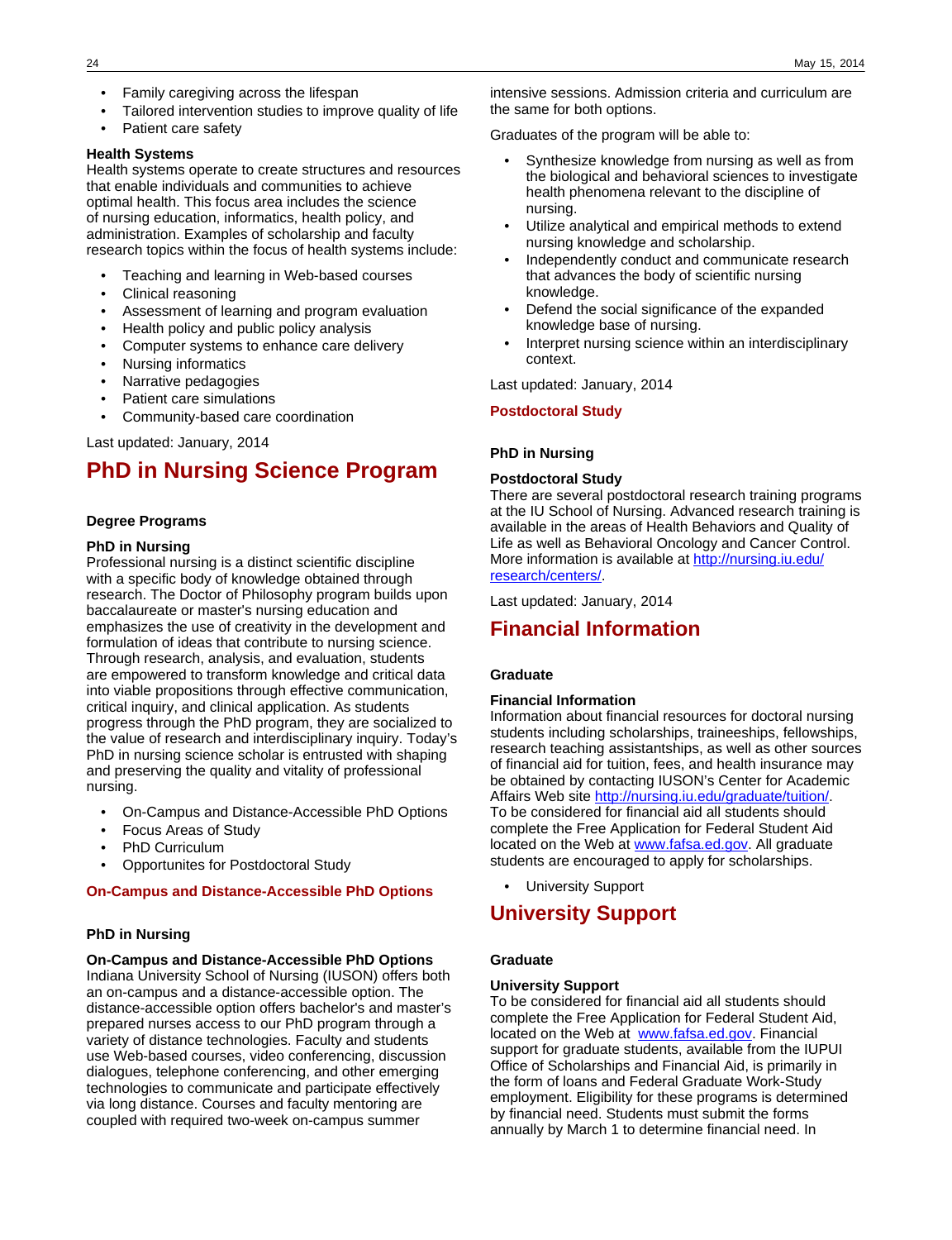addition to demonstrating financial need, students must be admitted and enrolled in a nursing graduate program for a minimum of 4 credit hours, or half-time per semester. Further information can be obtained from the Office of Student Financial Aid Services, 425 University Boulevard, Cavanaugh Hall 103, Indianapolis, IN 46202-5145; telephone (317) 274-4162.

### **University Fellowships**

Graduate fellowships may be available from Indiana University for full-time study during the first year. These awards are competitive. Ph.D. candidates are eligible and are nominated by the IU School of Nursing faculty.

### **IUPUI Educational Opportunity Fellowships**

These fellowships are awarded to encourage graduate students who are enrolled at a minimum of 6 credit hours per semester, and who have disadvantaged backgrounds, to participate in graduate studies. Educational Opportunity Fellowships [http://graduate.iupui.edu/admissions/financial](http://graduate.iupui.edu/admissions/financial-support/fellowships-awards/)[support/fellowships-awards/](http://graduate.iupui.edu/admissions/financial-support/fellowships-awards/), which average \$500 to \$1,500 per year, are awarded on the basis of financial need and academic ability. A form must be submitted to determine financial need.

# **Student Learning Outcomes**

- Doctor of Nursing Practice (DNP)
- Doctor of Philosophy in Nursing (PhD)
- Master of Science in Nursing (M.S.N.)
- Certificate in Nurse Teaching
- Certificate in Nursing Informatics

# **Master of Science in Nursing (M.S.N)**

### **Student Learning Outcomes**

### **Master of Science in Nursing (M.S.N)**

The goal of the Master of Science in Nursing (MSN) program is to prepare graduates for leadership roles in advanced nursing practice, those of clinical nurse specialist, nurse practitioner, nurse educator, and nurse administrator. Students select one of 8 major areas of study when they apply for admission. In addition, graduate certificates are offered in nursing informatics and teaching in nursing. Post-master's study options are available in all majors. All degree requirements must be met within six years of initial enrollment. The pattern and duration of a program of study for individual students is determined in consultation with a faculty advisor. Degree requirements can be met through a combination of distance-accessible and on-campus learning opportunities.

- 1. Model excellence in nursing leadership to improve nursing practice within a complex health care system.
- 2. Conduct advanced nursing practice within ethical–legal guidelines, professional policies and regulations, and standards of practice associated with a specialty area of practice.
- 3. Synthesize knowledge from nursing as well as biological, behavioral, social, administrative, educational, and communication sciences for application to a chosen domain of advanced practice nursing.
- 4. Demonstrate scholarly inquiry and reflection that exemplifies critical, creative, and systems thinking to advance the practice of nursing.
- 5. Frame problems, design interventions, specify outcomes, and measure achievement of outcomes while balancing human, fiscal, and material resources to achieve quality health outcomes.
- 6. Use information technology and knowledge-based resources to manage and transform data that inform clinical practice.
- 7. Systematically apply evidence from research findings to answer clinical questions, solve clinical problems, and develop innovative nursing interventions and health policies for selected patient populations
- 8. Demonstrate collaborative practice and interpret nursing science within an interdisciplinary context.
- 9. Articulate the effects of culture, diversity, values, and globalization in the design, delivery, and evaluation of health services.
- 10.Engage in life-long learning activities that contribute to professional development as well as to the advancement of nursing.

# **Doctorate Programs**

### **Student Learning Outcomes**

### **Doctor of Nursing Practice (DNP)**

Graduates of the program are expected to:

- 1. Use relationship-centered nursing leadership to improve health care and the health status and outcomes of individuals.
- 2. Engage with communities of practice to frame problems, design and implement evidence-based interventions and evaluate outcomes.
- 3. Integrate the needs of diverse societies in the design, delivery and evaluation of health services in complex systems.
- 4. Transform clinical practice through reflection, action inquiry, strategic resource management, information technology and/or knowledge-based resources.
- 5. Translate knowledge for application to the delivery of advanced nursing practice.
- 6. Implement changes based on evaluation of health systems, health policy and nursing science in response to social, political, economic and ethical issues.
- 7. Evaluate the impact of change on complex health systems including individuals and populations.

### **Doctor of Philosophy in Nursing Science (PhD)** Graduates of the program are expected to:

- 1. Synthesize knowledge from nursing as well as biological and behavioral sciences to investigate health phenomena.
- 2. Utilize analytical and empirical methods to extend nursing knowledge and scholarship.
- 3. Conduct and communicate Independent research that advances the body of scientific knowledge.
- 4. Defend the social significance of the expanded knowledge base of nursing.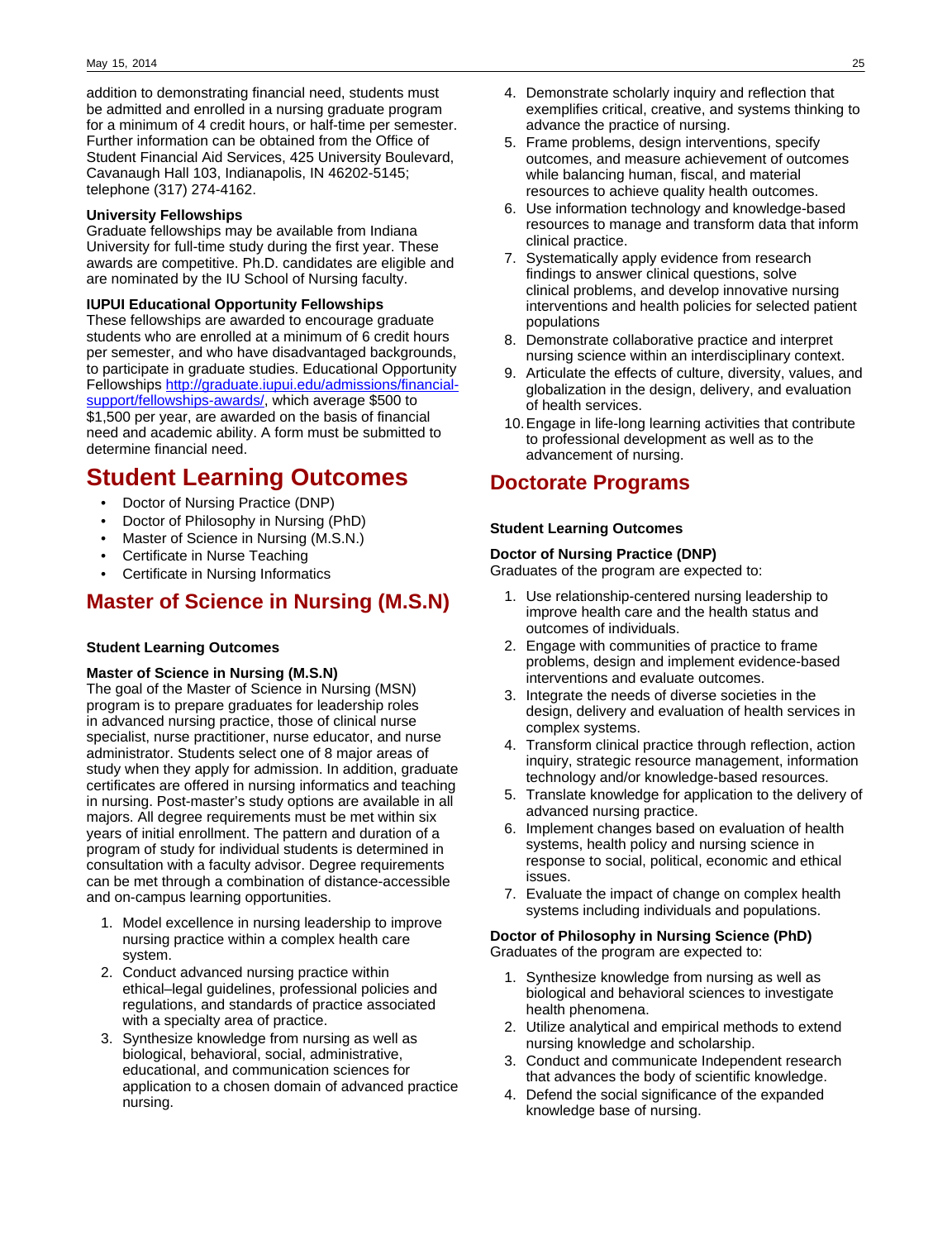5. Interpret nursing science within an inter-disciplinary context.

Last updated: February, 2012

# **Graduate Certificates**

### **Graduate Certificates**

### **Certificate Program in Nurse Teaching**

All participants who complete the nurse teaching certificate program are expected to achieve the following outcomes:

- 1. Facilitate learning effectively
- 2. Facilitate Learner Development and Socialization
- 3. Use Assessment and Evaluation Strategies
- 4. Participate in Curriculum Design and Evaluation of Program Outcomes
- 5. Function as a Change Agent and Leader
- 6. Pursue Continuous Quality Improvement in the Nurse Educator Role
- 7. Engage in Scholarship
- 8. Function within the Educational Environment

### **Certificate Program in Nursing Informatics**

The goal of the certificate in nursing informatics is to prepare graduates with knowledge and skills to enhance patient-care delivery, promote consumer health, utilize nursing research, and provide education through information technology. All participants who complete the nursing informatics certificate program are expected to achieve the following outcomes:

- 1. Synthesize knowledge of system design, selection, implementation, and evaluation of information systems for nursing care delivery, including human factors and organizational change management.
- 2. Manage structured and unstructured data for representing nursing knowledge to inform clinical and administrative decision making, monitor quality and effectiveness of nursing care, and support evidence-based nursing practice.
- 3. Utilize standardized languages for storage and retrieval of healthcare information and nursing data.
- 4. Integrate principles of computer science, information science, cognitive and decision sciences, and nursing science within computerized decision support systems
- 5. Demonstrate project management skills for implementation of technological solutions to nursing and healthcare problems.
- 6. Develop policies to safeguard access to health information and to ensure information security, accessibility, and quality.
- 7. Analyze the social and ethical issues related to computerized healthcare information delivery.

# **Centers & Institutes**

### **Centers & Institutes**

As the nation's only school of nursing offering the full range of degree programs, we provide a continuum of nursing education unmatched by any other university. Our goal is to help students reach their career goals in the health care profession and prepare them to meet the lifelong challenges they'll face as nurses.

#### [Centers and Institutes](http://nursing.iupui.edu/research/centers_institutes.shtml)

### • **Center for Enhancing Quality of Life and Chronic Illness**

The Center for Enhancing Quality of Life in Chronic Illness (CEQL) initially funded by the National Institute of Nursing Research (NINR) at National Institutes of Health (NIH), improves health-related quality of life in persons with chronic conditions across the life span. Funded pilot studies, a major component of the center, enable eligible investigators to perform research to improve quality of life in patients and families with chronic illness.

- **Center for Research and Scholarship** At the Center for Research and Scholarship, our mission is to support faculty in the development and conduct of research and scholarly activities that advance nursing science through expansion of external funding. The center staff is dedicated to the delivery of services to increase the development of faculty and scholarship.
- **Center for Research in Nursing Education**  At the Center for Research in Nursing Education, our mission is to improve the health and quality of life for citizens of central Indiana, the state, the nation and beyond through developing, testing, and disseminating of new pedagogies for nursing education and teacher preparation so that future generations of nurses are prepared to meet society's need for safe, quality and compassionate care.
- **Mary Margaret Walther Program for Cancer Care Research**

Scientists in the Mary Margaret Walther Program for Cancer Care Research study human behavior to help patients and families with: prevention and early detection of cancer, management of symptoms and side effects of cancer treatment at diagnosis, long-term survivorship issues, and problems patients and families face with advanced cancer. The Walther Cancer Institute is a long-time supporter of behavioral research, starting when Dr. Joseph Walther created the program in 1985 in memory of his wife Mary Margaret Walther.

• **Research in Palliative and End-of-Life Communication and Training (RESPECT) Center**

The mission of the **Res**earch in **P**alliative and **E**ndof-Life **C**ommunication and **T**raining (RESPECT) Center is to build a collaborative, interdisciplinary scientific community of researchers and clinicians to work together to advance the science of communication in palliative and end-of-life care across the lifespan.

• **Resource Center for Innovation in Clinical Nursing Education**

The RCICNE is a 10,000 square foot state-of-theart clinical/simulation area with video capture and broadcast capabilities. The Center has 4 debriefing rooms as well as 4 simulation rooms with a central control room. It also features 6 exam rooms and has 10 hospital cubicles in an open instructional space. It includes a state-of-the-art classroom, 2 computer labs, storage, a faculty workroom, and 3 offices.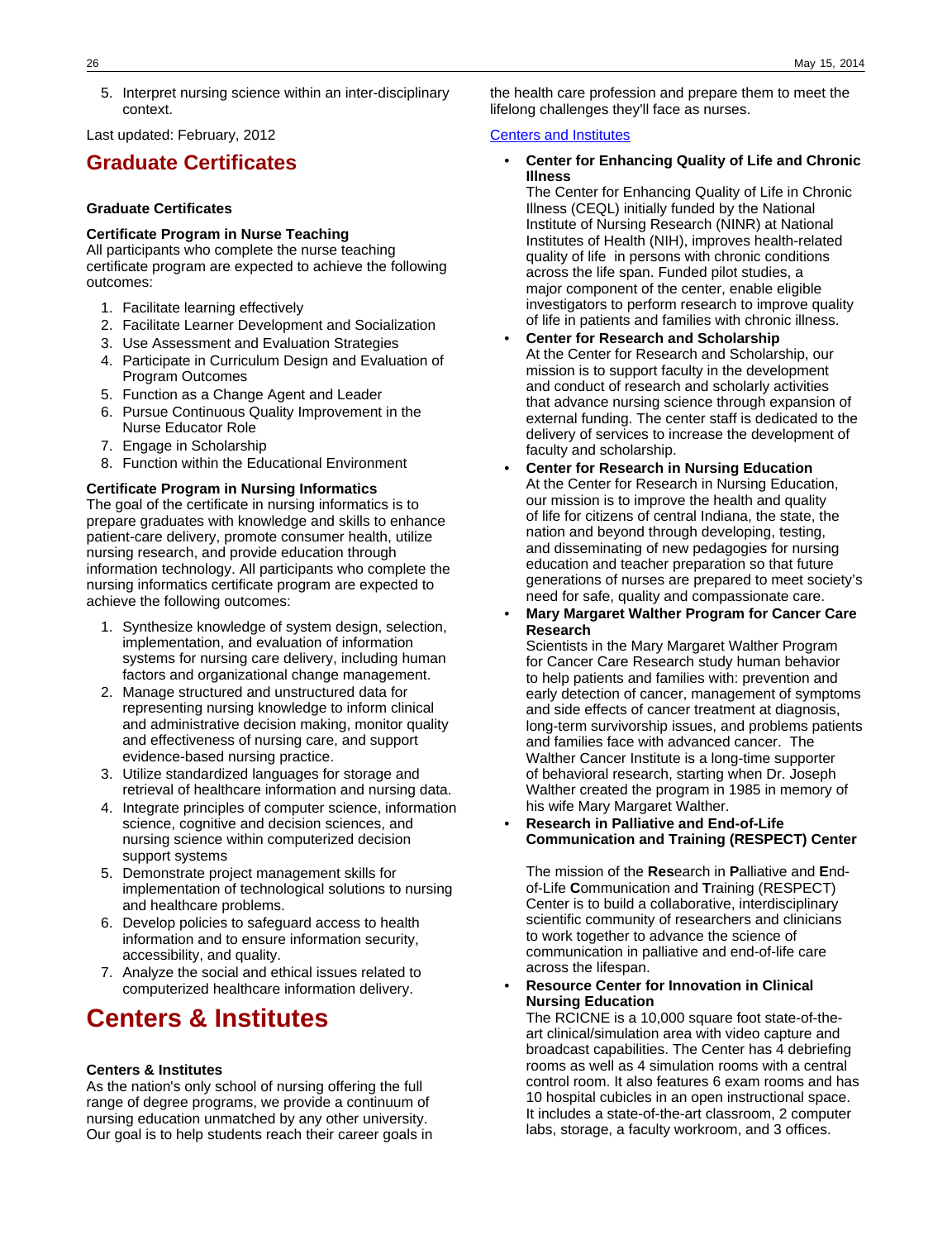Last updated January 2014

# **Student Organizations**

- The American Assembly of Men in Nursing
- The Honor Society of Nursing, Sigma Theta Tau International
- Indiana Student Nurses Association
- IU Student Nurses Association-Indianapolis Chapter
- National Student Nurses Association
- Chi Eta Phi Sorority, Inc.
- IUSON President's Council
- Pi Lambda Theta
- IUPUI Graduate and Professional Student **Organization**

Last updated January 2014

## **Honor Society of Nursing**

The Alpha chapter of the international honor society of nursing was organized at Indiana University. Membership is by invitation to baccalaureate and graduate nursing students who have demonstrated excellence in their nursing programs and have shown superior academic and personal records of achievement. Qualified members of the nursing profession, upon demonstration of marked achievement in nursing, are also eligible for membership. Leadership, research, and scholarship constitute the purposes of [Sigma Theta Tau International.](#http://www.nursingsociety.org/Pages/default.aspx)

Last updated January 2014

### **Student Nurse Associations**

All prenursing and nursing undergraduate students are eligible for membership in various student nurses associations, including the [National Student Nurses](#http://www.nsna.org/) [Association](#http://www.nsna.org/), the [Indiana Association of Nursing Students,](#http://www.indianastudentnurses.org/) and IU's local chapter. The chief purpose of the organization is to help students prepare to assume professional responsibilities through programs that involve nursing students in health care issues, legal aspects of nursing, interdisciplinary questions, and community activities at the local, state, and national levels.

Last updated January 2014

## **Chi Eta Phi Sorority, Inc.**

This service organization is open to all undergraduate nursing students who demonstrate excellence in the profession of nursing, maintain an acceptable grade point average, demonstrate leadership, and participate in campus and community activities. [Chi Eta Phi](#http://www.chietaphi.com/), Inc. affords students an opportunity to engage in service activities and to promote interest in the field of nursing locally and nationally.

### **President's Council**

The President's Council is composed of the presidents of School of Nursing student organizations, class officers, faculty advisors, and representatives from school committees that deal with student matters. The purpose of this group is to be a liaison between various student groups, the faculty, and administration of the school. This group is especially involved in decisions associated with progression through the program and with graduationrelated events. Class presidents are expected to keep classmates informed of issues and to act as advocates for their peers.

Last updated January 2014

### **Pi Lambda Theta**

Graduate students with GPAs of at least 3.5 who are enrolled in teacher education courses may meet selective criteria for election to [Pi Lambda Theta,](#http://pilambda.org/) an international honor society and professional association in education.

Last updated January 2014

### **IUPUI Graduate & Professional Student Government (GSPG)**

## [The Graduate and Professional Student Government](#http://gso.iupui.edu)

[\(GPSG\),](#http://gso.iupui.edu) formerly the Graduate Student Organization (GSO), was established in 1990 to improve the quality of graduate and professional student life by relaying the needs of the students to IUPUI administration and the general student body. Graduate and Professional student representatives from each school on campus make up the GPSG. The Indiana University School of Medicine (IUSM) - GSO is comprised of representatives from each of the 10 different Ph.D. programs. The IUSM – GSO President is the school representative at the IUPUI GPSG. The main role of the IUSM - GSO is to award travel grant money to IUSM students in the spring and fall (if funds are available). The travel grants help with costs of travel expenses to academic conferences where students will be presenting their research.

**IUPUI GSO** Campus & Community Life Campus Center, Room 365 420 University Blvd. Indianapolis, IN 46202 [gradstu@iupui.edu](mailto:gradstu@iupui.edu) Phone: 317-278-0615 [http://](http://gso.iupui.edu/) [gso.iupui.edu](http://gso.iupui.edu/)

Last updated January 2014

### **American Assembly for Men in Nursing**

The American Assembly for Men in Nursing [\(AAMN](#http://aamn.org/)) is a professional organization for nurses that works to improve gender inclusion in nursing profession. AAMN strives towards belonging and collective learning for its member professional development.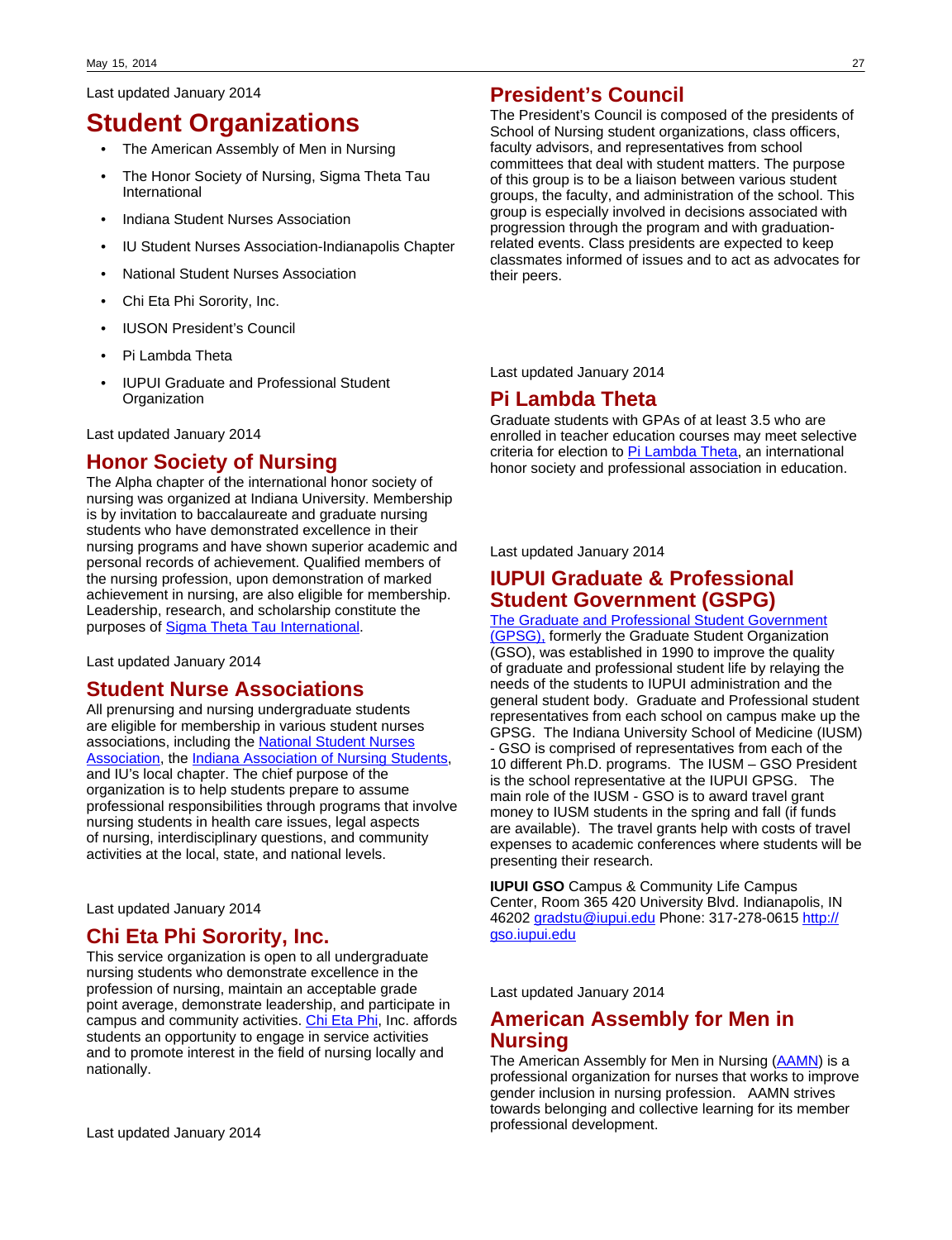# **Academic Policies & Procedures**

Please refer to School of Nursing policy for detailed information and processes.

### **Completion of Degree Requirements**

The School of Nursing must receive notices of removal of Incomplete and Deferred grades, special credit grades, and independent study course grades no later than three weeks before the end of classes in the student's last semester prior to graduation.

### **Professional Liability Insurance**

Indiana University provides liability insurance to each nursing student while in the clinical setting, provided that the student is enrolled in clinical course work. Students not enrolled in clinical courses are not covered by liability insurance and will not be allowed into the clinical courses. Students who are employed in a health care facility should check with their employer regarding liability insurance requirements. IU School of Nursing does not cover students beyond classroom and/or clinical settings.

### **Criminal Background Checks**

Students currently enrolled in the IU School of Nursing will be required to submit a national criminal background check upon admission and will be required to renew it annually. It is the responsibility of each applicant and student to pay the fee for the screening directly to Certified Background. Each year, students will be required to submit their request for an updated national criminal background check report (Policy H\_03).

Deadlines for renewal:#

- Spring admits will be required to submit annually an updated criminal background recheck by November 15th of the following year.
- Fall admits will be required to submit annually an updated criminal background recheck by August 1st of the following year.
- Summer admits will be required to submit annually an updated criminal background recheck by April 15th of the following year.

An updated national criminal background check will also be required for any student being readmitted or transferring to the program.

### **CPR Requirements**

Current certification in cardiopulmonary resuscitation (CPR) is required. Students must be certified through an approved course or instructor. The approved courses are American Red Cross Professional Rescuer and American Heart Association Health Care Provider.. The School of Nursing Office of Student Services office may offer a CPR course. CPR training must include:

- Infant
- Child
- Adult
- Individual rescue
- Two-person rescue
- Automated external defibrillation

Current CPR certification must be maintained throughout the student's entire nursing program. Evidence of certification must be filed with your campus' School of Nursing prior to beginning the clinical experiences. Students must also file evidence of recertification prior to entering the second year of the major. Students must have current CPR certification on file in order to participate in clinical settings.

### **Health Requirements and Insurance**

Immunizations are required to protect both students and patients. Additionally, clinical agencies and the School of Nursing also require additional immunizations. Evidence of receipt of all immunization requirements should be in the form of a signed statement from the healthcare provider or copy of titer results from an approved provider. Students who do not have proof of all required immunizations will be administratively withdrawn from all nursing classes. Refer to the Center for Academic Affairs for a complete and current list of the required immunizations (all immunizations are at the student's expense).

### **Students with Disabilities**

Students with physical, mental, or learning impairments are encouraged to consult with counselors from the Adaptive Educational Services for assistance in meeting degree requirements. Students with disabilities must meet all academic and technical skill requirements of their program. Programs for academically disadvantaged students are available on all IU campuses. Students on the IUPUI campus can seek additional information at [IUPUI Adaptive Educational Services](#http://aes.iupui.edu/) (317) 274.3241.

### **Writing Competencies**

Writing competency is an expected outcome of the nursing program, and the University. In an effort to prepare students well in this area, faculty members have developed the following writing criteria to be used in assessing all student writing:

- 1. The writing has a focus
- 2. The writing should be organized with an introduction, purpose, sense of audience, thesis, and conclusion
- 3. The writing shows development, organization, and detail; the writing reveals the student's ability to develop ideas with balanced and specific arguments
- 4. The writing is clear
- 5. There is coherence within and between paragraphs
- 6. The writing reflects critical thinking, linking the specific to the general
- 7. The writing follows APA requirements regarding sentence structure, punctuation, spelling, grammar and referencing unless otherwise specified by the faculty.
- 8. The writing demonstrates original work, and where ideas or materials of others are used, appropriate credit is given to original sources
- 9. The writing demonstrates a reflection of Evidence Based Practice when appropriate.
- 10.The writing demonstrates the use of professional literature resources and WEB sites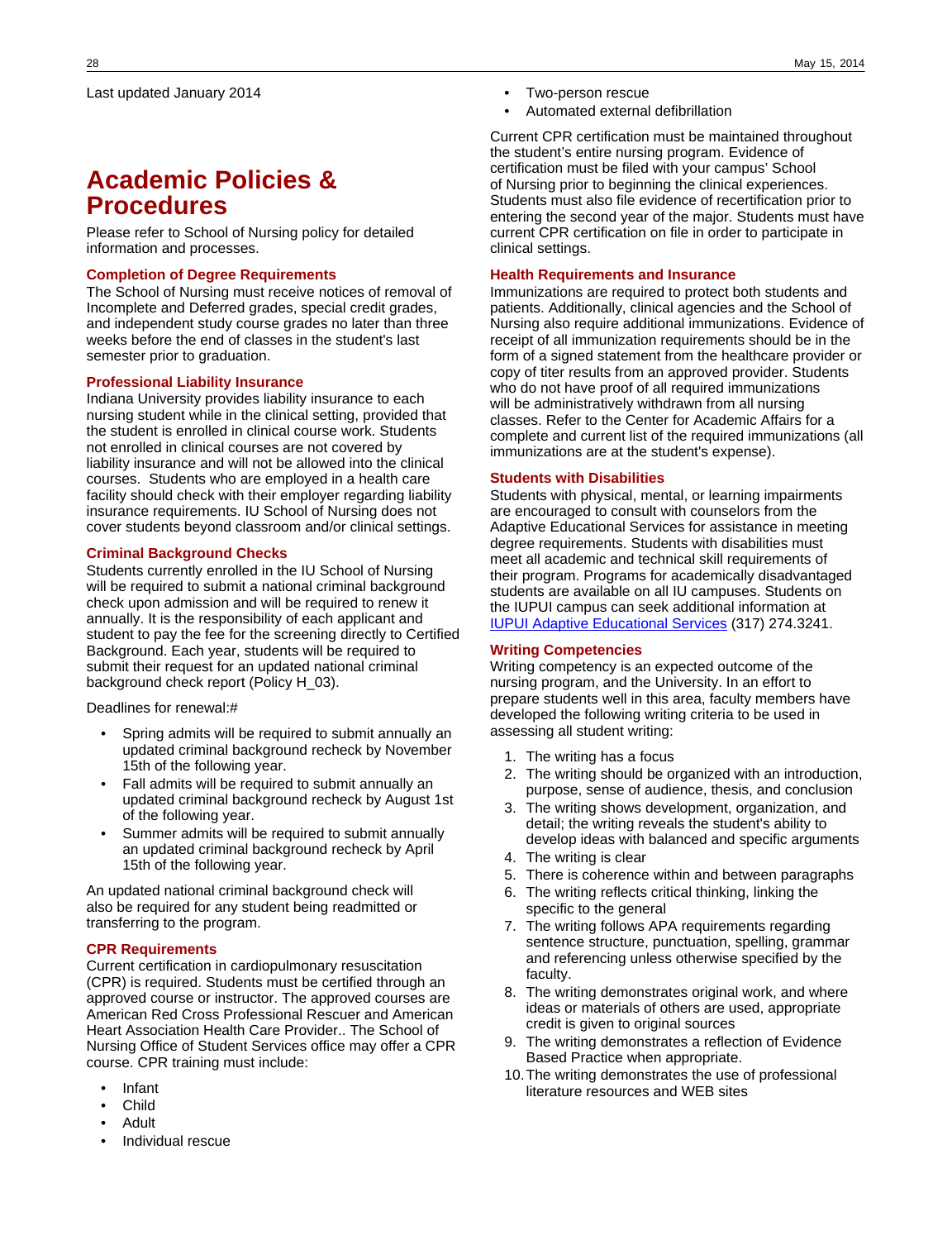### **Confidentiality**

In general, information stored on computers is considered confidential, whether protected by the computer operating system or not, unless the owner intentionally makes that information available to other groups or individuals. Indiana University will assume that computer users wish the information they store on central and campus shared computing resources to remain confidential. IU computing centers will maintain the confidentiality of all information stored on their computing resources.

### **Technology and Information**

School of Nursing students must be able to send and receive e-mail, and send and receive attachments. They should be comfortable using a Web browser to access Oncourse, the University's learning management system, and to navigate the course environment and use the tools included in their courses. Students should use appropriate Internet etiquette in online communications. They should be able to search for and access nursing-related materials on the Web, and to return to those sites later by using stored Web addresses. Students should be able to competently use Microsoft Word and PowerPoint to create and appropriately format written assignments and basic presentations. They should be able to differentiate between scholarly and popular sources of information on the Web and to evaluate sources for general reliability and trustworthiness. To update skills, students have many opportunities for both classroom and online learning sources through the IT Training & Education, [http://](http://ittraining.iu.edu/) [ittraining.iu.edu/.](http://ittraining.iu.edu/)

Students participating in Web-based courses and/or those using Adobe Connect Web-conferencing should have consistent access to computers with appropriately configured software and reliable Internet access at sufficient speeds (see [http://nursing.iupui.edu/students/](http://nursing.iupui.edu/students/computing_technologies.shtml) [computing\\_technologies.shtml](http://nursing.iupui.edu/students/computing_technologies.shtml)for specific information). The University officially supports both Macintosh- and Windows-based computers, but some software such as SAS is not available for Macintosh computers. Students can download applications by logging in with their IU Network ID and password to <http://www.iuware.iu.edu/>. Students are expected to install and maintain up-to-date virus detection software to prevent spreading harmful viruses and malware to faculty and other students when sharing files.

### **Use of Social Media**

IUSON faculty, staff, and students must adhere to the IU and IUSON policies and procedures and [HIPAA](#http://www.hhs.gov/ocr/privacy/) obligations related to patient privacy, confidentiality and code of conduct at all times when using the Internet and social media sites. IUSON policies toward the use of social media are guided by the National Council of State Boards of Nursing. In the event that a violation of the social networking policy has occurred, the student's case will be handled according to the IUSON process for dealing with academic misconduct as outlined in the IUPUI Bulletin and IU Code of Student, Ethics Rights and Responsibilities. Students who violate the policy are subject to disciplinary actions which may lead to dismissal from the program. (Policy F\_09)

### **Formal Communication**

The School of Nursing recognizes students' Indiana University / IUPUI e-mail address as the only official

means of formal communication via e-mail with students. All students are required to have Indiana University / IUPUI e-mail accounts.

### **Transportation**

Clinical practice learning experiences are varied in setting and are located within the surrounding communities of Indianapolis, Columbus, and Bloomington. Students are expected to travel to and from all clinical experiences, are responsible for providing their own transportation, and are expected to carry the appropriate insurance. The School of Nursing is not liable for any traffic violations or auto mishaps occurring during student commutes.

### **Additional Requirements**

Students may be asked to submit to random drug screens anytime throughout their program in compliance with contract requirements of clinical agencies where students are placed. Positive drug screens may prevent a student from participating in clinical learning experiences. Lack of participation could constitute course failure and potential for dismissal from the program.

Last updated January 2014

### **Graduate and Professional Policies General Policies for the Graduate School of Nursing, All Campuses**

### **Student Responsibility**

Students in the School of Nursing are responsible for meeting with their academic advisors and planning their programs. Students need to acquaint themselves with all regulations and remain currently informed throughout the nursing program. All provisions of this bulletin are in effect from the year in which the graduate student enters the nursing program. The Indiana University School of Nursing reserves the right to change the regulations in this bulletin at any time during the period for which it is in effect, and to add, modify, or withdraw courses at any time.

### **English as a Second Language**

Students for whom deficiencies in English have been identified by the IUPUI English Entrance Exam must successfully complete recommended English as a Second Language courses before enrolling in nursing courses required by the major.

### **General Policies**

In addition to policies described under the general statement of the School of Nursing, the following policies govern master's study in particular.

### **Transfer of Credits**

Students must obtain the consent of the associate dean for graduate programs before credit earned at other institutions may be added to the official transcript. A maximum of 9 credit hours with a minimum grade of B in courses that fulfill the curriculum requirements may be transferred from an accredited college or university with the consent of the academic advisor. Credits used to meet requirements for the Bachelor of Science in Nursing may not be used toward the Master of Science in Nursing.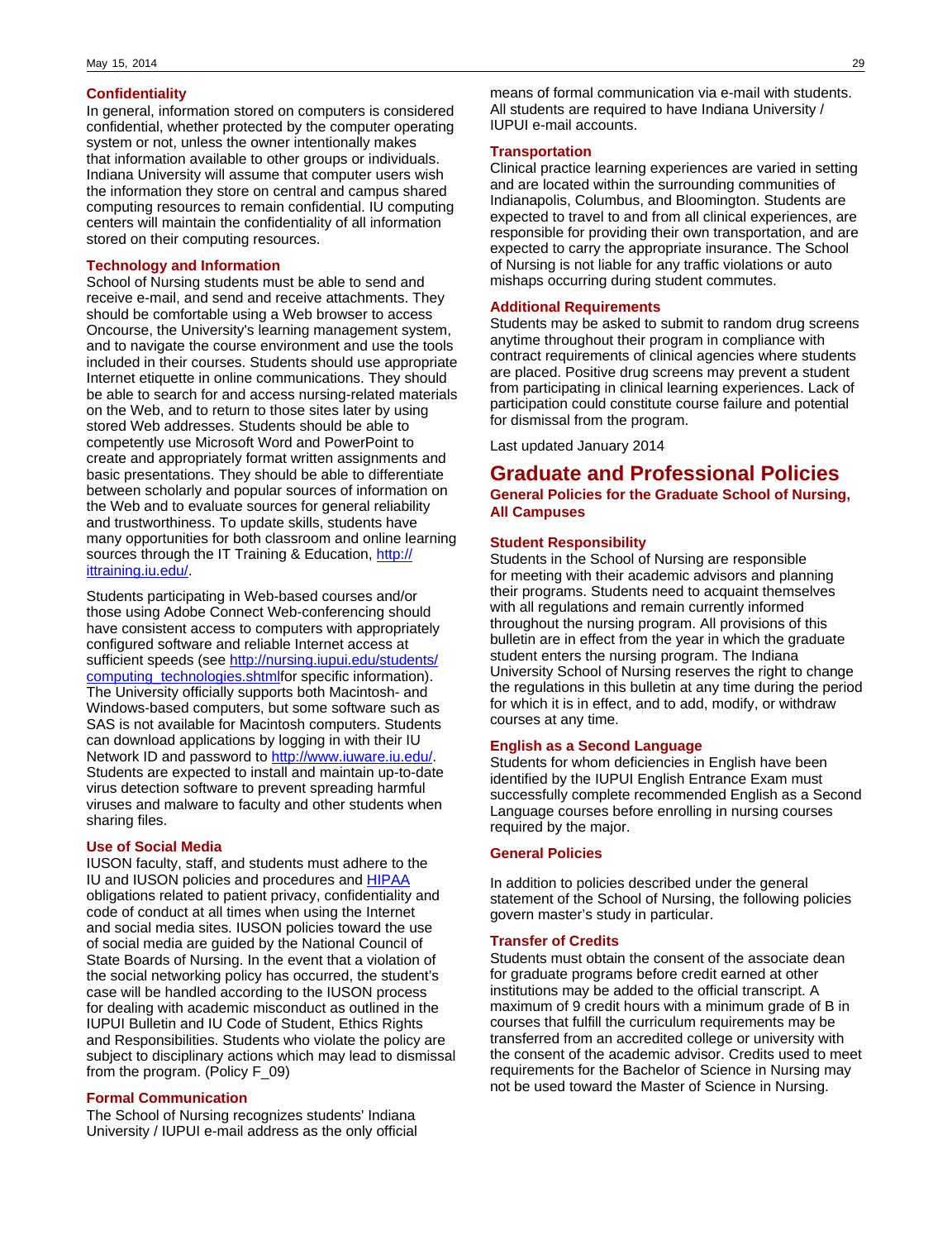### **Degree Programs**

Students may earn only one Master of Science in Nursing degree from the Indiana University School of Nursing, although they may study in more than one major.

### **Study/Thesis Continuation**

After completing R590 Nursing Study (3 cr.) or R699 Master's Thesis in Nursing (6 cr.), the student must enroll every semester in R900 Continuation in Study or Thesis (1 cr.), until the study or thesis is satisfactorily completed.

### **Academic Policies for the Graduate Programs in the School of Nursing**

(The following policies apply only to students admitted to the School of Nursing.)

#### **Semester Load**

Full-time graduate students are those enrolled in 8 credit hours during a regular semester or summer session. Enrollment in fewer credits than this constitutes part-time study.

#### **Absences**

Illness is usually the only acceptable excuse for absence. Allowances for illness are based on the time at which they occur and the amount of time lost. Loss of time in any course may require that the student repeat the course.

### **Leave Policy**

Students admitted to the graduate programs may petition for a leave of absence of up to one year for personal or health reasons. Students must obtain their advisors' approval and petition the Graduate Admission, Progression, and Graduation Committee in writing. To extend time required for completion of a program, students must obtain leave prior to extended absence.

#### **Completion of Degree Requirements**

The School of Nursing must receive notices of removal of Incomplete and Deferred grades, special credit grades, and independent study course grades no later than three weeks before the end of classes in the student's last semester prior to graduation. Transfer of external courses should be completed well in advance of graduation semester. Transcripts may not arrive in time for graduation if students choose to transfer courses in the last semester.

#### **Auditing of Courses**

An audit student officially registers for a class and pays the applicable credit hour rate. Upon completion, the course is entered on the permanent university record as one taken for no credit (NC). Note that this option is available only with the instructor's permission.

### **Withdrawals**

Students who wish to withdraw from any or all courses should consult with their academic advisors. The steps to withdraw and possible refunds vary depending on the point in the semester. For specific steps visit registrar.iupui.edu or consult the Registration Guide and Academic Information.

### **Incomplete (I) Grades**

The grade of Incomplete used on final grade reports indicates that the work is satisfactory as of the end of the semester, but has not been completed. The grade of Incomplete may be given only when the completed portion

of a student's work in the course is of passing quality. Instructors may award the grade of Incomplete only upon a showing of such hardship to a student that would render it unjust to hold the student to the time limits previously fixed for the completion of the course work.

### **Deferred Grades**

The grade of R (Deferred) is appropriate only as long as there is work in progress. Only certain courses are designated as courses for which the grade of R may be awarded. All R grades must be changed to a letter grade before graduation.

### **Addition of Courses/Change of Section**

Students may add courses or change from one section of a course to another according to the dates in the Registration Guide and Academic Information. Electronic class drop and add is available for certain periods of time. Check registrar.iupui.edu.

### **Cumulative Grade Point Average**

Grades in courses transferred from another institution are not used in calculating the cumulative grade point average. However, all grades from course work attempted at Indiana University are used in calculating the cumulative grade point average.

#### **Computer Literacy**

Prior to enrolling in nursing courses, faculty expect nursing students to be able to use computers well enough to log on to the Internet to access class content. Students should also be able to search for nursing-related materials and to return to an interesting site whenever they choose by using bookmarks or a word processor to store Internet location addresses. Students also should be able to log in to an e-mail account to communicate with other students and faculty, and to use a word-processing program.

Students participating in Web-based courses should have access to a computer with a reliable Internet connection (minimum 56K). The School of Nursing officially supports only PC-compatible computers (not Macintosh). For specifics about recommended PC configurations, see [uits.iu.edu](http://uits.iu.edu) (click on "Software and Hardware"). The IUPUI SoftPak software should also be purchased. This software can be purchased at the IUPUI Cavanaugh Bookstore on CD for a minimal fee. These CDs include software to connect to the IUPUI network, Netscape Communicator to use as a World Wide Web browser, and a virus checker. If the students are outside of the Indianapolis calling area, they should acquire an Internet provider such as America On Line (AOL), Prodigy, CompuServe, or another that has a phone number in their calling area. These commercial providers have their own World Wide Web browsers. Students in R.N.–B.S.N., R.N.–M.S.N., M.S.N., and Ph.D. programs are required to have their own computer and to be able to access the IUPUI campus services.

### **Professional/Technical Standards**

Students of the School of Nursing will be held to the standards describes by the 2010 American Nurses' Association (ANA) Nursing: Scope and Standards of Practice, the ANA 2010 Code of Ethics. and the School of Nursing's Essential Abilities. Failure to uphold these standards may result in dismissal from any nursing program.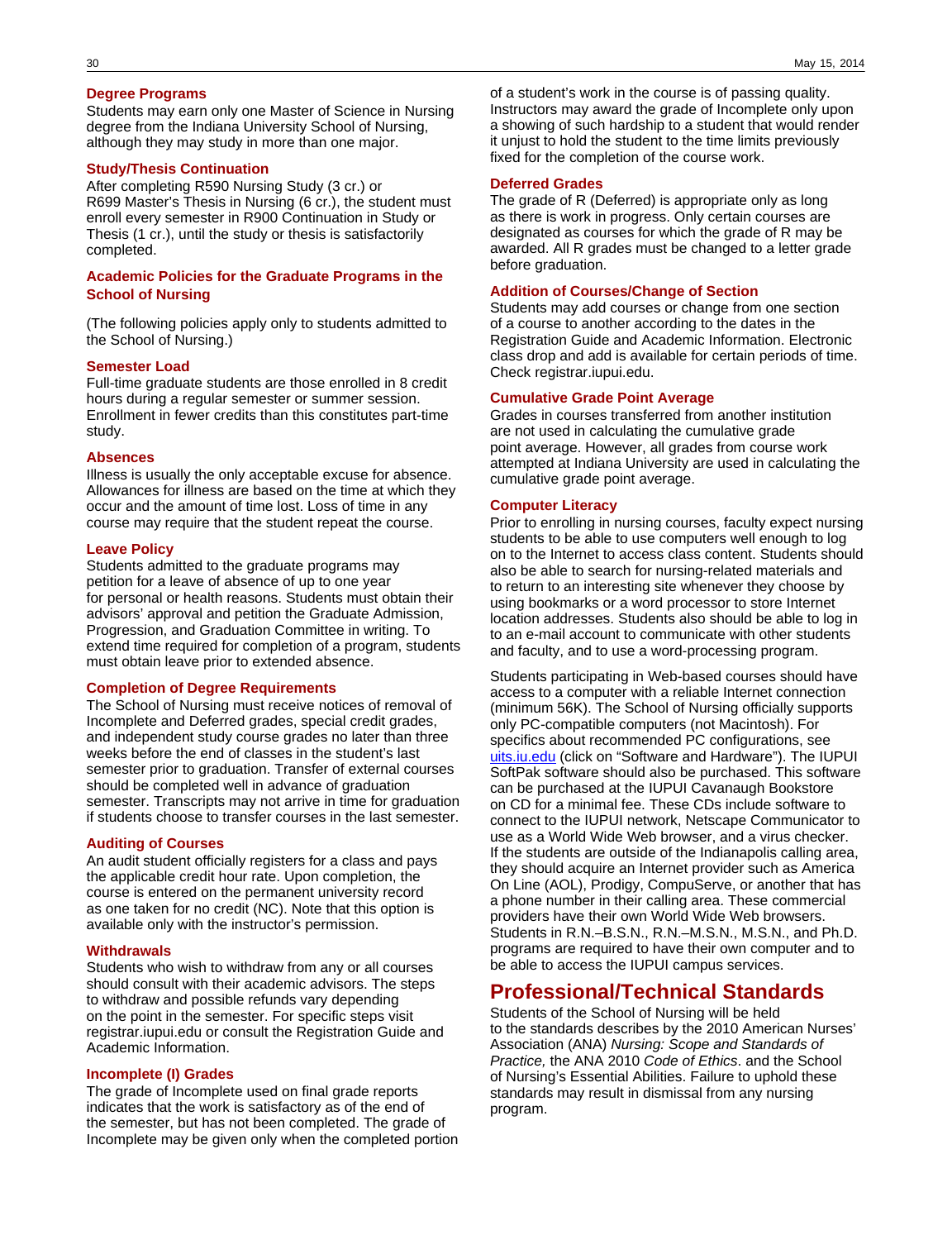### **ANA Standards of Practice & Standards of Professional Performance**

"The Standards of Practice describe a competent level of nursing care as demonstrated by the critical thinking model known as the nursing process. The nursing process includes the components of assessment, diagnosis, outcomes identification, planning, implementation, and evaluation. Accordingly, the nursing process encompasses significant actions taken by registered nurses and forms the foundation of the nurse's decision making (Nursing: Scope and Standards of Practice, 2010).

"The Standards of Professional Performance describe a competent level of behavior in the professional role, including activities related to ethics, education, evidence-based practice and research, quality of practice, communication, leadership, collaboration, professional practice evaluation, resource utilization, and environmental health. All registered nurses are expected to engage in professional role activities, including leadership, appropriate to their education and position. registered nurses are accountable for their professional actions to themselves, their healthcare consumers, their peers, and ultimately to society (Nursing: Scope and Standards of Practice, 2010)."

Detailed information including descriptions of each standard and relevant sub-standards can be found at the American Nurses Association [\(ANA\)](#http://www.nursingworld.org/default.aspx).

### **American Nurse Association Code of Ethics**

Each person, upon entering the nursing profession, inherits a measure of the responsibility and trust associated with the profession, along with the corresponding obligation to adhere to the standards of ethical practice and conduct it has set. Nursing students are expected to show responsibility in their behavior; to deal with faculty, peers, patients, and clinical staff in a direct and honest manner; and to be professional in their conduct. Students who violate accepted standards for professional nursing may be discharged from the program.

- 1. The nurse, in all professional relationships, practices with compassion and respect for the inherent dignity, worth, and uniqueness of every individual, unrestricted by considerations of social or economic status, personal attributes, or the nature of health problems.
- 2. The nurse's primary commitment is to the patient, whether an individual, family, group, or community.
- 3. The nurse promotes, advocates for, and strives to protect the health, safety, and rights of the patient.
- 4. The nurse is responsible and accountable for individual nursing practice and determines the appropriate delegation of tasks consistent with the nurse's obligation to provide optimum patient care.
- 5. The nurse owes the same duties to self as to others, including the responsibility to preserve integrity and safety, to maintain competence, and to continue personal and professional growth.
- 6. The nurse participates in establishing, maintaining, and improving healthcare environments and conditions of employment conducive to the provision of quality health care and consistent with the values of the profession through individual and collective action.
- 7. The nurse participates in the advancement of the profession through contributions to practice, education, administration, and knowledge development.
- 8. The nurse collaborates with other health professionals and the public in promoting community, national, and international efforts to meet health needs.
- 9. The profession of nursing, as represented by associations and their members, is responsible for articulating nursing values, for maintaining the integrity of the profession and its practice, and for shaping social policy.

### **Essential Abilities**

The School of Nursing faculty have specified essential abilities (technical standards) critical to the success of students enrolled in any IU nursing program. Qualified applicants and matriculating students are expected to meet all progression criteria, as well as these essential abilities with or without reasonable accommodations.

- 1. Essential judgment skills to include: ability to identify, assess, and comprehend conditions surrounding patient situations for the purpose of problem solving patient conditions and coming to appropriate conclusions and/or prioritized course of actions.
- 2. Essential physical/neurological functions to include: ability to use the senses of sight, hearing, touch, and smell to make correct judgments regarding patient conditions and meet physical expectations to safely and competently perform interventions required in the practice of nursing. Behaviors that demonstrate essential neurological and physical functions include, but are not limited to observation, listening, understanding relationships, writing, and psychomotor abilities consistent with course and program expectations.
- 3. Essential communication skills to include: ability to communicate effectively with fellow students, faculty, patients, families, and all members of the health care team. Verbal, non-verbal, electronic, and written skills will consistently demonstrate effective, professional communication.
- 4. Essential emotional coping skills to include: ability to demonstrate the mental health necessary to safely engage in the practice of nursing as determined by professional standards of practice. Anger dyscontrol, lack of self-control, disengagement, lethargy, and labile mood are examples of behaviors indicative of ineffective coping.
- 5. Essential intellectual/conceptual skills to include: ability to measure, calculate, analyze, synthesize, and critically evaluate in order to engage competently in the safe practice of nursing.
- 6. Other essential behavioral attributes: ability to engage in activities consistent with safe nursing practice free from the influence of any substance that may impair behavior or judgment. The student must demonstrate responsibility and accountability for actions as a student in the School of Nursing and as a developing professional nurse.

Students failing to meet these essential abilities, as determined by faculty, at any point in their academic program may have their progress interrupted until they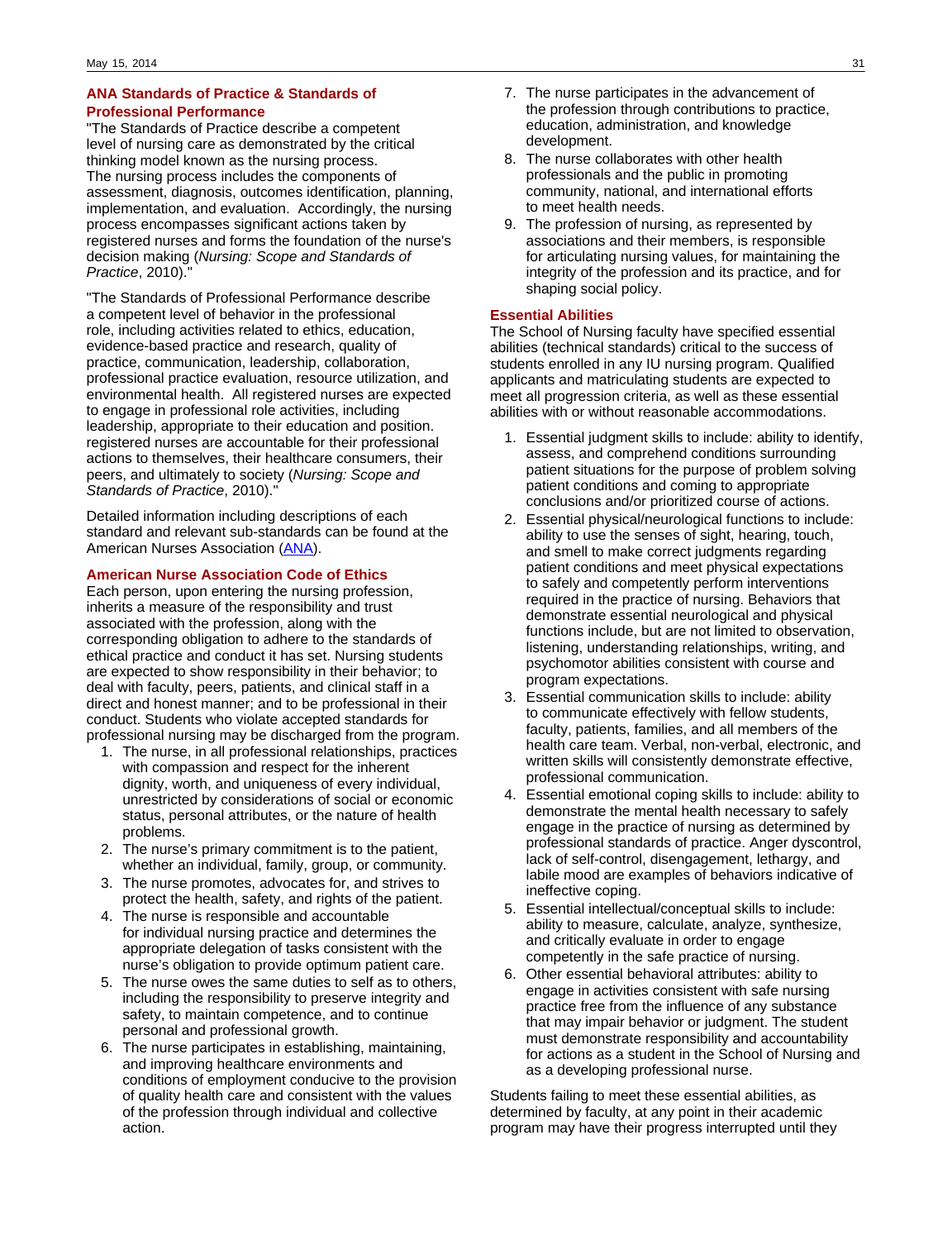have demonstrated their ability to meet these essential abilities within negotiated time frames. (Policy F\_04)

Last updated January 2014

# **Undergraduate Policies**

- Special Expenses
- Grade Replacement, Forgiveness, Repeating Courses, Auditing
- Good Standing
- Academic Probation
- Advanced Placement
- **Orientation**
- Seven-Year Limit
- Practicum/Clinical Absences Policy
- Academic Appeals
- **Eligibility for Licensure**
- **Transfer**

## **Special Expenses**

Students at the School of Nursing can expect to have special expenses as they progress through the BSN program. Please see staff in the Center for Academic Affairs for more details. Expenses can include but are not limited to:

- Clinical and/or lab supplies
- Clinical fees; certain courses at the School of Nursing are assessed clinical fees in addition to credit hour charges
- Uniform; All undergraduate nursing students must purchase designated uniform/IUSON polo/scrubs and wear it, along with appropriate identification, while in clinical settings as required. Registered nurse students may wear a professional uniform appropriate to the clinical setting. Students not appropriately attired will be asked by their instructor to leave the clinical area
- Lockers are available for rental per semester in the School of Nursing building
- Assessment Test fees associated with BSN application, and as required at any time during the program
- Integrated Testing fees
- Programmatic expenses, such as annual criminal background check fees, computing expenses, and immunization costs

Last updated January 2014

## **Grade Replacement, Forgiveness, Repeating Courses, Auditing Required General-Education Courses**

All students attending IUPUI, IUB, and IUPUC must earn a minimum Indiana University cumulative grade point average (GPA) of 2.7 on a 4.0 scale at the time of application. Student may repeat no more than three of the courses required for the BSN degree to achieve the required minimum grade of C (2.0) or higher (anatomy, physiology, microbiology, English composition, finite math, introduction to sociology, and introduction to psychology). May repeat no more than two science/math courses (anatomy, physiology, microbiology, finite math). In the case of courses with a laboratory component, the didactic

and lab are considered one course. The grade earned on the second attempt will be used for calculation of GPA for admission purposes. This policy relates to IU and transfer courses, and students who are not able to meet the minimum criteria are ineligible. (Policy H\_01)

### **Auditing of Courses**

Students may register for general-education classes that will not apply to their BSN degree on a credit or audit basis. Students auditing a course must officially register for the class and pay any applicable fees. Upon completion, the course is entered on the permanent university transcript as taken for no credit (NC). Required general-education courses taken for NC will not apply toward completion of nursing degree requirements. Students should check with an academic counselor as to procedures and fees for auditing classes.

Students may not audit nursing practicum courses. Permission to audit a didactic nursing course depends on availability of space, faculty consent, and demonstration of adequate program progression on the part of the student.

### **Portfolio Review & Course Equivalency**

Students may validate prior learning (academic work, or professional experience) by preparing a portfolio to demonstrate acquisition of content and skills and commensurate with outcomes/competencies/objectives or specific course(s). Students may also submit course syllabi and transcripts for course equivalency. Students wishing to pursue either process should see meet with their academic advisor. (Policy H\_05)

Definition of portfolio: A comprehensive collection of documents that show how the course objectives/critical learning experiences and student learning outcomes have been achieved.

Definition of course equivalency: A previously completed course syllabus, and other course related materials are provided, to determine if this course meets the course competencies and outcomes of a course at IUSON.

### **Withdrawal**

Withdrawals are issued to students wishing to withdraw from any or all courses during designated periods in the academic term. Students must abide by the deadline dates posted by the registrar for each campus. A grade of W will appear on student transcripts when students selfwithdraw during the electronic drop (edrop) period.

Following edrop, students wishing to withdraw must complete the official withdrawal form for each course and obtain the appropriate signature; with the faculty assigning a grade of W or F, per university policy. If the student performance was at a C level or satisfactory in a pass/fail course, a grade of W will be assigned, whereas students not passing at the time of withdrawal will be assigned an F grade. The instructor and campus dean/associate dean/ designee will determine if the grade of W will be issued.

A grade of F will be recorded on the official transcript if a student stops attending but does not officially withdraw from a class.

Withdrawal from a required didactic nursing course requires withdrawal from co-requisite nursing practicum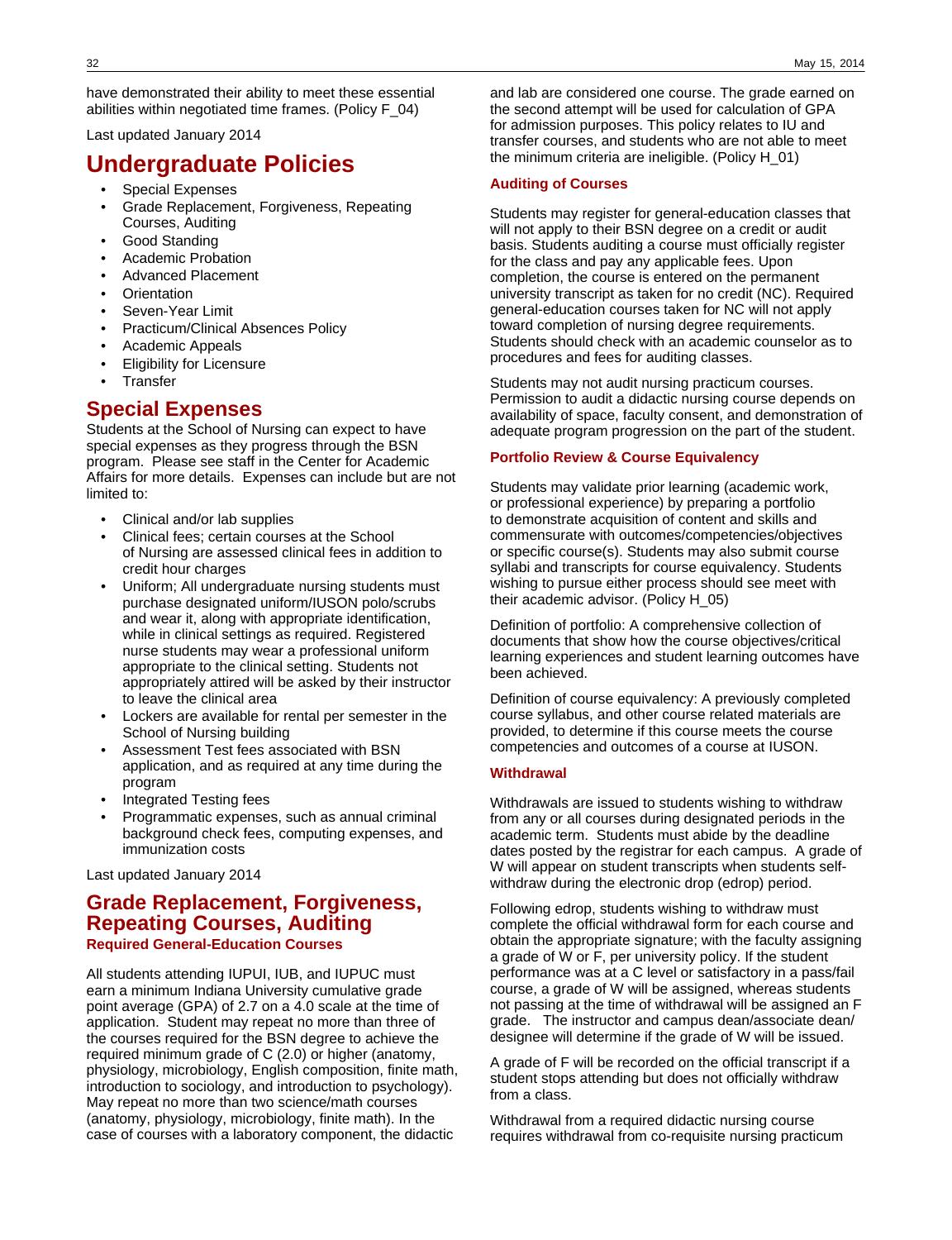course(s), unless a full 75 percent of the practicum course has been completed. Withdrawal from a required practicum nursing course requires withdrawal from corequisite nursing didactic course(s), unless a full 75 percent of the didactic course has been completed.

Withdrawal from nursing program courses constitutes a disruption in progression and requires that a student seek reinstatement to the program. Students withdrawing from required nursing course work will be considered outof-sequence students. The date of graduation for out of sequence students is not guaranteed.

More than three academic withdrawals in a semester are considered lack of progress toward the degree. If a student withdraws from a course that requires automatic withdrawal from a corequisite course, this withdrawal from the two courses will be counted as one withdrawal. A pattern of multiple withdrawals across more than one semester (more than four in over two semesters, or a similar pattern) may be considered lack of progress toward the degree by the Admission, Progression, and Graduation committee and may influence a request for consideration of reinstatement to the nursing program.

For more specific details about withdrawal procedures, please refer to School of Nursing Policy H\_09, or meet with your academic advisor.

Last updated January 2014

# **Good Standing**

Students who maintain a minimum cumulative grade point average (GPA) of 2.0 and earn a grade of "C" (2.0) or better in all required general education and didactic courses and a grade of "S" in all required practicum/ clinical courses will be considered in good standing.

(Policy H\_07)

Last updated January 2014

# **Academic Probation**

Students who maintain a minimum cumulative grade point average (GPA) of 2.0 and earn a grade of "C" (2.0) or better in all required general education and didactic courses and a grade of "S" in all required practicum/ clinical courses will be considered in good standing.

### **Academic Probation:**

A student will be placed on probation when any of the following conditions exist:

- 1. The cumulative GPA falls below "C" (2.0)
- 2. The semester GPA falls below "C" (2.0)
- 3. A grade below "C" (2.0) has been received in a required didactic course, or a grade of "F" has been earned in a required practicum/clinical course.

Academic probation will be removed when all of the following conditions exist:

- 1. The cumulative GPA is "C" (2.0) or higher.
- 2. The semester GPA is "C" (2.0) or higher.
- 3. A minimum grade of "C" (2.0) has been received in the required didactic courses completed, and a grade of "S" has been earned in the required practicum/clinical courses completed.

4. All other specific conditions, if required, have been met.

Last updated January 2014

# **Advanced Placement in the BSN Program**

Students transferring from another BSN program may pursue advanced placement if they are in good academic standing in the program from which they are transferring. The program from which the student is seeking to transfer must be ACEN and/or CCNE accredited. Advanced placement is determined by equivalency of course work, comparability of curricula, and space availability. Students may attain advanced standing through transfer of credit from regionally accredited colleges and universities (for grades of C or higher), credit by examination, or a portfolio review process. Credit for such courses and applicability to the degree will be determined by the University and the School of Nursing.

Last updated January 2014

# **Orientation**

All students enrolled for the first time in nursing program courses in the School of Nursing are required to attend the nursing orientation program at the beginning of the semester for which they are admitted. Freshmen and transfer students are expected to attend the campus orientation program.

Last updated January 2014

# **Seven-Year Limit**

Knowledge and competencies developed in courses that fulfill the requirements for application to the BSN Program, are considered to be time-limited for all individuals pursuing an undergraduate degree in nursing. If any courses were completed more than seven years prior to the semester before admission to the nursing undergraduate degree, the applicant must validate the related knowledge and competencies through testing, portfolio, or repeating the course to be eligible for admission and progression. The Registered Nurse (RN to BSN) student pursuing a bachelor degree is exempt from this policy assuming they have been actively working in healthcare.

Last updated January 2014

# **Practicum/Clinical Absence Policy**

School of Nursing Policy H\_08: Students are required to participate in all regularly scheduled or substituted practicum/clinical/ laboratory experiences as they strive to meet course objectives/outcomes. Failure to complete all regularly scheduled or substituted practicum/clinical/ laboratory experiences places the student at risk for not meeting course objectives. Students absent from more than 20 percent of scheduled practicum/ clinical/laboratory experiences (up to 10 percent in some courses with a restricted number of practicum/clinical experiences) will either receive a failing grade, be allowed to withdraw according to IUSON Policy H\_09, or take an incomplete according to University policy as dictated by the timing and circumstances surrounding the absences.

Last updated January 2014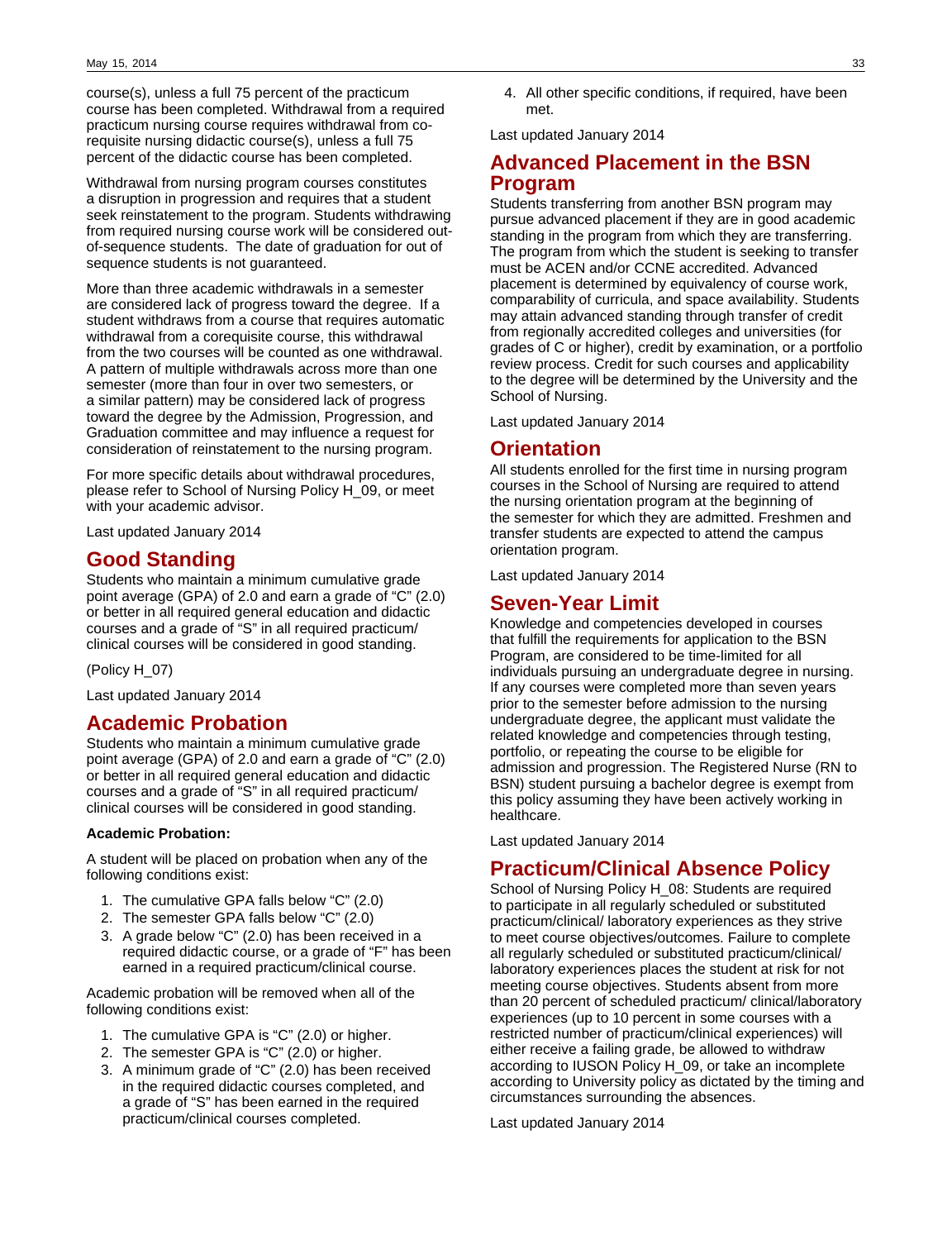# **Course Grade Appeals**

A course grade appeal process provides recourse to a student who has evidence or believes that evidence exists to show that an inappropriate grade has been assigned. Faculty have the authority and responsibility to fairly judge the quality of student work in the courses they teach, including written, examination, clinical, and laboratory performance.

School of Nursing Policy H\_04 outlines the Course Grade Appeal process and the appropriate steps therein.

 At the primary Level, the student should first seek an appointment to discuss the grade with the course faculty member. The

student should contact the faculty member in this case within 5 working days of receipt of the grade. A working day includes Monday – Friday excluding university holidays or other days that the university is closed for any reason. The grade may be received through a formal notification of the grade as may occur at the end of a clinical course, or through the grade posted on OneStart, whichever comes first. The faculty member shall meet with the student promptly to discuss the concern. If the matter is not resolved at the primary step, the student will next meet with the appropriate Department Chair. At any point the student can contact the School of Nursing Center for Academic Affairs staff for guidance.

Last updated January 2014

# **Eligibility for Licensure**

Those who apply for licensure examination as a registered nurse in the state of Indiana are required to submit to the Indiana State Board of Nursing (ISBN) written evidence, confirmed by oath, that they (1) have not been convicted of any act that would constitute grounds for disciplinary sanction under the Indiana State Board of Nursing rules and regulations or of any felony that has direct bearing on their ability to practice competently (note that relevant convictions include the possession and use of drugs or controlled substances); (2) have completed a high school course of study or its equivalent as approved by the appropriate educational agency; and (3) have completed all graduation requirements at a stateaccredited school of nursing.

Each student is responsible for meeting licensure application deadlines. Students wishing to be licensed in another state must contact that state's board of nursing directly. Students are responsible for processing all required licensure-related forms and applications and for meeting all state requirements for licensure. A graduate is eligible to schedule a date to take the computerized licensure examination once the State Board of Nursing has cleared the graduate to do so. Detailed instructions for completed the licensure process can be found at the Indiana State Board of Nursing [website](#http://www.in.gov/pla/nursing.htm).

International students and graduates of foreign nursing programs should contact the Indiana State Board of Nursing for licensure requirements specific to them if they wish licensure in this state.

Last updated January 2014

# **Transfer**

Students requesting a transfer of any type should meet with the academic advisors at IUSON. Students on any

IU Campus must meet with and receive a letter that supports the transfer from the Nursing Dean or Director on the campus that they are transferring from. This letter must be sent directly from the Nursing Dean/Director to the Chair of the Indiana University School of Nursing APG Committee. The student must also notify the Academic Advisor on the campus they are transferring from regarding their intent to transfer temporarily. The policies listed below will further outline the detailed procedures for each type of transfer request. Students can request a copy of each policy from the IUSON Center for Academic Affairs.

### **Student Permanent Transfer (Policy H\_21)**

To provide a mechanism for students who wish to permanently transfer from any other Indiana University Campus to the BSN Program on the Core Campus.

### **Student Temporary Transfer (Policy H\_22)**

This policy provides a mechanism for students who wish to temporarily transfer from any other Indiana University Campus to the BSN Program on the Core Campus.

### **Student Permanent Transfer from Other University (Policy H\_23)**

To provide a mechanism for nursing students from ACEN or CCNE Accredited BSN Programs other than Indiana University to permanently transfer to the BSN Program on the Core Campus. Indiana University School of Nursing reserves the right to accept or deny transfer of credit based on the guidelines outlined in the policy.

Last updated January 2014

# **Academic Progression**

Problems related to students' academic progression that emerge during enrollment in their undergraduate nursing program are handled through a committee hearing process. Students wishing to appeal a progression issue should consult the School of Nursing Center for Academic Affairs for information regarding this process. Students requesting an exception to policy must petition for a waiver from the Admission, Progression, and Graduation (APG) Committee. Students may also consult with the Director for Diversity and Enrichment, the Assistant Dean for Student Services, and their academic advisor.

Last updated January 2014

# **Essential Support Services**

- Center for Professional Development and Lifelong Learning
- Center for Research & Scholarship
- Development Office
- School of Nursing Alumni Association

Last updated January 2014

# **Center for Professional Development and Lifelong Learning**

The Center for Professional Development and Lifelong Learning offers programs, conferences, and online courses for nurses and other health care professionals at the state, regional, national, and international levels. Programs are directed to the clinical practice of nursing and to educators in all settings—academic, acute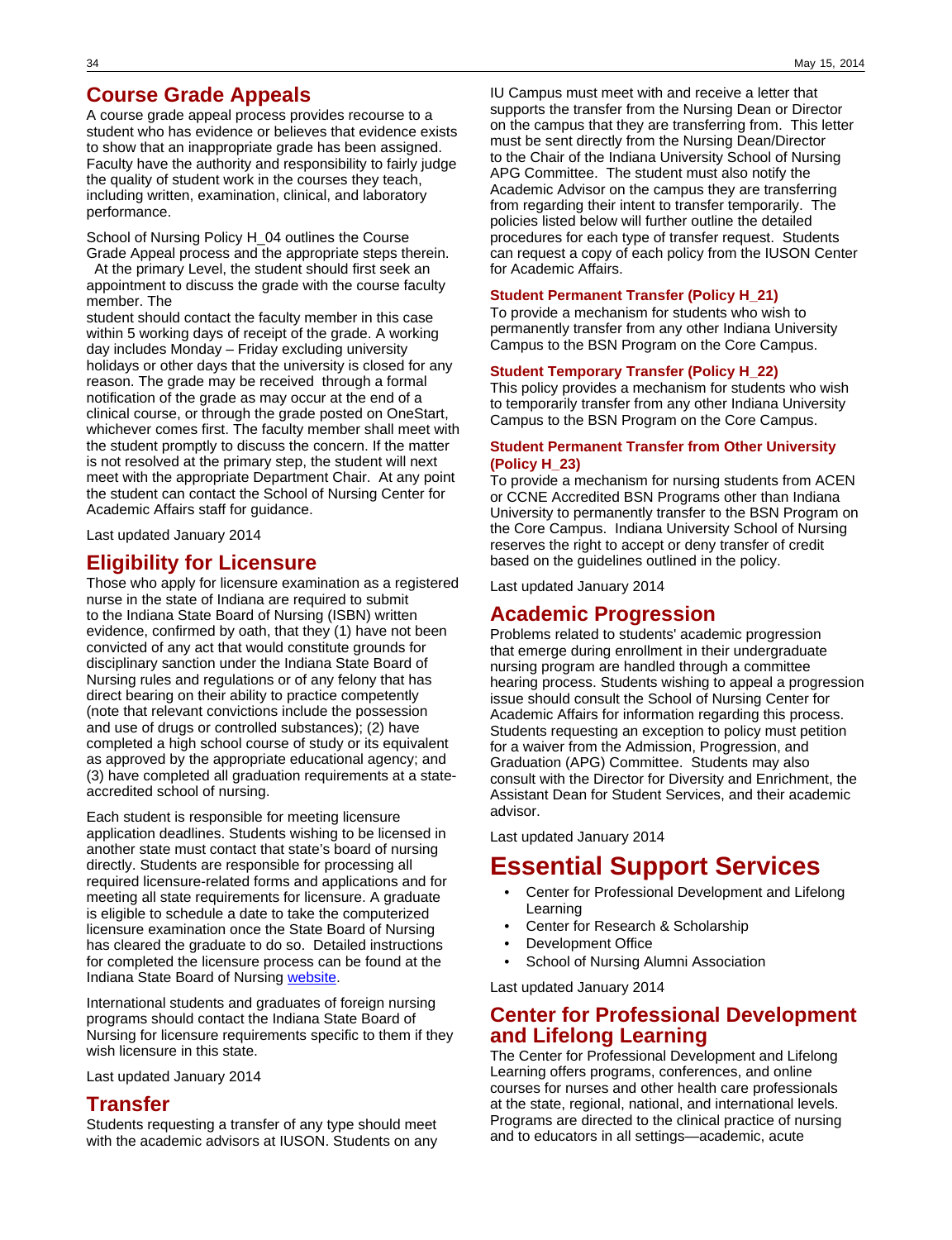care, long-term care, and other health care settings. Programs respond to the needs of the learner in regard to scheduling, level of content, and duration of instructional period and many have a special focus on nurses transitioning to new roles or specialty areas.

Educational offerings are taught by experts in nursing and allied health fields who are clinicians, educators, researchers, and consultants in specialized areas of health care in the state of Indiana, at the Indiana University School of Nursing, or at other universities or regions of the country. The continuing education program is accredited by the American Nurses Credentialing Center's Commission on Accreditation as a provider of continuing nursing education.

Visit our web site at <http://nursing.iupui.edu/continuing/>for complete information and registration for upcoming courses. E-mail may also be sent to [cenurse@iu.edu,](mailto:cenurse@iu.edu) or call (317) 274-7779.

The Indiana University School of Nursing Center for Professional Development and Lifelong Learning is accredited as a provider of continuing nursing education by the American Nurses Credentialing Center's Commission of Accreditation.

Last updated January 2014

# **Center for Research & Scholarship**

The mission of the Center for Research and Scholarship is to support faculty in the development and conduct of research and scholarly activities that advance nursing science through expansion of external funding. The center staff is dedicated to the delivery of services to increase the development of faculty and scholarship.

We offer many activities to support this mission:

- Pre-award support services including research grant planning and development, budget preparation, statistical consultation, and grant submission;
- Post-award support services including facilitation of project start-up, and budget management assistance;
- Management of internal research funding process;
- Dissemination of faculty and student research accomplishments;
- Support of predoctoral and postdoctoral external grant submissions; and
- Collaboration with other School of Nursing centers and programs such as the Mary Margaret Walther Program and the Center for Enhancing the Quality of Life.

Additionally, scholarly seminars and workshops are held throughout the year. Consultation from senior nurse researchers, statisticians, editor, and staff is available during all phases of grant development from inception through funding as well as for implementation and grants management.

The Indiana University School of Nursing has a major research focus in the areas of behavioral oncology and quality of life in chronic illness. We have two centers directed toward supporting this effort:

Center for Enhancing Quality of Life in Chronic Illness

• Mary Margaret Walther Program for Cancer Care Research

For further information, visit [http://nursing.iupui.edu/](http://nursing.iupui.edu/research/index.shtml) [research/index.shtml](http://nursing.iupui.edu/research/index.shtml).

Last updated January 2014

## **Development Office**

The Development Office, headed by the director of development, collaborates with the Indiana University Foundation to design and implement fundraising efforts under the direction of the dean of the School of Nursing. Objectives of the office include the following:

- Work with faculty, alumni, staff, and volunteers to identify, cultivate, and secure gifts from individuals, foundations, and corporations, thereby enhancing the community of learning.
- Supervise planning and implementation of fundraising activities, special events, and donor recognition programs.
- Develop and maintain opportunities for giving and involvement.

For more information, please contact the Development Office, School of Nursing, NU 101, IUPUI; phone (317) 274-1545 or (317) 274-4293; fax: (317) 278-7908.

Last updated February 10, 2010

# **School of Nursing Alumni Association**

The IU School of Nursing Alumni Association is a constituent member of the Indiana University Alumni Association, a dues-supported membership organization.

The mission of the IU School of Nursing Alumni Association is to strengthen the school's connection with its over 17,800 alumni by creating engagement opportunities via facilitation of professional, educational and social opportunities for not only alumni, but also students and friends of the school. The IU School of Nursing Alumni Association is governed by a Board of Directors, currently composed of 20 alumni members representing all degree levels offered by the school. In addition to professional, educational, and social opportunities, the Alumni Association presents awards annually to students and graduates for outstanding accomplishments in the school, the profession, and the community. It also publishes, in conjunction with the School of Nursing, the Pulse of Indiana Nursing, a quarterly magazine featuring current school and alumni news and related alumni activities. The IU Alumni Association office on the IUPUI campus is located on the 2nd floor of the University Place Conference Center, (317) 274-2289.

Last updated January 2014

# **Nursing Current Faculty**

### **Faculty**

Auberry, Kathy, MSN, RN, CDDN, Clinical Assistant Professor, IUPUC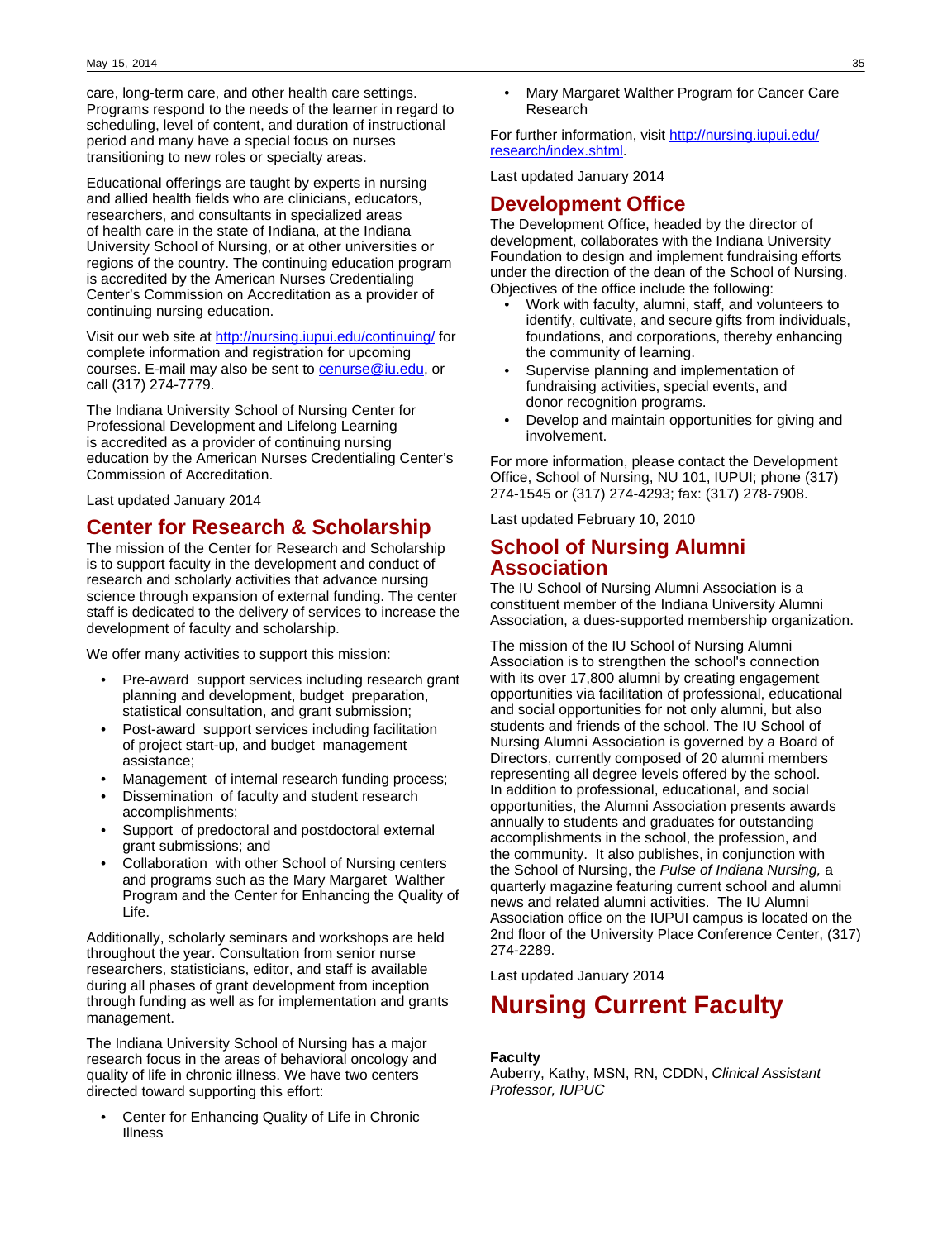\*Bakas, Tamilyn, PhD, RN, FAHA, FAAN (Indiana University, 1996), Professor, Department Chair, Science of Nursing Care

\*Belcher, Anne, PhD, MSN, BSN (Indiana University, 1998), Professor, Chair, Community & Health Systems **Department** 

Bell, Linda, PhD (Duke University, 1973), Professor

Cindy Bemis, MSN, RN, NE-BC, Visiting Lecturer

Bowers, Cindy, MSN, RN (University of Indianapolis, 2007), Adjunct Clinical Lecturer

Braun, Elizabeth, MSN, RN (Indiana University, 2009), Adjunct Clinical Lecturer

\*Broome, Marion, PhD, RN, FAAN (University of Georgia, 1984), Dean and Distinguished Professor

Katie Busby, MSN, RN, RNC-OB, Visiting Lecturer

\*Carpenter, Janet, PhD, RN, FAAN (University of Kentucky, 1996), Professor, Sally Reahard Endowed Chair, Center for Enhancing Quality of Life in Chronic Illness

Carter, Gregory, MSN, RN, Clinical Assistant Professor, IUBL

\*Champion, Victoria, PhD, RN, FAAN (Indiana University, 1981), Distinguished Professor, Executive Associate Dean for Research

Clark, Carol, DNP, MSN, RN, Clinical Assistant Professor

Crafton, Judith, MSN, RN (Walden University, 2012), Visiting Lecturer

Crisp, Cheryl, PhD, RN, PCNS-BC, CRRN (Indiana University, 2009), Assistant Professor, IUPUC

\*Crowder, Sharron, PhD, MSN, RN, Assistant Professor

\*Cullen, Deborah, EdD, MA, BS (University of Southern California, 1989), Professor, Director for the Associate Faculty Academy

Curran, Lyndsay, MSN, RN, Clinical Assistant Professor

Davis, Kimberley, MSN, RN (Ball State University, 2008), Adjunct Clinical Lecturer

Decker, Kim Alexander, MSN, RN, CNS (Indiana University, 1982) Clinical Assistant Professor, IUBL

DeMeester, Deborah, PhD, RN, CNE (University of Nevada, Las Vegas, 2012), Clinical Assistant Professor, Assistant Dean for Pre-Licensure Programs

deRose, Barbara, PhD, RN (Indiana University, 2013), Clinical Assistant Professor

\*Draucker, Claire, PhD, RN, APRN, FAAN (Kent State University, 1988), McBride Professor

\*Dreifuerst, Kristina, PhD, RN (Indiana University, 2010), Assistant Professor

\*Ebright, Patricia, PhD, RN, FAAN (Indiana University, 1998), Associate Professor, Associate Dean for Graduate Programs

Ellis, Rebecca Bartlett, PhD, RN, (Indiana University, 2013), Assistant Professor, IUPUI

Eoff, Mary Jo, MSN (Indiana University, 1974), Senior Lecturer

Erler, Cheryl, DNP, MSN, RN (Purdue University, 2010), Clinical Assistant Professor

\*Feather, Rebecca, PhD, RN, NE-BC (Indiana University, 2011), Assistant Professor, IUBL

\*Fife, Betsy, PhD, RN (Indiana University, 1990), Senior Scientist, Affiliate Faculty

\*Fisher, Mary L., PhD, MSN (Kent State University, 1984), Professor

Flora, Colleen, MSN, RN (Indiana University, 2008), Adjunct Clinical Lecturer

\*Friesth, Barbara, PhD, RN, (Indiana University, 1995), Clinical Associate Professor, Director of Learning Resources Center

\*Fulton, Cathy, DNP, RN, ANP-BC, FNP-BC, Clinical Assistant Professor

\*Fulton, Janet, PhD, RN, ACNS-BC, FAAN (Ohio State University, 1990), Professor

Gates, Sharon, MSN, BSN (Indiana University, 1986), Clinical Assistant Professor, IUBL

\*Haase, Joan, PhD, MSN, FAAN (Texas Woman's University, 1985), Emily Holmquist Professor in Pediatric Oncology Nursing, Co-Director IUPUI Signature Center: Research in Palliative and End-of-Life Communication **Training** 

\*Halstead, Judith A., PhD, ANEF, RN, FAAN (Indiana University, 1991), Professor

\*Hanna, Kathleen, PhD, MSN (University of Pittsburgh, 1990), Professor

\*Hendricks, Susan, EdD, MSN, RN (Ball State University, 2000), Associate Professor, Associate Dean for Undergraduate Programs

\*Hensel, Desiree, PhD, RNC-NIC, CNE, RYT (Ball State University, 2004), Assistant Professor, IUBL

Hernandez, Corrinne, MSN, RN, (Indiana University, 1990), Adjunct Clinical Lecturer

\*Hickman, Susan, PhD, MA, BS (University of Kansas, 2009), Associate Professor

Hughes-Gay, Marsha, MSN, MPH, RN, CCRC (Indiana University, 2009), Clinical Assistant Professor IUPUC

\*Hunt, Susan, MSN, ACNP-BC, (Indiana University, 2001), Adjunct Assistant Professor, AG-ACNP Coordinator

\*Ironside, Pamela, PhD, ANEF, FAAN (University of Wisconsin, Madison, 1997), Associate Professor

Judge, Debbie, MSN, RN, Clinical Assistant Professor, IUPUC

Kent, Kathy, DNP, RN, CPNP, Clinical Assistant Professor

\*Krothe, Joyce, PhD, RN (Indiana University, 1991), Professor, Assistant Dean, IUBL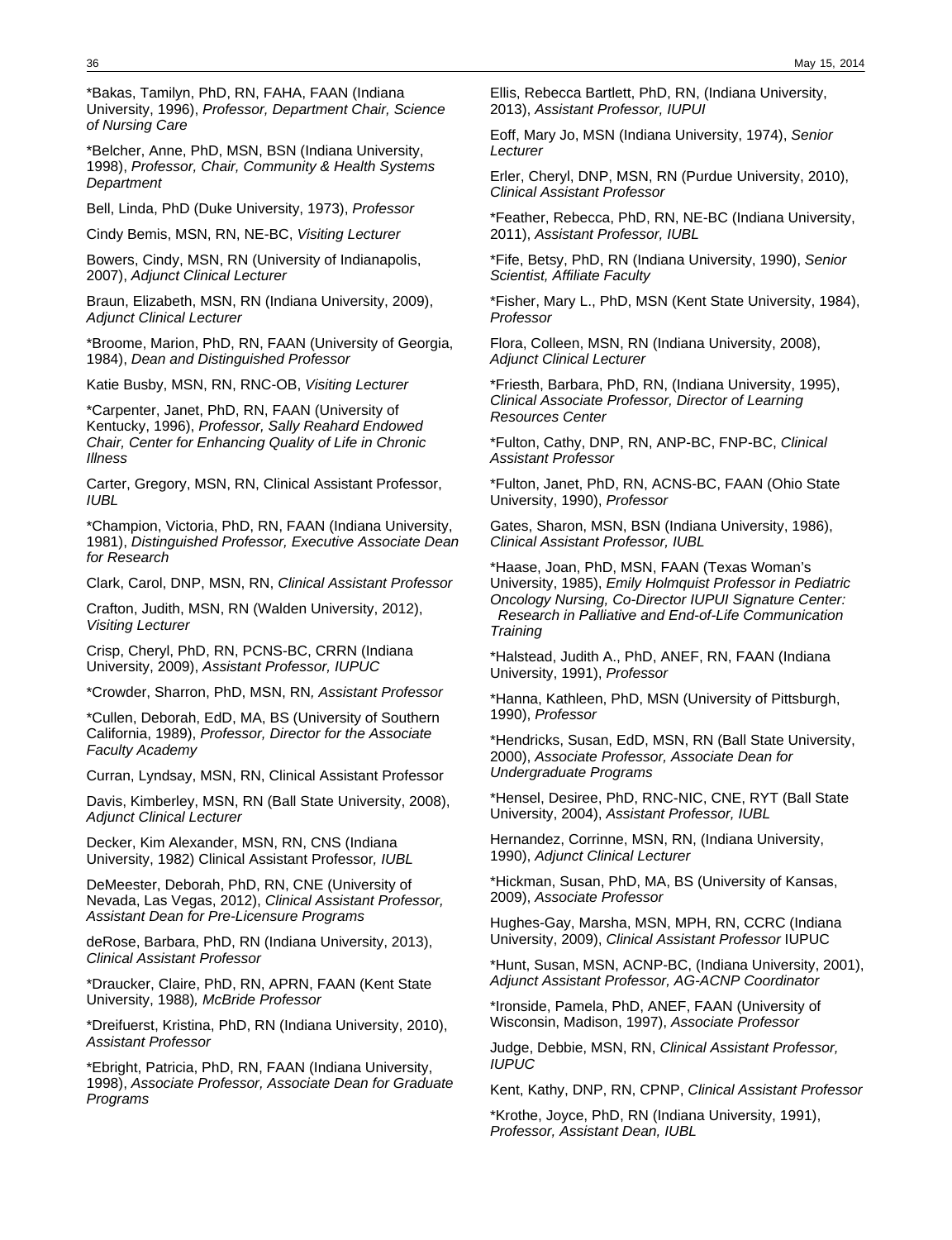\*Lasiter, Rita Sue, PhD, RN, (University of Missouri, 2008), Assistant Professor

Laux, Marcia, MSN, RN, NE-BC (University of Colorado, 1987), Clinical Assistant Professor, IUBL

\*Lee, Mikyoung, PhD, MSN, RN (University of Iowa, 2009), Assistant Professor

Linde, Beverly, PhD, RN, CNE (University of Michigan, 1989), Clinical Associate Professor

Love, Shannon, MSN, RN, CMSRN, Clinical Assistant Professor, IUPUC

\*Lu, Yvonne, PhD, RN (Case Western Reserve University, 1997), Assistant Professor

\*Magee, Tracy, PhD, MSN, RN (Boston University, 2009), Clinical Assistant Professor

\*McLennon, Susan, PhD, RN (University of Alabama, 2008), Assistant Professor, Assistant Chair, Science of Nursing Care

\*McNelis, Angela, PhD, MSN, ANEF (Indiana University, 2000), Associate Professor, Assistant Chair, Community & Health Systems

Meek, Julie, PhD, BSN, RN, (Indiana University, 1993), Clinical Associate Professor

Milgrom, Lesley, MSN, RN, (Indiana University–Purdue University Indianapolis, 1996), Clinical Assistant Professor

Miller, Wendy, PhD, MSN, RN, CCRN (Indiana University, 2011), Assistant Professor, IUBL

Mogos, Mulubrhan, PhD, Research Scientist

Moorman, Margaret, PhD, MSN, RN, WHNP (University of Nevada), Clinical Assistant Professor

Mueller, Mary, PhD, MSN (Case Western Reserve, 1988), Assistant Professor

Murray, Bethany, RN, PMHCNS-BC (Indiana University, 1992), Clinical Assistant Professor, IUPUC

Needler Hosmer, Kristen, MSN, RN (Indiana University, 2010), Clinical Assistant Professor, IUPUI

Opsahl, Angela, MSN, RN, CPHQ, Assistant Professor, IUPUC

\*Oruche, Ukamaka, PhD, RN, PMHCNS-BC (Indiana University, 2011), Assistant Professor

\*Otte, Julie Elam, PhD, MSN, BSN, RN, OCN (Indiana University, 2008), Assistant Professor

Perkins, Danielle, PhD, EK, MSN, RN, Assistant Professor

Phelps, Linda, MSN, RN (Ball State University, 2009), Visiting Lecturer

Phillips, Janet, PhD, RN (Indiana University, 2009), Clinical Assistant Professor, RN-BSN Consortium Director

\*Pittman, Joyce, PhD, RN (Indiana University, 2011), Adjunct Assistant Clinical Professor

Poore, Julie, MSN, RN (University of Phoenix, 2006), Clinical Assistant Professor

Powell, Jarethea, MSN, RN, CNE (Vanderbilt University, 1980), Senior Lecturer

\*Rawl, Susan, PhD, RN, FAAN (University of Illinois at Chicago, 1989), Professor, Director, PhD in Nursing Science Program, Director, Training in Behavioral Nursing Research

\*Reising, Deanna, PhD, RN, ACNS-BC, ANEF (Indiana University, 1999), Associate Professor, MSN Nursing Education Track Coordinator, IUBL

\*Riner, Mary Beth, PhD, RN, FAAN (Indiana University, 1998), Associate Professor, Associate Dean, Global Affairs

Robb, Sheri, PhD, MT-BC (University of Kansas, 1999), Associate Professor

Rowles, Connie, PhD, RN (University of Alabama-Birmingham, 1992), Clinical Associate Professor, Capstone Coordinator

Russo, Barbara, MSN, RN (Indiana University, 1984), Senior Lecturer

Schwindt, Rhonda, DNP, MSN, RN, (Case Western Reserve, 2013), Clinical Assistant Professor

Sharer, Beth, DHA, NEA-BC, RN, HFA, FACHE (Central Michigan University, 2006), Clinical Assistant Professor, Division Head, IUPUC

Sherwood, Ashlee, MSN, RN, CPN, CPST (Indiana University, 2009), Visiting Lecturer

\*Shieh, Carol, DNSc, RNC-OB (Kaohsiung Medical College—Yale, 1998), Associate Professor

Simo, Alison, MSN, RN, Clinical Assistant Professor, IUPUC

Sinclair, Linda, MSN, RN, ONC, Visiting Lecturer

Sipes-Fears, Debra, MSN, RN, CCRN (University of Indianapolis, 2007), Clinical Assistant Professor

Stephenson, Evelyn, MSN, RNC-NIC, NNP-BC, (Indiana University, 1983), Clinical Assistant Professor

\*Stiffler, Deborah, PhD, CNM, (Indiana University, 2002), Associate Professor

Sweitzer, Vema, MSN, RN (Emory University, 1978), Adjunct Clinical Lecturer

Taylor, Carol, MSN, RN (Indiana University, 1975), Clinical Assistant Professor

\*Von Ah, Diane, PhD, RN (University of Alabama-Birmingham, 2003), Assistant Professor

Walker, Mila, MSN, RN, BC (Indiana University, 2005), Clinical Assistant Professor

Washington, Michelle, MSN, RN (University of Indianapolis, 2008), Adjunct Assistant Professor

Watts, Pat, MNSc, BSN, RN, (University of Arkansas, 1975), Clinical Assistant Professor, IUBL

\*Weaver, Michael, PhD, RN, FAAN (University of Toledo, 1990), Director, Statistical Services, Interim Associate Dean for Research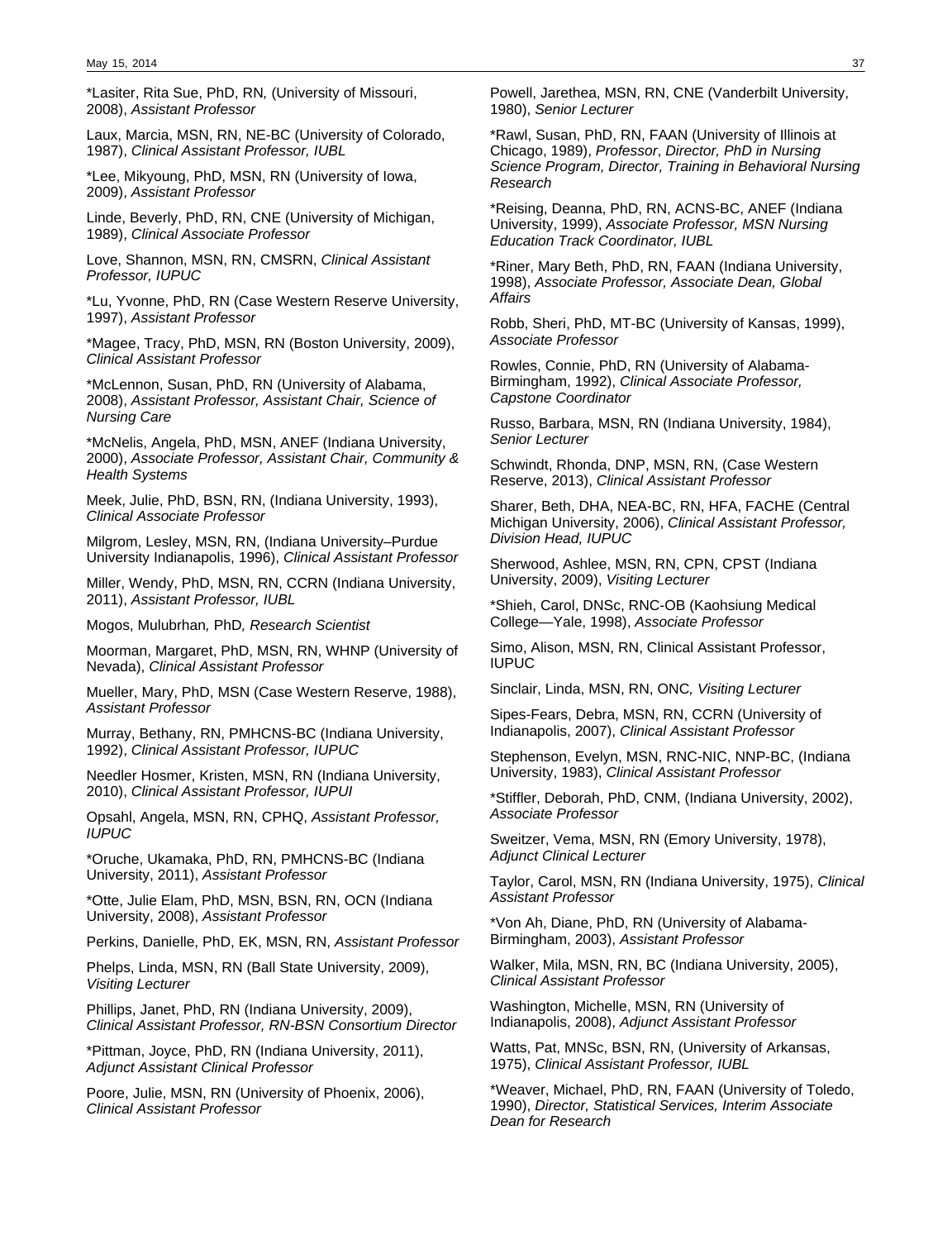\*Welch, Janet, PhD, RN, FAAN (Indiana University, 1996), Professor

Welch, Joyce, MSN, BSN (Indiana University, 1991), Clinical Assistant Professor

Wocial, Lucia, PhD, MSN, RN (Oregon Health Sciences University, 1997), Adjunct Assistant Professor

\*Wonder, Amy, PhD, RN (Indiana University, 2011), Assistant Professor, IUBL

Woolf, Shirley, MSN, RN, MA, CCRN, CNE (Indiana University, 1987), Clinical Assistant Professor

Wyatt, Erin Elizabeth, MSN, BSN, Clinical Assistant Professor, IUBL

Young, Judith, DNP, MSN, RN (Purdue University, 2011), Clinical Assistant Professor

Zeiher, Wendy, MSN, RN, CNOR, (Walden University, 2010), Clinical Assistant Professor

\* Graduate Faculty

Last Updated January 2014

# **Nursing Emeriti Faculty**

### **Nursing Emeriti Faculty**

- Applegate, Margaret, Professor Emerita
- Austin, Joan, Distinguished Professor Emerita
- Backer, Jane, Associate Professor Emerita
- Baird, Carol, Associate Professor Emerita
- Baker, Constance, Professor Emerita
- Beausang, Carol, Associate Professor Emerita
- Beckstrand, Janis, Associate Professor Emerita
- Buelow, Janice, Associate Professor Emerita
- Billings, Diane, Chancellor's Professor Emerita
- Blake, Patricia, Associate Professor Emerita
- Boland, Donna, Associate Professor Emerita
- Bostrom, Carol, Clinical Assistant Professor Emerita
- Carlley, Charlotte, Associate Professor Emerita
- Carter, Burdellis, Professor Emerita
- Casey, Marguerite, Assistant Professor Emerita
- Cecere, Margaret, Associate Professor Emerita
- Dayhoff, Nancy, Associate Professor Emerita
- Dobbs, Cynthia, Clinical Assistant Professor Emerita
- Donnelly, Eleanor, Associate Professor Emerita
- Ellett, Marsha, Professor Emerita
- Froebe, Doris, Professor Emerita
- Fuller, Lee, Professor Emeritus
- Fuller, Magdalene, Professor Emerita
- Gilman, Linda, Associate Professor Emerita
- Hammann, Sharon, Associate Professor Emerita
- Hoang, Ngoan, Assistant Professor Emerita
- Hutten, Jean, Associate Professor Emerita
- Joyce, Betsy, Associate Professor Emerita
- Keck, Juanita, Professor Emerita
- Kurt, Marjorie, Clinical Assistant Professor Emerita
- Laidig, Juanita, Associate Professor Emerita
- Lowenkron, Ann, Associate Professor Emerita
- Lyon, Brenda, Professor Emerita
- Markley, Valerie, Assistant Professor Emerita
- Martin, Joanne, Assistant Professor Emerita
- Martin, Joyce, Associate Professor Emerita
- Mays, Rose, Professor Emerita
- McBride, Angela Barron, Distinguished Professor and University Dean Emerita
- McDaniel, Anna, Professor Emerita
- Miller, Carol, Professor Emerita
- Moore, Susan, Clinical Assistant Professor Emerita
- Morrissey, Sue, Associate Professor Emerita
- Nice, Ann, Clinical Assistant Professor Emerita
- Norton, Barbara, Clinical Assistant Professor Emerita
- Opie, Nancy, Professor Emerita
- Pontious, Jeanne, Associate Professor Emerita
- Poore, Ella, Associate Professor Emerita
- Ray, Dixie, Associate Professor Emerita
- Richards, Beverly, Associate Professor Emerita
- Richardson, Virginia, Associate Professor Emerita
- Ross, Beverly, Assistant Professor Emerita
- Schwecke, Lee, Associate Professor Emerita
- Selmanoff, Eugene, Associate Professor Emeritus
- Shepherd, Mary Jane, Assistant Professor Emerita
- Sims, Sharon, Professor Emerita
- Sloan, Rebecca, Associate Professor Emerita
- Smith, Lorraine, Assistant Professor Emerita
- Soja, Mary, Assistant Professor Emerita
- Stern, Phyllis, Professor Emerita
- Stokes, Lillian, Associate Professor Emerita
- Swenson, Melinda, Professor Emerita
- Van Allen, Mary, Assistant Professor Emerita
- Vinten, Sharon, Clinical Associate Professor Emerita
- White, Kathleen, Associate Professor Emerita
- Wood, Sandra, Clinical Assistant Professor Emerita
- Zwirn, Enid, Associate Professor Emerita

Last Updated January 2014

# **Courses**

All courses are preceded by the abbreviation "NURS." The number of credit hours is indicated in parentheses following the course title. The abbreviation "P" refers to the course's prerequisite(s); "C" refers to corequisite(s).

### **Bachelor of Science in Nursing (BSN) Courses**

**NURS-B 231 Communication Skills for Health-Care Professionals (3 cr.)** (Traditional) Students in this course will focus on basic communication skills essential for working with health-care professionals and clients of various ages. Content includes interpersonal communications and group dynamics. Students will practice communication skills with individuals, within groups, and through electronic media.

#### **NURS-B 234 Promoting Healthy Populations (3 cr.)** C: NURS-B 235

(Traditional, Accelerated) This course focuses on preventative health care and health promotion in individuals, families, and communities, considering the influence of culture and lifespan development. Using biophysical, environmental, sociocultural and economic determinants of health, students focus on improving health outcomes with individuals, families, and communities.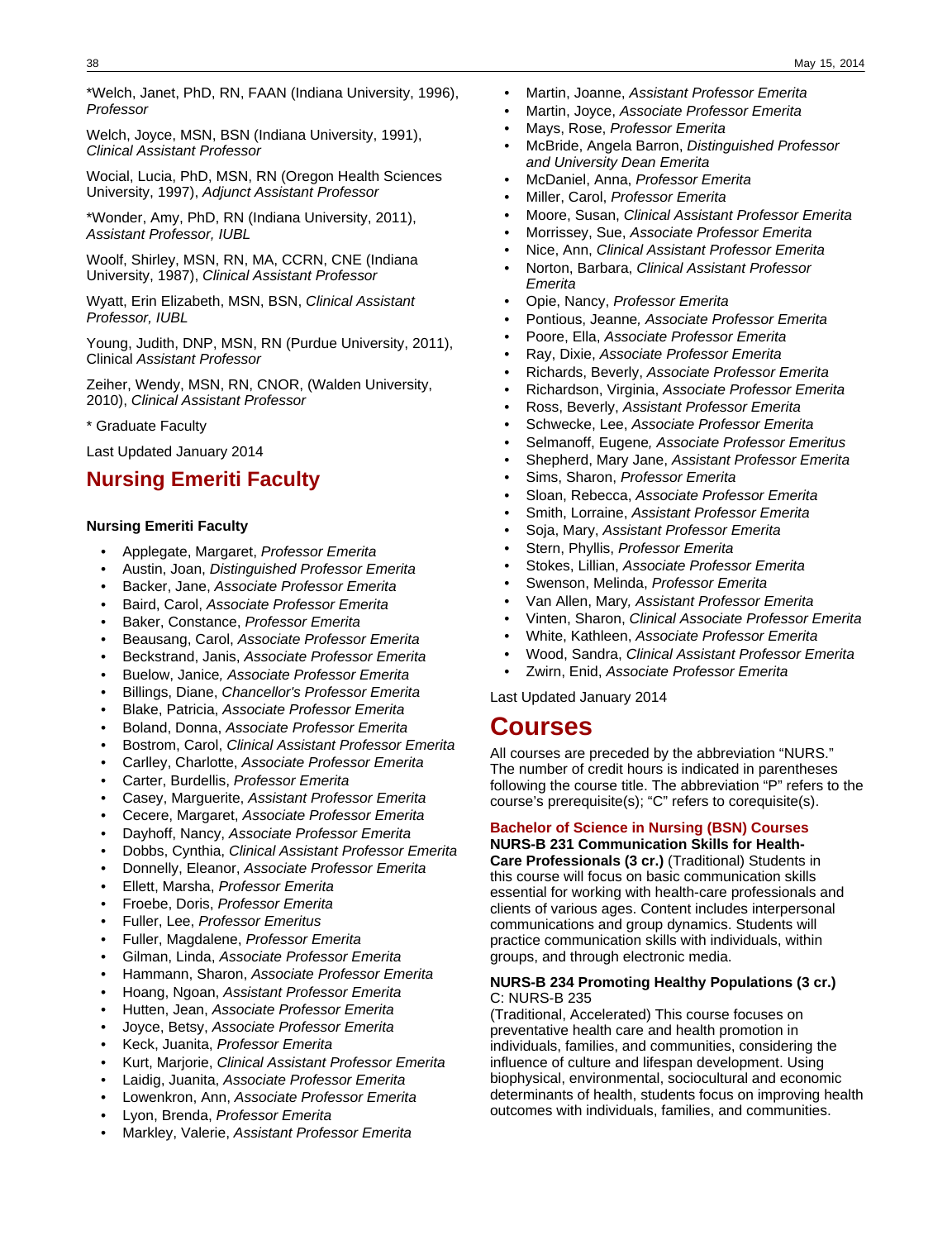### **NURS-B 235 Promoting Healthy Populations Practicum (2 cr.)** C: NURS-B 234

(Traditional, Accelerated) Students assess individuals, families, and communities, providing needed education, preventative services, and support. Students provide individual and population based care in community based settings, giving consideration to the perspective of those being served.

### **NURS-B 244 Comprehensive Health Assessment**

**(2 cr.)** P: P/C: Anatomy, Physiology, or Microbiology C: NURS-B 245 (Traditional / Accelerated) This course focuses on helping students acquire skills to conduct a comprehensive health assessment, including the physical, psychological, social, functional, and environmental aspects of health. The process of data collection, interpretation, documentation, and dissemination of assessment data will be addressed.

### **NURS-B 245 Comprehensive Health Assessment:**

**Practicum (2 cr.)** P: P/C: Anatomy, Physiology, or Microbiology C: NURS-B 244 (Traditional / Accelerated) Students will have the opportunity to use techniques of interview, observation, percussion, palpation, inspection, and auscultation in assessing clients across the life span in simulated and actual environments.

### **NURS-B 253 Professionalism in Collaborative Practice (3 cr.)**

(Traditional, Accelerated) Students practice communication skills for working with health team members and clients, including self-awareness, interpersonal communication, team skills, and technological communication. Students are introduced to the scope and standards of nursing practice, roles of health team members, and components of professional practice. Students are introduced to leadership and ethical standards.

### **NURS-B 260 Fundamentals of Nursing Practice (5 cr.)** P: Anatomy, Physiology C: NURS-B 261

(Traditional, Accelerated) This course focuses on the fundamentals of nursing from a theoretical, evidence base.

 Students will gain a knowledge base for, and have an opportunity to apply, fundamental nursing concepts, skills and the nursing process. The evidence based knowledge gained forms a basis for clinical reasoning and decision making as students develop their nursing skills.

#### **NURS-B 261 Pathophysiology and Pharmacology for Nursing Practice (4 cr.)** P: Anatomy, Physiology C: NURS-B 260

(Traditional, Accelerated) This course provides a foundation in the pathophysiology of key disease processes and pharmacological therapies. Principles of pathophysiology and pharmacology are presented in an integrated manner to provide a basis for study of selected medications that are used to treat or manage diseases with an application to nursing practice.

### **NURS-B 334 Transitional Care of Families and Populations (5 cr.)**

(Traditional, Accelerated) Using the childbearing family as an extensive exemplar, this course focuses on family and community health: community assessment, epidemiology, and intervention with individuals, families, communities

and populations. Students address prenatal care, normal and high risk pregnancy and childbirth, newborn care, genetic counseling, care coordination, complementary care, and environmental health.

#### **NURS-B 444 Managing Health and Illness across Care Environments (4 cr.)** P: NURS-B 334

Students study a focused clinical area of concern for nursing, exploring the ways in which culture, health disparity, transitions between care environments, and health policy impact care for an aggregate, population, or specialty. Immersed in a care environment, students gain relevant clinical knowledge as well as an understanding of the aggregate health concerns. (clarification note: there may be times when this is offered in the summer for some students, as for international programs, and so the prerequisite listing is more lenient.)

### **NURS-B 453 Inter professional Practice (3 cr.)**

(Traditional, Accelerated) Students engage with inter professional colleagues in seminar, simulation, and practice settings, focusing on effective nursing practice and inter professional communication skills including self-awareness, interpersonal communication, conflict resolution, team skills, and technological communication. Students hone leadership, professionalism, and ethical competencies in preparation for practice. (Clarification note: the placement of this course varies between 7 and 8 semester by BSN Track)

### **NURS-H 351 Alterations in Neuro-Psychological**

**Health (3 cr.)** P: All three fourth-semester nursing courses, Anatomy, Physiology, Microbiology; C: H352. (Traditional and Accelerated) This course focuses on individuals and small groups experiencing acute and chronic neuropsychological disorders. Content includes the effect of brain and body disturbances on health functioning. Other content areas are growth and development, stress, mental status, nurseclient relationships, psychopharmacology, and nursing approaches for clients experiencing DSM-IV neuropsychological disorders.

### **NURS-H 352 Alterations in Neuro-Psychological Health: Practicum (2 cr.)** P: All fourth-semester nursing courses. C: H351. (Traditional and Accelerated)Students will provide nursing care to individuals and small groups who are experiencing acute and chronic neuropsychological disturbances related to psychiatric disorders. Student experiences will be with individuals and small groups in supervised settings such as acute, community-based, transitional,and/or home care.

**NURS-H 353 Alterations in Health I (3 cr.)** (Traditional and Accelerated) P: All fourth-semester nursing courses, Anatomy, Physiology, Microbiology; C: H354. This course focuses on the pathophysiology and holistic nursing care management of clients experiencing acute and chronic problems. Students will use critical thinking and problemsolving skills to plan interventions appropriate to healthcare needs.

### **NURS-H 354 Alterations in Health I: Practicum**

**(2 cr.)** P: All fourth-semester nursing courses. C: H353. (Traditional and Accelerated) Students will apply the science and technology of nursing to perform all independent, dependent, and interdependent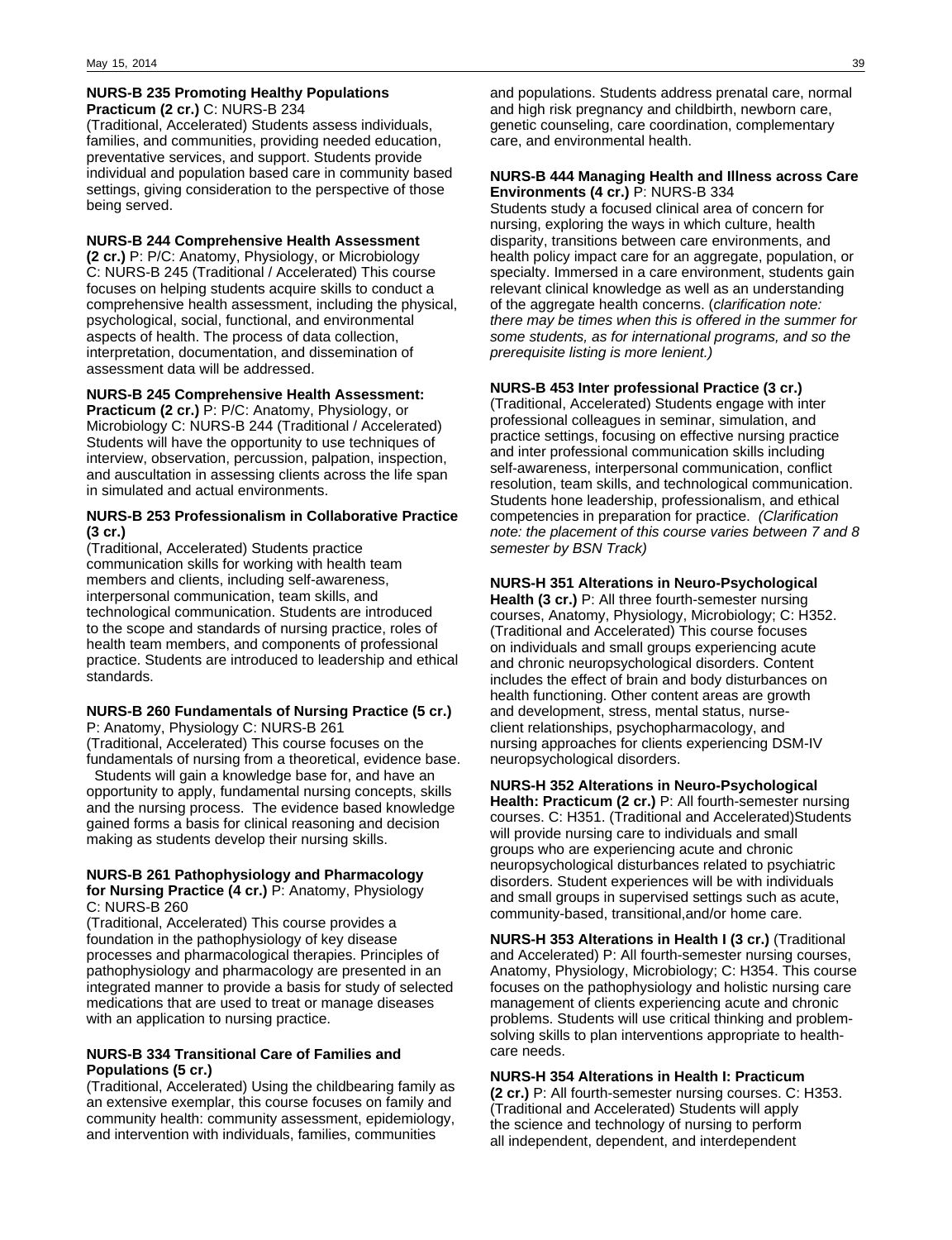care functions. Students will engage clients in a variety of settings to address alterations in health functioning, identify health care needs, and determine the effectiveness of interventions given expected outcomes.

### **NURS-H 355 Data Analysis for Practice and Research**

**(3 cr.)** (Traditional/Accelerated) This course introduces nursing and other health sciences students to the basic concepts and techniques of data analysis needed in professional health-care practice. Principles of measurement, data summarization, and univariate and bivariate statistics are examined. Differences in types of qualitative data and methods by which these types of data can be interpreted are also explored. Emphasis is placed on the application of fundamental concepts to real-world situations in client care.

### **NURS-H 356 Clinical Nursing Care 1: Biophysical Processes (5 cr.)**

(Traditional, Accelerated) This course focuses on providing nursing care for individuals and families with acute and chronic biophysical illnesses across the lifespan. Particular attention is focused on developing clinical reasoning and competent nursing practice at a beginning level.

### **NURS-H 360 Clinical Nursing Care 2: Interactive Processes (5 cr.)**

(Traditional, Accelerated) This course focuses on nursing care management of individuals and families experiencing acute and chronic health problems related to interaction with the environment and others: sensory, motor, cognitive, affective, and interpersonal processes. Using a holistic approach this course addresses health problems occurring across the lifespan.

**NURS-H 361 Alterations in Health II (3 cr.)** (Traditional and Accelerated) P: All fifth-semester nursing courses. This course builds on Alterations in Health I, and continues to focus on pathophysiology and holistic nursing care management of the associated needs of clients experiencing acute and chronic health problems.

#### **NURS-H 362 Alterations in Health II: Practicum**

**(2 cr.)** (Traditional and Accelerated) P: All fifth-semester nursing courses; C: H361. Students will continue to apply the science and technology of nursing to perform all independent, dependent, and interdependent care functions. Students will engage clients in a variety of settings to address alterations in health functioning.

### **NURS-H 363 The Developing Family and Child**

**(4 cr.)** P: All fifth-semester nursing courses. (Traditional and Accelerated) This course focuses on the needs of individuals and their families who are facing the phenomena of growth and development during the childbearing and child-rearing phases of family development. Factors dealing with preserving, promoting, and restoring the healthy status of family members will be emphasized.

### **NURS-H 364 The Developing Family and Child:**

**Practicum (3 cr.)** P: All fifth-semester nursing courses. C: H363. (Traditional and Accelerated) Students will have the opportunity to work with childbearing and child-rearing families, including those experiencing alterations in health.

**NURS-H 365 Nursing Research (3 cr.)** P: All fifthsemester nursing courses and H355 or its equivalent. (Traditional, Accelerated) This course focuses on development of students' skills in using the research process to define clinical research problems and to determine the usefulness of research in clinical decisions related to practice. The critique of nursing and nursingrelated research studies will be emphasized in identifying applicability to nursing practice.

### **NURS-H 371 Clinical Nursing Care 3: Adaptive Processes (5 cr.)**

(Traditional, Accelerated) This course builds on Biophysical Processes. The primary focus is on the nursing care management of individuals and families experiencing acute and chronic health problems using an adaptive and holistic approach. Particular attention is focused on developing clinical reasoning and competent nursing practice at an intermediate level.

### **NURS-H 476 Clinical Nursing Care 4: Complex**

**Processes (5 cr.)** (Traditional, Accelerated) The primary focus is on the nursing care management of individuals and families experiencing complex and significant illnesses across the lifespan. Particular attention is focused on developing clinical reasoning and competent nursing practice at an advanced level.

### **NURS-L 230 Health Care Delivery Systems (3 cr.)**

(Traditional, Accelerated) Students examine health care delivery systems, leadership, health policy, regulation and economics. Students explore quality practices of health care organizations. Students analyze the impact of informatics on health care and nursing including the electronic health record, information technology in healthcare, and information literacy.

### **NURS-L 430 Leadership in Healthcare Delivery and Policy (5 cr.)** (Traditional, Accelerated) This course focuses on development of effective leadership skills relevant in health care systems. Students examine health policy, information management, and processes that

result in exceptional organizational outcomes. Students use healthcare data and research evidence in quality improvement and change initiatives.

### **NURS-R 375 Nursing Research and Evidence-Based Practice (3 cr.)** (Traditional, Accelerated). This course focuses on nursing research and evidence-based practice.

Students develop skills in retrieving and appraising literature relevant to clinical problems, understanding the research process, and critiquing evidence from research publications and other sources to inform evidence-based nursing practice.

**NURS-S 470 Restorative Health Related to Multi-System Failures (3 cr.)** P: All sixth-semester nursing courses. C: S471 (Traditional and Accelerated) This course focuses on the pathophysiology and nursing care management of clients experiencing multi-system alterations in health status. Correlations among complex system alterations and nursing interventions to maximize health potential are emphasized.

**NURS-S 471 Restorative Health Related to Multi-System Failures: Practicum (2 cr.)** (Traditional and Accelerated) P: All sixth-semester nursing courses; C: S470. Students will apply the nursing process to the care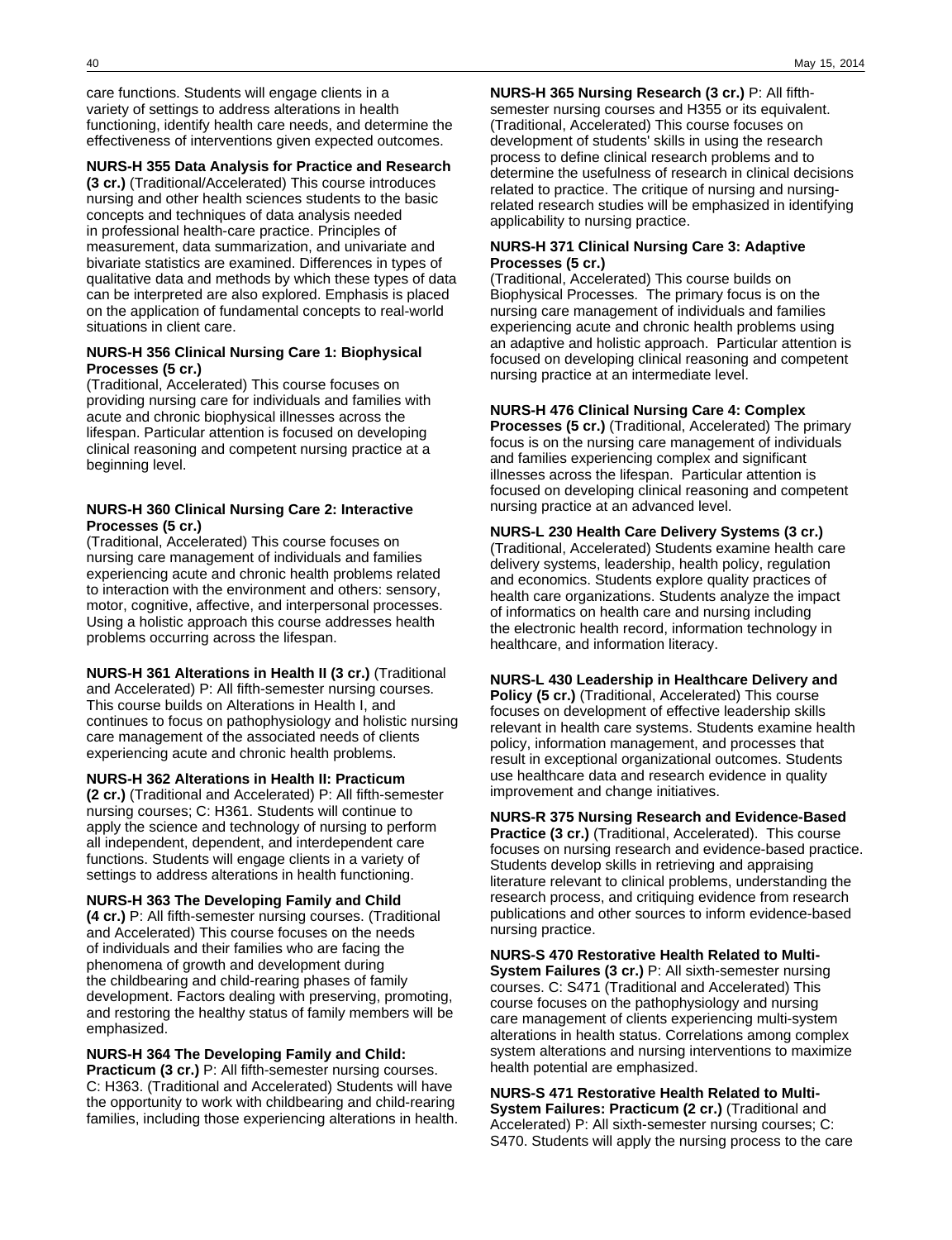of clients experiencing acute multi-system alterations in health.

**NURS-S 472 A Multi-System Approach to the Health of the Community (3 cr.)** (Traditional, Accelerated, and R.N.-B.S.N.) P: All sixth-semester nursing courses; C: S473. This course focuses on the complexity and diversity of groups or aggregates within communities and their corresponding health-care needs. Through a community assessment of health trends, demographics, epidemiological data, and social/political/economic issues in local and global communities, the student will be able to determine effective interventions for community-centered care.

**NURS-S 473 A Multi-System Approach to the Health of the Community: Practicum (2 cr.)** P: All sixth-semester nursing courses. C: S472 (Traditional, Accelerated) Students will have the opportunity to apply the concepts of community assessment, program planning, prevention, and epidemiology to implement and evaluate interventions for community-centered care to groups or aggregates. Professional nursing will be practiced in collaboration with diverse groups within a community.

**NURS-S 474 Applied Health-Care Ethics (3 cr.)** (Traditional, Accelerated) This course is designed to introduce the student to major ethical theory, principles, and models for the recognition, analysis, and resolution of ethical dilemmas in health-care practice.

**NURS-S 481 Nursing Management (2 cr.)** P: All seventh-semester nursing courses. C: S482. (Traditional, Accelerated) This course focuses on the development management skills assumed by professional nurses, including delegation of responsibilities, networking, facilitation of groups, conflict resolution, leadership, case management, and collaboration. Concepts addressed include organizational structure, change, managing quality and performance, workplace diversity, budgeting and resource allocation, and delivery systems.

**NURS-S 482 Nursing Management: Practicum (3 cr.)** P: All seventh-semester nursing courses. C: C: S481. (Traditional, Accelerated, and R.N.-B.S.N.) Students will have the opportunity to apply professional management skills in a variety of nursing leadership roles.

**NURS-S 483 Clinical Nursing Practice Capstone (3 cr.)**

P: NURS-S 481, NURS-S 482, or permission of instructor C: NURS-S 484 (Traditional, Accelerated) Students will have the opportunity to demonstrate competencies consistent with program outcomes and to refine their nursing care practice skills. Students will collaborate with faculty and a preceptor in choosing a care setting, planning and organizing a learning experience, and practicing professional nursing in a safe and effective manner.

**NURS-S 484 Evidence-Based Practice (1 cr.)**

(Traditional, Accelerated) C: S483. This course focuses on students' abilities to refine their critical/analytical skills in evaluating clinical research for applicability to nursing practice. Students will examine the role of evaluation, action research, and research findings in assuring quality of nursing care and in solving relevant problems arising from clinical practices.

**NURS-S 485 Professional Growth and Empowerment**

**(3 cr.)** (Traditional, Accelerated, and R.N.-B.S.N.) P:All seventh-semester nursing courses. This course focuses on issues related to professional practice, career planning, personal goal setting, and empowerment of self and others. Students will discuss factors related to job performance, performance expectations and evaluation, reality orientation, and commitment to lifelong learning.

**NURS-S 488 Nursing Synthesis (2 cr.)** (Traditional, Accelerated). Students integrate knowledge and skills acquired throughout the program: critical thinking, information technology, cultural competence, care coordination, leadership, collaboration, and communication skills. Students demonstrate competence in evidence-based practice and quality and safety initiatives, as achieved in a complex and changing health care environment. Students begin the transition to professional practice.

**NURS-Z 480 BSN. Portfolio Review for Course Substitution (1-6 cr.)** P: Permission of instructor. The portfolio review process is available to all undergraduate students who believe that they can meet the learning objectives/competencies required of a specific nursing course within their program of study. The portfolio is a mechanism used to validate the acquisition of knowledge and skills congruent with course expectations and student learning outcomes. The portfolio provides objective evidence that students have acquired necessary content and skills through prior learning and/or practice experiences.

**NURS-Z 490 Clinical Experience in Nursing (1-6 cr.)** Opportunity for independent study of clinical experience related to nursing practice. Before enrolling in an independent study option, each student must obtain permission from a faculty member who will supervise the study and file appropriate forms prior to registration. Planned and supervised clinical experiences will be arranged in the area of the student's major interest.

**NURS-Z 492 Individual Study in Nursing (1-6 cr.)** Opportunity for independent study of topics related to nursing practice. Before enrolling in an independent study option, each student must obtain permission from a faculty member who will supervise the study and file appropriate forms prior to registration.

### **Electives**

**NURS-E 401 Pediatric Intensive Care: Didactic (3 cr.)** This online didactic course provides comprehensive content on critical care concepts of the pediatric patient and family. The course is divided into modules: psychosocial, respirator, cardiovascular, neurology, gastroenterology, renal/endocrine, hematology/ immunology, trauma, and multisystems issues. Online activities and critical thinking vignettes help the learner apply and synthesize the critical care concepts. Modules also contain a pre-test for student self-evaluation, decision-making activities, and exams to validate the learners' knowledge. Course is open to any BSN student (IU system) who has completed sixth semester, and RN to BSN students.

**NURS-E 402 Pediatric Intensive Care: Practicum (3 cr.)** This web-based practicum involves 112 clinical hours with a selected pediatric intensive care preceptor. Clinical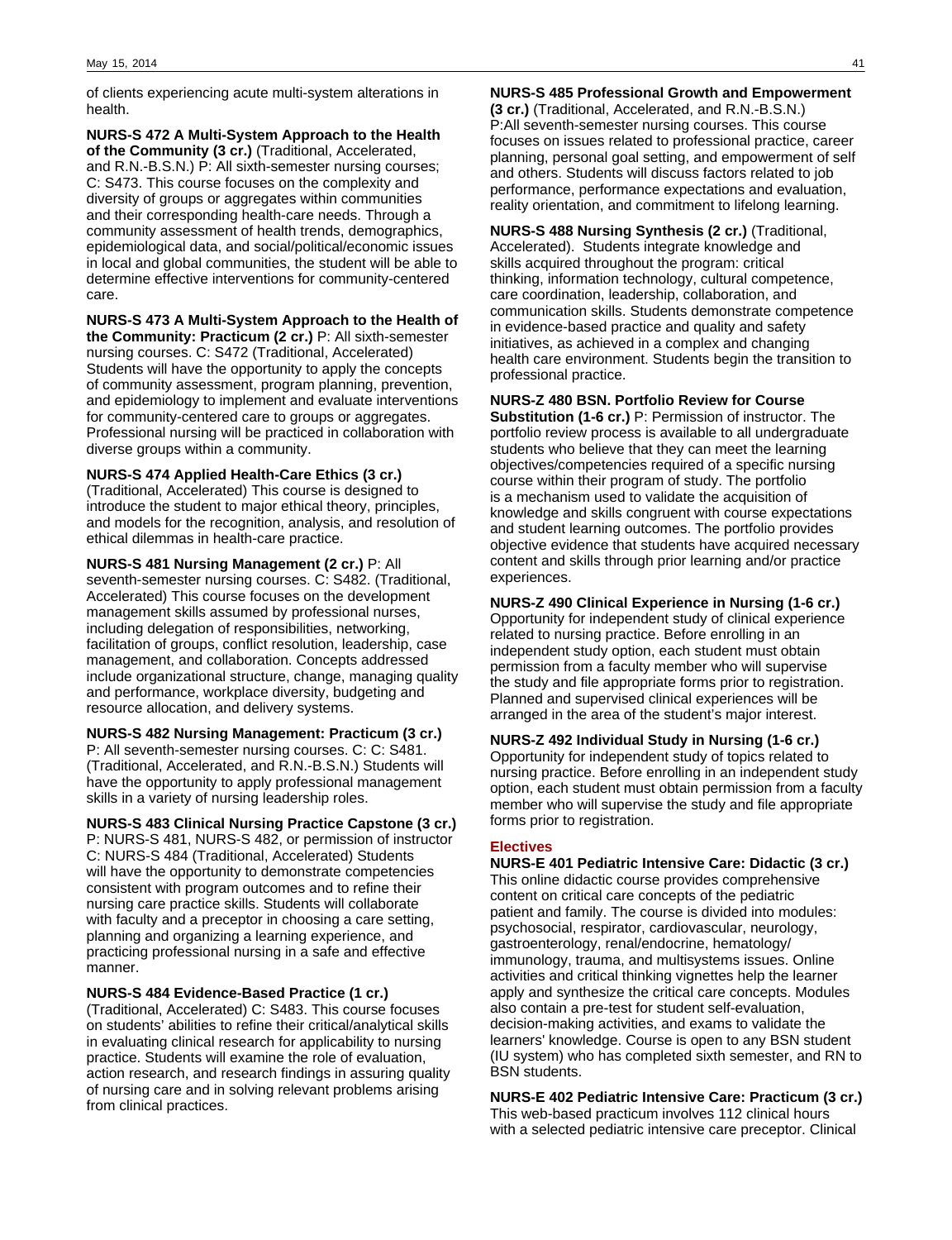time is worked out with an assigned preceptor, promoting flexible, accessible learning. Students are involved in caring for clients with critical care health disruptions and multi-system problems. Within the practicum, many pediatric intensive care skills are taught, observed, practiced, and evaluated by the preceptor, such as chest tube management, cardiac rhythm interpretation, external ventricular drain management, etc. Locations for the practicum experiences may vary with individual students and request for specific locations. Course is open to any BSN student (IU system) who has completed sixth semester, and RN to BSN students..

### **NURS-E 403 Neonatal Intensive Care: Didactic (3 cr.)**

This online didactic course provides comprehensive content on critical care concepts of the neonatal patient and family. The course is divided into modules: assessment, developmental care and pain management, skin care, respiratory, cardiology, gastrointestinal, renal, neurology, sepsis/hematology, and professional practice. Online activities and critical thinking vignettes help the learner apply and synthesize the critical care concepts. Modules also contain a pre-test for student self-evaluation, decision-making activities, and exams to validate the learners' knowledge. Course is open to any BSN student (IU system) who has completed sixth semester, and RN to BSN students.

### **NURS-E 404 Neonatal Intensive Care: Practicum**

**(3 cr.)** This web-based practicum involves 112 clinical hours with a selected neonatal intensive care preceptor. Clinical time is worked out with your assigned preceptor promoting flexible, accessible learning. Students are involved in caring for clients with neonatal intensive care health disruptions and multi-system problems. Within the clinical practicum, many neonatal intensive care skills are taught, observed, practiced, and evaluated by the preceptor (arterial blood gasses, assisting with needle aspiration, ventilator care, etc.). Location for the practicum experiences may vary with individual students and request for specific locations. Course is open to any BSN student (IU system) who has completed sixth semester, and RN to BSN students.

### **NURS-H 370 Nursing Honors Research Internship I (3 cr.)**

**NURS-H 470 Nursing Honors Research Internship II (3 cr.)**

**NURS-H 498 Nursing Honors Colloquium (1-2 cr.)** Specifically for students accepted to nursing honors study option. This course will cover various research topics in each semester of the nursing major, helping prepare students to complete a senior thesis. Students will receive a grade of R until senior thesis is complete.

**NURS-J 360 Operating Room Nursing: Didactic (2 cr.)** C: Introduction to Perioperative Nursing: Practicum. This elective is designed to enable the student to participate (with supervision) in the professional and technical components of perioperative nursing practice. Learning opportunities include care of the patient undergoing the stress of surgery. The student participates as a member of the surgical team in the circulating and scrub nurses' roles. Experiences in the preoperative and postoperative patient care areas are provided.

### **NURS-K 305 New Innovations in Health & Healthcare (3 cr.)**

**NURS-K 490 Clinical Elective (1-6 cr.)** Many clinical nursing elective courses are offered under this number. These elective offerings vary from year to year depending on student interest and available resources. Students are kept informed of elective offerings both through informational forums and through listings in the online course offerings.

**NURS-K 492 Nursing Elective (1-6 cr.)** Many nursing elective courses are offered under this number. These elective offerings vary from year to year depending on student interest and available resources. Students are kept informed of elective offerings both through informational forums and through listings in the online course offerings.

**NURS-K 495 Adult Critical Care: Didactic (3 cr.)** Webbased course This online course provides comprehensive content on critical care concepts of the adult patient. The course is divided into modules: respiratory, cardiovascular, gastrointestinal, renal, endocrinology, neurology, immunology, hematology, trauma and emergencies, and professional practice. Online activities and critical thinking vignettes help the learner to apply and synthesize the critical care concepts. Course is open to any BSN student (IU system) who has completed sixth semester, and RN to BSN students..

**NURS-K 496 Adult Critical Care: Practicum (3 cr.)** Web-based course. This practicum involves 112 clinical hours with a selected critical care preceptor. Clinical time is worked out with your assigned preceptor promoting flexible, accessible learning. Students are involved in caring for clients with critical care health disruptions and multi-system problems. Within the clinical practicum, many advanced critical care skills are taught, observed, practiced, and evaluated by the preceptor (aerial blood gases, arrhythmia analysis, ventilator care, etc.). Locations for the practicum experiences may vary with individual students and requests for specific locations. Course is open to any BSN student (IU system) who has completed sixth semester, and RN to BSN students.

**NURS-K 497 Mindfulness-Based Wellness (3 cr.)** This course is appropriate for all healthcare and social service related fields, including, but not limited to, pre-nursing and nursing student electives, pre-med, psychology, and social work students. This course will introduce mindfulness practice as a skillful approach to personal sustainability (care for the caregiver) and will expand one's understanding of this practice in integrative patient care. This class is appropriate for both new and seasoned meditation practitioners. This class includes one full day meditation retreat on a weekend.

### **Graduate Courses Core Courses**

**NURS-N 502 Nursing Theory I (3 cr.)** Focus is on evaluating the factors and issues influencing the development of theory in nursing. Theoretical terminology and criteria for the evaluation of theories are examined. Linkages applied between theory, practice, and research are explored.

**NURS-N 504 Leadership for Advanced Nursing Practice (3 cr.)** This course addresses core competencies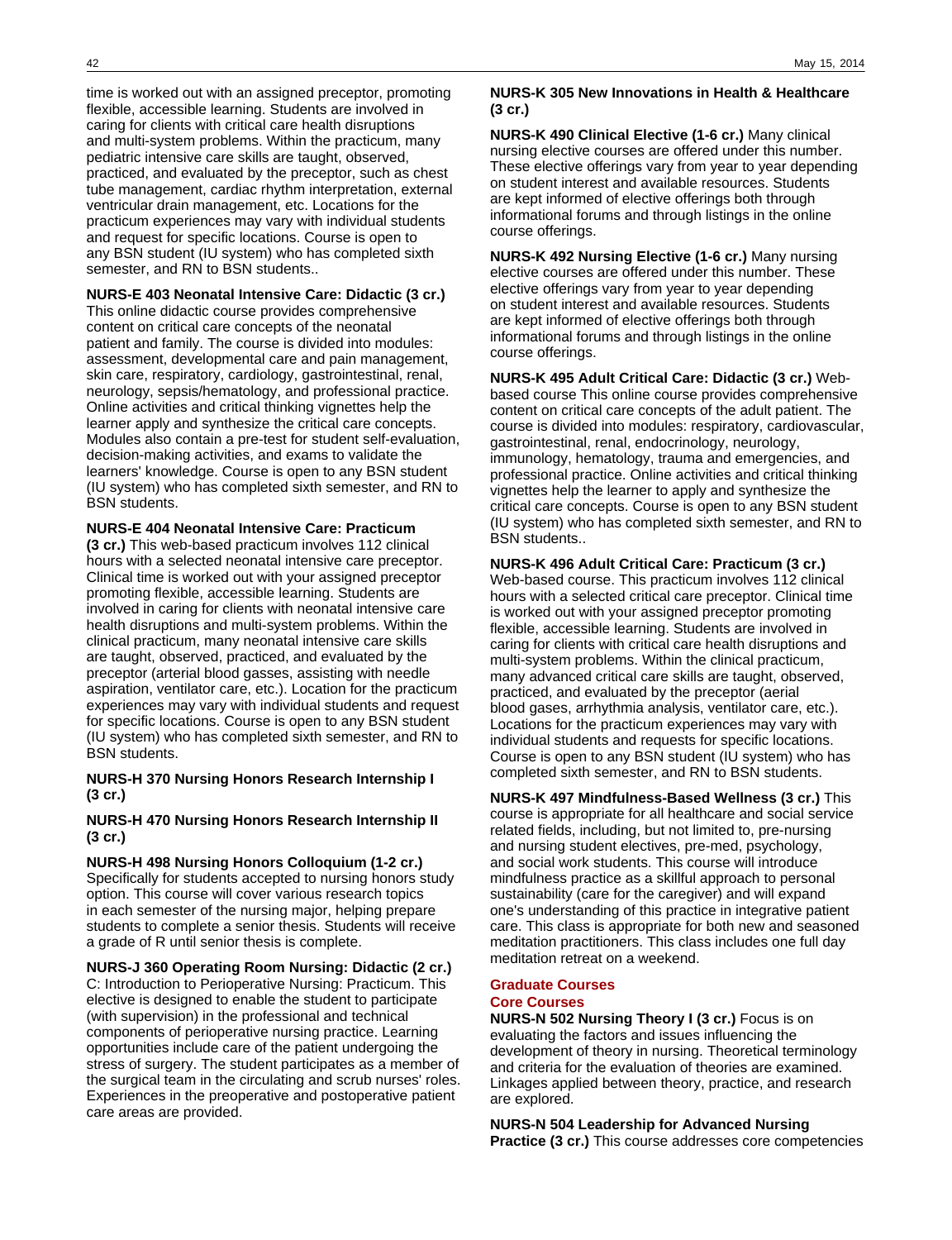essential to all advanced nursing practice roles and health care in complex systems.

**NURS-R 500 Nursing Research (3 cr.)** P: NURS -N502 This course provides a survey of research in nursing with a focus on evaluating nursing research for usability in practice.

**NURS-R 505 Measurement and Data Analysis (3 cr.)** Principles and applications of scientific measurement, data summarization, and univariate and bivariate inferential statistics are addressed. The research purpose and the phenomena under study are considered as determinants of measurement techniques and data analysis.

**NURS-R 590 Scholarly Project (3 cr.)** The Scholarly Project is the application of knowledge and skills learned through a program of graduate study to a nursing focused question or problem. Students work individually or in groups under the supervision of a faculty advisor to complete a project that contributes to the advancement of nursing practice, education, or administration.

### **NURS-R 606 Intermediate Statistics in Nursing**

**Research (3 cr.)** P: An introductory statistics course within three years or permission of instructor. Understanding the mathematics and logic behind the techniques is the focus of the course. Students develop skills and answer research questions related to the critical analysis, interpretation, and evaluation of nursing research evidence. Topics include probability, sampling distributions, estimation, and hypothesis testing on means, variances, proportions, correlations, and simple regressions.

**NURS-R 699 Research Inquiry (Thesis) (3-6 cr.)** The Research Inquiry is a research investigation of phenomenon of interest to nursing. Students work individually with a faculty advisor or advisors to complete a research study that contributes new knowledge to nursing science.

**NURS-R 900 Continuation in Study or Thesis (1 cr.)** Following enrollment in R590 Nursing Study or R699 Master's Thesis in Nursing, the student must enroll every semester and first summer session in R900 (a pseudocourse) until the study or thesis has been completed.

### **Other Courses**

**NURS-C 550 Advanced Pediatric Health Assessment (3 cr.)** Enables students to learn psychomotor skills required for performing physical examinations. Provides theoretical basis to begin process of physical diagnoses of health and illness. 5 clinical hrs./wk.

**NURS-C 551 Health Maintenance of the Pediatric Client (5 cr.)** P: C550 Provides the basis for synthesizing health status information for nursing interventions aimed at encouraging children and families to assume responsibility for the prevention of illness and the promotion and maintenance of health. 10 clinical hrs./wk.

**NURS-C 555 Advanced Nursing Care of Children and Families I (6 cr.)** P: C550, C661. This course prepares advanced practice nurses for the specialized care of children and their families. Complex, unique, or challenging health issues are examined. Students develop skills in critical thinking, ethical decision making, and the facilitation of behavioral change to assume a leadership

role in improving health outcomes. 15 non-lecture contact hours.

**NURS-C 556 Advanced Nursing Management of the Pediatric Client (3 cr.)** P: C551. To prepare the student to use research data and clinical knowledge of mental, infectious, acute and chronic re-occurring conditions in supporting advanced nursing practice in primary health care nursing of children.

### **NURS-C 661 Psychosocial Assessment Strategies in Pediatrics and Women's Health Nursing**

**(3 cr.)** P: Statistics. Focuses on strategies to assess psychosocial health status. Assessment tools and conceptual frameworks will be analyzed. Purpose of assessment strategy, considerations for administration, technical evaluation, and implications for nursing practice will be discussed.

**NURS-C 662 Issues in Adolescent Health (3 cr.)** P: R500. This course uses a seminar format to survey key issues in adolescent health, such as physical and psychosocial growth and development, teenage pregnancy, HIV/AIDS, substance abuse, and violence and abuse. Findings from evidence-based practice and major theoretical perspectives are employed to formulate

recommendations for clinical practice, future research, and

policy.

**NURS-C 666 Collaborative Clinical Practice in Pediatric Primary Health Care (5 cr.)** Seminar provides students with the opportunity to present and discuss complex, multi faceted clinical situations with faculty and peers. The clinical component provides students with the opportunity to develop advanced clinical skills in pediatric primary health-care settings. Emphasis is on continuity and comprehensiveness of nursing interventions with pediatric clients. 25 clinical hrs./wk.

**NURS-C 670 Advanced Nursing Care of Children and Families II (3 cr.)** P: C555 This course prepares advanced-practice nurses to function effectively in leadership roles within multi disciplinary health-care systems/organizations specifically focused on children and their families. Critical issues that impact the practice environment are explored. Students develop skills in facilitating evidence-based practice for specific populations of children and their families. 10 non-lecture contact hours.

### **NURS-D 602 Responsible Conduct of Research**

**(1 cr.)** Students will develop knowledge regarding the responsible conduct of research, including conflict of interest, responsible authorship, policies for handling misconduct, data management, data sharing, policies regarding the use of animals and/or human subjects, and institutional vs. individual responsibilities for scientific integrity. This meets the NIH requirements for instruction of pre- and postdoctoral fellows.

### **NURS-D 607 Theoretical Perspectives of Nursing Science (3 cr.)** C: D701

Focus is on the development of nursing science. Philosophy of science as an influence on theory development and historical perspectives on the development of theory and science in the discipline will be analyzed. Identification of significant phenomena of interest to the discipline, analysis of the principles of theory construction and evaluation of the various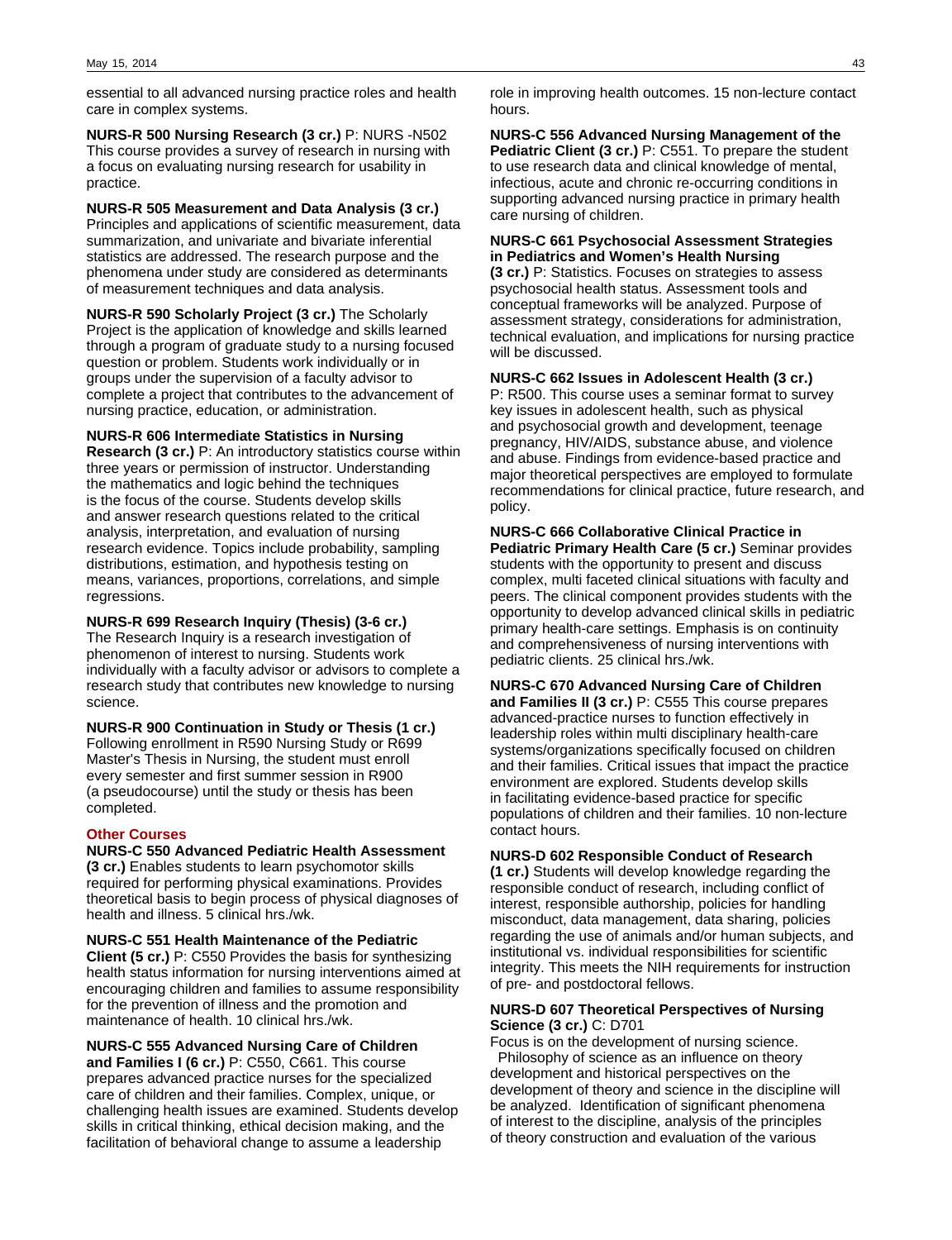dimensions of theoretical conceptualizations both in and outside the discipline will be included.

### **NURS-D 608 Middle-Range Theory (3 cr.)** P: D607 or

permission of instructor.

This course focuses on examination and implementation of methods for applying middle range theories in nursing. Emphasis is on evolving phenomena of relevance to nursing utilizing selected middle range theories to enhance knowledge development.

#### **NURS-D 609 State of the Science Seminar (2 cr.)** P: D607

This course focuses on increasing the students' understanding of how knowledge has developed relevant to their phenomena of interest. Each student will develop skills needed to critically analyze and synthesize relevant literature in the area of a specific phenomenon. Special emphasis is placed on the application on critical analysis and synthesizing skills.

### **NURS-D 615 Health Care Outcomes and Decision**

**Making (3 cr.)** Health care leaders of the future will be judged increasingly on their ability to achieve positive quality outcomes and safe patient care through working together in interdisciplinary leadership teams. This course is designed for graduate level learners in medicine, nursing, public health, informatics, health administration and other health related disciplines.

#### **NURS-D 627 Menopause: Bio-psychosocial-cultural perspectives (3 cr.)** P: Graduate status or permission of the instructor.

This course focuses on examination and discussion of the myths, theories and scientific evidence surrounding menopause. The course explores biocultural, evolutionary, adaptionist, ecological, and gerontological theories and scientific controversies surrounding women's experiences and outcomes. Content is relevant across multiple majors.

#### **NURS-D 700 Nursing Research Seminar (3 cr.)**

P: Admission to the Ph.D. program. C: D607 Nursing Theory II. This seminar for predoctoral/postdoctoral nursing students provides an opportunity for career socialization; facilitates achievement of individual research goals; and enables students to acquire knowledge, skills, and abilities to support professional development as a nurse scientist.

### **NURS-D 701 Nursing Inquiry and Scholarship: Introduction to Doctoral Study (3 cr.)** P: Admission to the Ph.D. program. C: D607. Examination and development of knowledge, skills, and strategies to support critical and creative thinking, identification of research and evaluation interests, socialization, and development of scholarship in nursing.

**NURS-D 735 Clinical Epidemiology and Statistics in Nursing (3 cr.)** This course provides students with intermediate epidemiologic concepts of populations and biostatistical techniques for understanding and using health research is the focus. Principles and methods of data analysis central to understanding health-related indicators for population health management will be used. Students will be prepared to function as members of a research team.

**NURS-D 736 Inquiry I: Evidence-based Research and Translation Science (1-3 cr.)** This course focuses on advanced applications of evidence-based practice. The course emphasizes foundational and advanced concepts of evidence-based practice and requires application of principals of EBP, thorough literature searches, appraisals of literature and formulation of plans. Clinical problems will be the basis of EBP literature searches and analyses.

**NURS-D 737 Inquiry II: Evidence-based Research and Translation Science (1-3 cr.)** Synthesis of knowledge regarding implementation models and strategies used for translating evidence into practice is the focus of this course. Students explore organizational aspects of change influencing innovation, quality improvement, and program evaluation. Developing and preparing to implement and evaluate a translational science project is a component of the course.

**NURS-D 743 Influencing Health Public Policy (3 cr.)** Designed for nurses and other professionals interested in influencing public policy related to the health system and resources; this course focuses on policy-making at the state/national level. Participants engage in interactive discussions with policy makers, learn about the forces that influence health policy decisions and apply health services research.

**NURS-D 744 Strategic Resource Management in Nursing and Health Systems (3 cr.)** The design and execution of strategies to manage human and financial resources within complex health systems. The course has two central themes: (1) How to think systematically and strategically about managing an organization's human and financial assets, and (2) How to implement these strategies to achieve the organization's objectives.

**NURS-D 749 DNP Practicum (1-3 cr.)** C: Concurrent enrollment in DNP didactic course required. Provides opportunities to develop knowledge and skills in specific area of advanced nursing practice or professional role, building on didactic courses. Includes in-depth work with experts from multiple disciplines, and engagement within communities of practice. Enables students to synthesize and integrate leadership, policy, inquiry, evidence-based practice, and clinical expertise in selected settings.New course with variable credit proposed. A total of 7credit hours of practicum course work will be require of students to meet the 1000 post baccalaureate practice hour requirement for the DNP degree. (DNP students will take a total of 7 credits over the course of their program). Clock hour to credit hour ratio: 5 clock hours to one credit hour per week (total 75 clock hours per credit per semester).

**NURS-D 751 Knowledge Complexity (3 cr.)** P: Admission to the Ph.D. program. Evaluation of models, theories, methods, and research that supports strategic learning, knowledge work, and knowledge translation in complex systems.

### **NURS-D 751 Leadership in Complex Systems (3 cr.)** P: Admission to the Ph.D. program.

P: Admission to the Ph.D. or D.N.P. program. Analysis and evaluation of theories and research that influence leadership in complex systems. Leadership is explored in the complex system domains of education, health service, research, informatics, and public policy. Internal and external sources of knowledge are evaluated and used to enhance leader behavior/s. Core competencies and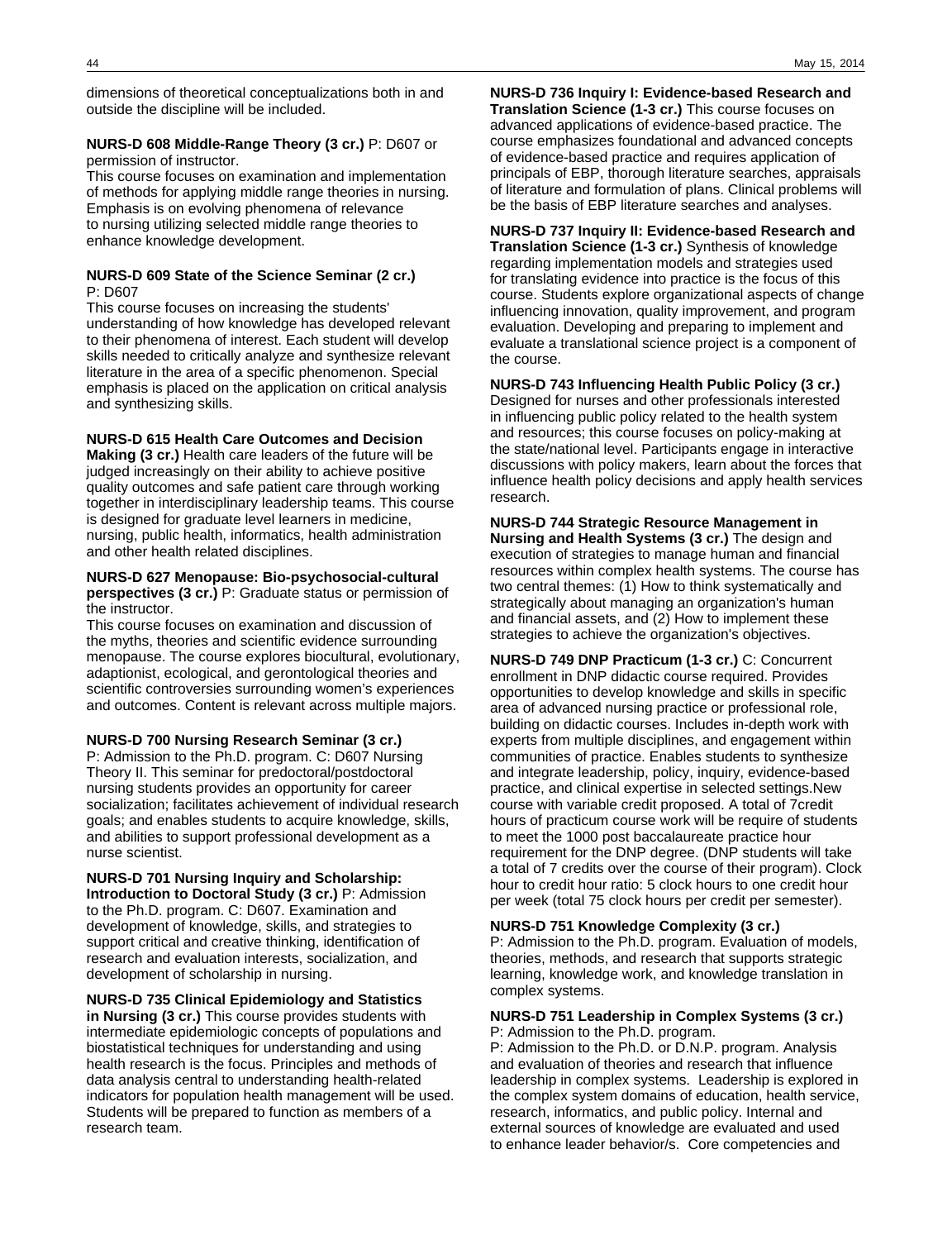strategies for leadership effectiveness are examined and evaluated.

**NURS-D 751 Quality of Life in Acute and Chronic Illness (3 cr.)** P: Admission to the Ph.D. program. This course examines in depth the concept of quality of life research, beginning with the clients' perspectives across a variety of social contexts. Theoretical underpinnings and conceptualizations, research methods, and measurements are examined for congruence with various perspectives for usefulness in advancing nursing science.

**NURS-D 751 Health Behaviors (3 cr.)** P: D607, R603. The focus of this course is an in-depth analysis of the theoretical and research literature that supports health behavior change. Students will have the opportunity to critically evaluate theories/models applicable to health behavior and to complete an intensive analysis of a health behavior relevant to their area of research.

**NURS-D 609 State of the Science Seminar (2 cr.)** P: D607 • Placement in curriculum: a focus area course This course focuses on increasing the student's understanding of how knowledge has developed relevant to their phenomena of interest. Each student will develop skills needed to critically analyze and synthesize relevant literature in the area of a specific phenomenon. Special emphasis is placed on the application on critical analysis and synthesizing skills.

**NURS-D 751 Stress and Coping (3 cr.)** P: D607; D701. The course is designed to provide opportunities for students to critically analyze extant stress theories/ models, emphasizing the transactional orientation, to identify testable theoretical formulations for application to nursing practice. Each student will conduct a study to explicate a stress-related concept, test for mutual exclusiveness for two or more stress-related concepts, and/or test/examine a stress-related theoretical formulation in a selected population.

### **NURS-D 751 Relationship-Centered Leadership in Complex Systems (3 cr.)** P: Admission to the Ph.D. program.

This course involves the analysis and evaluation of theories and research that influence leadership in complex systems. Leadership is explored in the complex system domains of education, health service, research, informatics, and public policy. Internal and external sources of knowledge are evaluated and used to enhance leader behavior/s. Core competencies and strategies for leadership effectiveness are examined and evaluated.

**NURS-D 752 Directed Research Practicum (3 cr.)** P: Admission to the Ph.D. program. C: Linked in curriculum to D751 but need not be taken concurrently. Students will develop research skills through directed study and supervised research experience. Learning is related to a D751 focus course and the student's interest area. Multidisciplinary research experience may include, but is not limited to, pilot-testing and evaluating research methods, data collection, data analysis, and secondary analysis of existing datasets relevant to the student's research interests. This course may be taken more than once

**NURS-F 570 Advanced Health Assessment Across the Lifespan (3 cr.)** This course enables students to develop advanced practice nursing skills in individual health assessment of infants, children, adults, and aging people. In addition, students develop skills in family and community assessment.

**NURS-F 572 Primary Health Care of Children (3 cr.)** (3 credit hours:2 didactic, 1 clinical for FNP majors). This course enables students to develop a knowledge base for clinical decision making in assessment and provision of primary health-care nursing for children and families. Topics include health promotion/maintenance, disease prevention, diagnosis, and treatment of common acute and stable chronic illnesses in children. 5 clinical hrs./wk.

**NURS-F 574 Primary Health Care of Adults (3 cr.)** (3 credit hrs:2 didactic, 1 clinical for FNP majors). This course enables students to develop a knowledge base for clinical decision making in the assessment and management of primary health-care for adults and families. Topics include health promotion and maintenance, disease prevention, diagnosis, and treatment of common acute and stable chronic illnesses in adults. 5 clinical hrs./wk.

**NURS-F 576 Primary Health Care of Women (3 cr.)** (3 credit hrs:2 didactic, 1 clinical for FNP majors). This course enables students to develop a knowledge base for clinical decision making in the assessment and provision of primary health care for women and families. Topics include health promotion and maintenance, disease prevention, diagnosis, and treatment of common acute and stable chronic illnesses in women. 5 clinical hrs./wk.

**NURS-F 578 Primary Health Care Nursing Families (6 cr.)** P: F572, F574, F576, Y535, Y515, F570, Y600, Y612. This course enables the FNP student to develop a practice base for clinical decision making in the assessment and management of health care of families. The course includes identification of health needs, nursing interventions for the prevention of illness, and health promotion.

**NURS-F 700 Theories for Family Health (3 cr.)** The focus of this course is identifying, analyzing, and evaluating theories relevant to physical, mental and social issues in family health. Emphasis will be on the application of theories to specific family health problems to guide theoretically driven research questions and hypotheses. Future theoretical development in family health will also be addressed.

**NURS-F 701 Family Systems Interventions (3 cr.)** The goal for this course is to develop an understanding of theory-based interventions for research with family systems. The course will facilitate an in-depth understanding of family system concepts. The course will also address ethical issues when working with families, and it will have a focus on culture, social class, and ethnicity.

**NURS-F 702 Family Research Methods (3 cr.)** This course provides the student the opportunity to analyze and apply family research methods as a foundation for conducting family research. Students evaluate family research literature and findings and obtain the knowledge to implement family research studies. Students examine designs in family studies; apply techniques for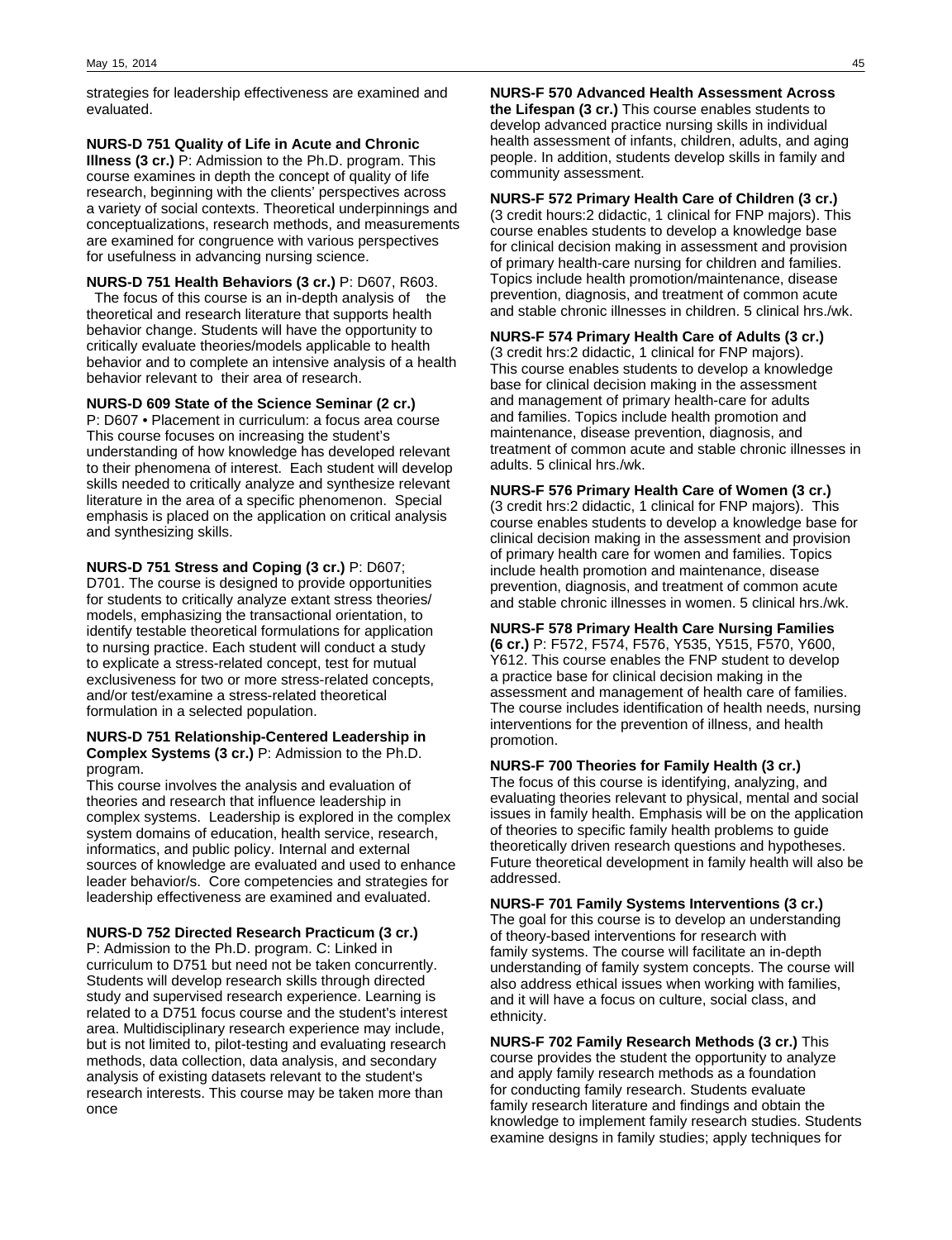strengthening designs and address instrumentation, sampling, data collection, and unit of analysis issues specific to family research.

**NURS-G 513 Genetics (2 cr.)** In-depth study of biophysical and behavioral aspects of human development, which also considers genetic, embryologic, and developmental physiological components. This course may be repeated for a maximum of 4 credits.

**NURS-G 556 Primary Health Care of Women Throughout LifeSpan (4 cr.)** P: Y550, Y515, Y612, G552, G555 or permission. Enables student to develop a practice base for clinical decision-making in the assessment and management of women from menarche past menopause. Includes identification of health needs, nursing interventions for illness prevention, health promotion, and therapeutic interventions. 20 clinical hours/ week.

**NURS-G 901 Advanced Research (Independent Study) (6 cr.)** Individual assignments arranged for doctoral students.

**NURS-H 537 Community Epidemiology (3 cr.)** This research course presents methodological and analytical techniques to summarize health-related indicators in populations and provides opportunities to assess mainstream and multicultural populations through existing data sets. Epidemiologic techniques will form the basis for these population assessments.

**NURS-H 540 Community Assessment (3 cr.)** This course focuses on concepts and methods for the assessment of a mainstream and multicultural community's strengths and needs. Students will collect and analyze secondary data for selected communities, analyze health indicators, conduct a community assessment, and delineate implications for advanced practice nursing.

**NURS-H 544 Community Development and Organization for Health (3 cr.)** The purpose of this course is to critically analyze ethical principles, theories, concepts, and research of community development and organization for health, and to consider the application of these issues in mainstream and multicultural communities. Students develop an evaluation research proposal to study the effects of community development efforts.

**NURS-H 546 Action Research and Community Health Policy (3 cr.)** Analysis of action research as a method of scientific inquiry for social and policy change. Working with mainstream and multicultural community groups, students design and conduct action research projects. Based on research results, recommendations for social and policy change and for further policy research are made.

**NURS-H 548 Community-Based Nursing Practicum (3 cr.)** Students conduct a practicum experience in order to synthesize theory and research related to program development or evaluation of community-based intervention. Mainstream and multicultural community experiences and activities are independently planned to meet student career goals. 15–30 clinical hrs./wk.

**NURS-H 630 Community Health Planning and Implementation (4 cr.)** P: H537, H538. Analysis of concepts, ethical principles, frameworks, models of practice, and research related to community-based

nursing. Working with mainstream and multicultural community leaders, students design a plan for a community-based intervention and outcome evaluation appropriate at the local level.

**NURS-H 733 Community Health Nursing and Primary Health Care Policy (3 cr.)** P: R600 or equivalent, H730, H731, or consent of instructor. The impact of primary health care policy on nursing, health, and development in industrialized and developing countries is evaluated. Student research projects evaluate national primary health care policies, and recommendations are made for optimal policies and for further development of nursing science.

### **NURS-I 579 Nursing Informatics Practicum**

**(3 cr.)** This course provides an opportunity for the learner to synthesize all previous course work and to demonstrate beginning competency in nursing informatics. The course employs an application focus in which the learner demonstrates comprehension, critical thinking, and problem-solving abilities within the context of a real-world environment.

### **NURS-I 630 Introduction to Nursing Informatics**

**(3 cr.)** Introduction to the field of nursing informatics, current state of the science, major issues for research and development. Includes theoretical models of nursing informatics; nursing roles; information processing and data management; data acquisition and data representation; information system standards, system architecture, and networking; evaluation; and ethical/social issues in healthcare informatics.

**NURS-I 631 Clinical Information Systems (3 cr.)** Clinical Information systems includes: human computer interface and system design, healthcare decision support and clinical guidelines, system selection, organizational issues in system integration, project management for information technology change, system evaluation, regulatory policies, impact of the Internet, economic impacts of e-health, distributed healthcare information technologies, and future trends.

**NURS-I 635 Consumer Health Informatics (3 cr.)**

Topics include theoretical models for the delivery of consumer health information; Internet-based information delivery, access to patient information, and privacy issues; quality of consumers health information health literacy; design and development of consumer health information resources; consumer access to clinical information; and current research.

**NURS-I 639 Informatics in Nursing Administration Practice (3 cr.)** This course describes the knowledge work necessary for competent practice in nursing management. The focus is on identification, acquisition, analysis, interpretation, and application of knowledge data, databases, and systems that support decision making strategies in nursing administration.

**NURS-J 595 Topical Seminar (2-4 cr.)** Seminar topic to be announced each semester.

**NURS-J 595 Legal and Ethical Issues in Nursing Education (2 cr.)** This topical seminar will be focused on a discussion of the legal and ethical issues related to nursing education.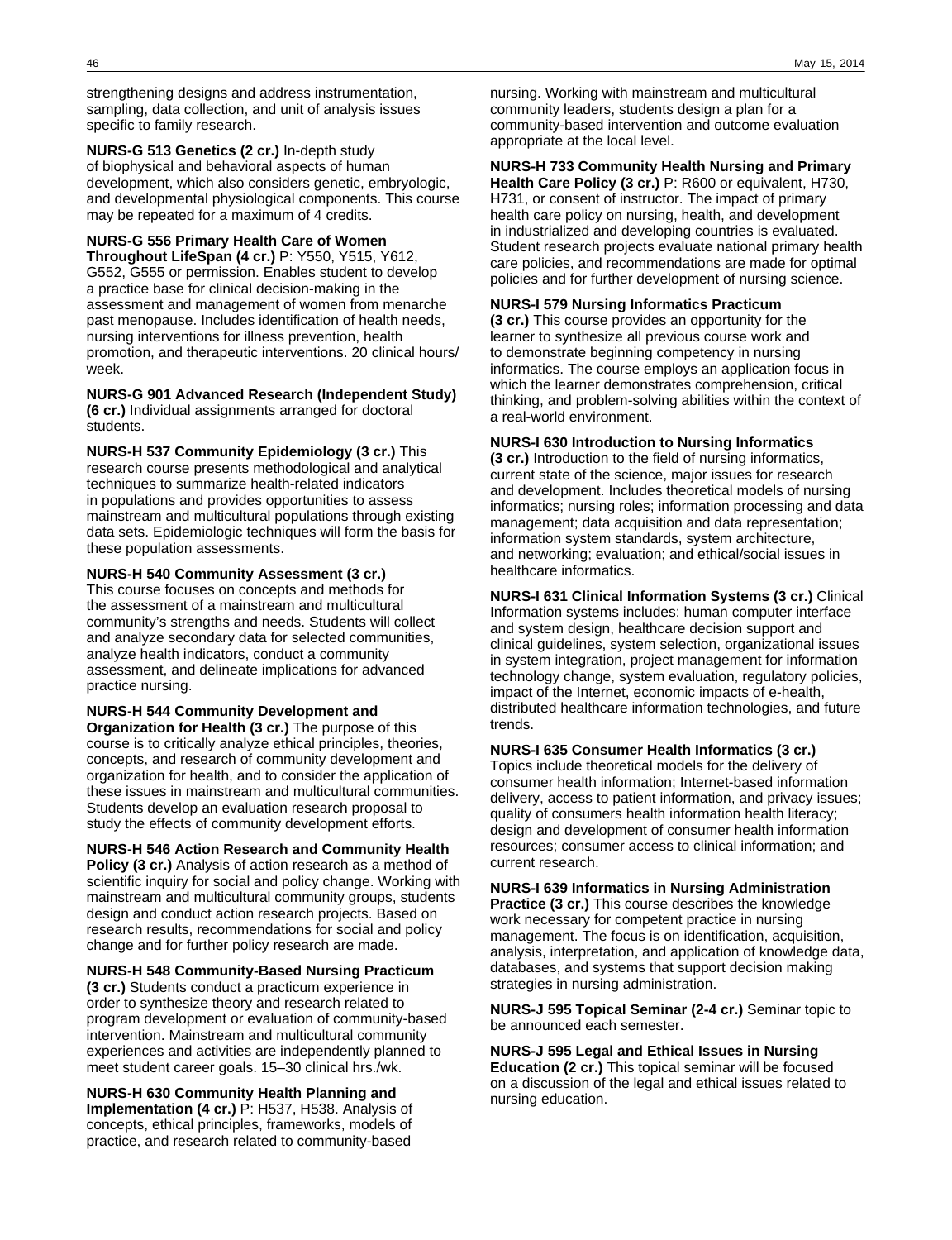**NURS-J 690 Readings in Clinical Nursing (1-3 cr.)** Topic arranged depending on the needs and interests of the student.

**NURS-J 692 Hermeneutics Institute (3 cr.)** Seminar focusing on hermeneutic phenomenology in the context of research and scholarship in health care and the human sciences (including design, data collection and analysis and dissemination). Readings from philosophers such as Heidegger, Gadamer and Nancy are used to situate hermeneutical methodologies in a philosophy of science.

### **NURS-J 692 Independent Study in Nursing (1-6 cr.)** Individual assignments arranged.

**NURS-L 574 Administrative Management in Nursing (3 cr.)** P: L573. Content derived from contemporary environmental, personnel, and organizational issues related to the administration of nursing services with an emphasis on management principles and processes.

**NURS-L 575 Corporate and Public Policy for Nursing Executives (3 cr.)** This course is designed to prepare nurse administrators for active policy-making participation in health-care organizations, professional associations, and governmental agencies. The focus of the course is on managerial decisions and on building coalitions for policy at the organizational, local, regional, national, and international levels.

### **NURS-L 579 Nursing Administration Practicum (3-6 cr.)** P: L574 and SPEA V610. A practicum experience designed for synthesis of theory and practice. Agency

observation and activities are independently planned. Includes group seminars. 15 clinical hrs./wk.

### **NURS-L 650 Data Analysis for Clinical and**

**Administrative Decision Making (3 cr.)** Focuses on understanding, manipulating, and analyzing quantitative data in nursing and health care. Includes use of computerbased systems for data management and statistical analysis. Students learn application and interpretation of multivariate statistical models for decision making.

**NURS-L 670 Economic Analysis of Nursing and Health Systems (3 cr.)** This course provides the economic context for nursing administration and a forum for students to analyze key nursing administration and health systems issues from a perspective of economic value to the community they serve.

**NURS-L 671 Financial Management: Nursing (3 cr.)** Designed to acquaint nurses with budget preparation and fiscal management of a nursing unit or division. Methods of obtaining personnel input, estimating costs, and cost justification are analyzed in depth.

**NURS-L 775 Organizational Theories in Nursing (3 cr.)** An analysis of existing organizational theory for the purpose of identifying, extending, or modifying theory for application in the nursing service or education sectors.

**NURS-M 500 The Scientific Basis for Clinical Nurse Specialist Practice (3-4 cr.)** This course focuses on understanding the clinical nurse specialist role and practice. Emphasis is placed on theory and science related to chronic illness prevention, risk reduction and management for individuals in the context of families. Students use clinical reasoning to diagnose actual or potential problems amenable to nursing interventions, and

design, implement and evaluate evidence-based nursing interventions for specialty populations of adults across the lifespan.

**NURS-M 559 Stress and Coping (3 cr.)** This course focuses on analyzing psychological and psychophysiological theories of stress and coping. Students apply principles of interviewing to identify experiences of stress, and use clinical reasoning to diagnose stress related problems for adults across the life span. Students design, implement and evaluate evidence-based nursing stress management interventions for individuals and their families.

**NURS-M 560 Enhancing Health Behaviors Through Psycho-Educational Intervention (3 cr.)** This course focuses on the application of science to enhance individual health behaviors of adults across the lifespan through psycho-educational interventions. Emphasis is on the development of psycho-educational interventions to support health-related decision-making and selfmanagement through learning and cognitive restructuring. Learning and other relevant theories are presented to guide intervention design, implementation and evaluation.

**NURS-M 565 Symptom Management and Functional Enhancement (4 cr.)** This course focuses on the application of theory and science to improve patient outcomes related to symptoms and functional status in the context of chronic illness. Theory, research and evidence are analyzed in the design, implementation and evaluation of nursing interventions to optimize outcomes for adults across the adult life span.

**NURS-M 575 Clinical Nurse Specialist Role in Health Systems (3-4 cr.)** This course prepares clinical nurse specialists to function as leaders within complex health systems. Students synthesize and apply theories and research to advance the practice of nursing for a specialty population of adults across the lifespan experiencing chronic illness. Emphasis is placed on leading nurses and multidisciplinary teams in achieving safety, quality, and cost-effective outcomes.

### **NURS-P 510 Neuro-Psychopharmacology**

**(3 cr.)** Considers indications, therapeutic uses, neurophysiological mechanisms of action, and side effects of the major classifications of psychotropic drugs. Relevant research is examined, as is clinical application pertinent to current psychiatric mental health practice, including therapeutic management, psychodynamics, and combination of drugs with other treatment modalities.

**NURS-P 515 Assessment in Advanced Psychiatric Nursing (3 cr.)** Methods and skills for completing a comprehensive mental health assessment are emphasized. Content includes criteria for DSM, psychiatric nursing diagnosis, ICD, and functional abilities, developmental status, and cultural influences. Students become familiar with standardized assessment tools commonly used in psychiatric/mental health settings. 5 clinical hrs./wk.

**NURS-P 558 Psychiatric/Mental Health Advanced Practice Nursing Across the Lifespan (3 cr.)** P: N502; R500; P510; P515. Placement in curriculum: a required course for MSN, psychiatric/mental health adult/geriatric major.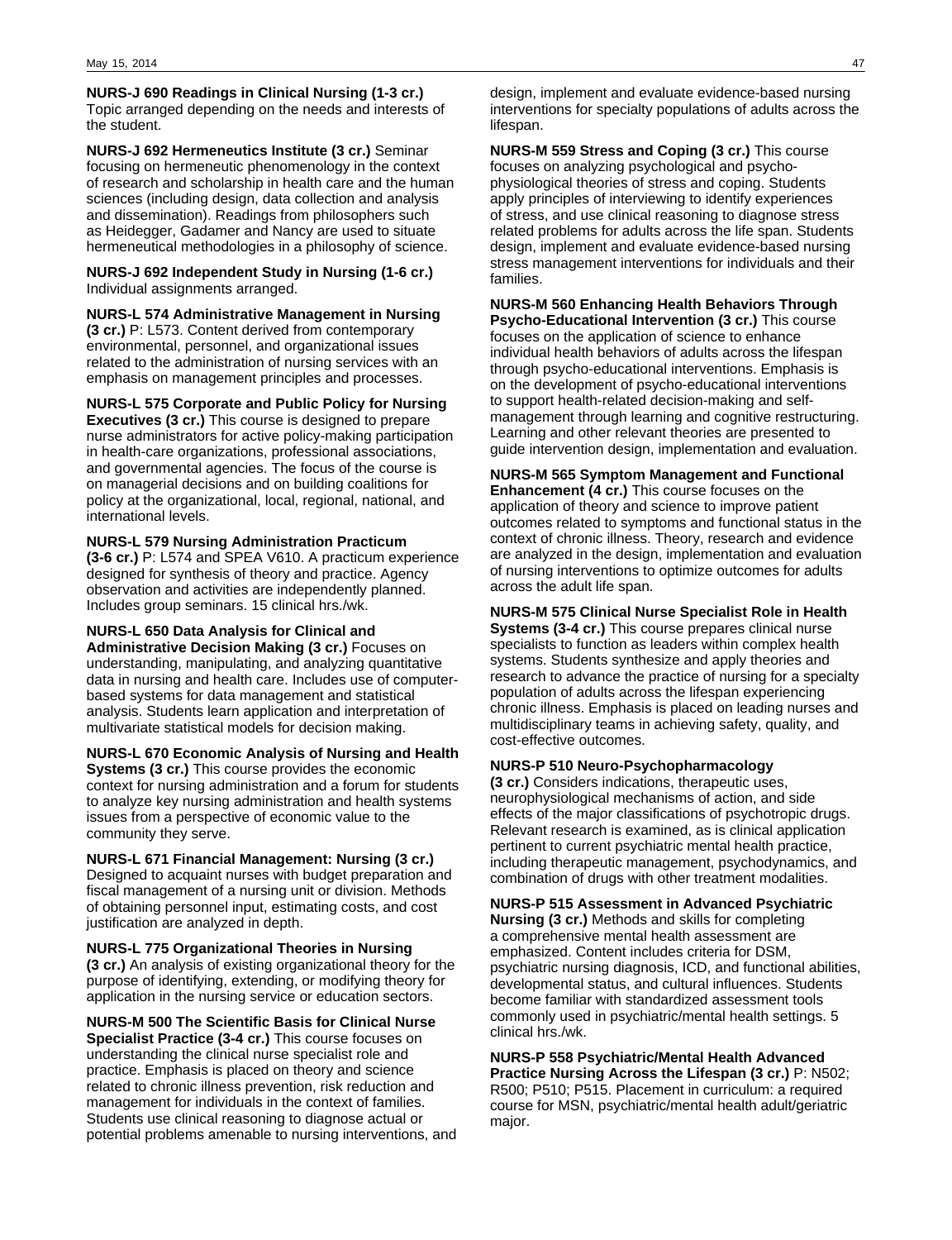Treatment models and research findings related to the care of persons across the lifespan with mental illness are examined, analyzed, evaluated, and implemented in clinical practice. The interrelationships of neurobiology, gender, development, environment, and culture are explored in relation to how they guide therapeutic approaches to treatment. Sociopolitical forces that influence advanced nursing practice and health care delivery are examined. Supervised clinical experiences focus on developing advanced practice skills in clinical management, crisis intervention, health promotion and illness prevention.

### **NURS-P 651 Psychiatric/Mental Health Nursing with**

**Families (3 cr.)** Theoretical formulations and research related to developmental and functional processes in families are examined for their relevance in designing and implementing nursing interventions. Biopsychosocial formulations are used to understand the reciprocity of individual and family function and dysfunction. Learning experiences include analysis of family therapy simulations and a family therapy practicum. 5 clinical hrs./wk.

### **NURS-P 652 Interprofessional Approach to the Treatment of Substance Use and Co-occurring Psychiatric Disorders (3 cr.)** P: Core courses: N502, N504, R500, R505 or permission of course faculty. The purpose of this course is to provide learners with knowledge, skills and the exploration of attitudes relevant to interprofessional approaches to the treatment of substance use and co-occurring psychiatric disorders.

 The course will address prevention, intervention, and treatments of these disorders with diverse populations across the life span. Students draw upon previous and concurrent learning experiences and integrate values, knowledge, and skills relevant to their professional standards of practice. Students explore the relationships between and among substance use/psychiatric disorders and socioeconomic status, race, ethnicity, culture, religion, gender, sexual orientation, age, physical and mental ability, and other socio-environmental factors of vulnerability. Consistent with strengths and ecosystems perspectives, students consider the impact of social environments, physical settings, community contexts, and political realities that support or inhibit the emergence of substance use and co-occurring disorders.

#### **NURS-P 654 Group Interventions in Advanced**

**Psychiatric Nursing (3 cr.)** The student will demonstrate an understanding of group treatment as a therapeutic modality in the advanced practice of psychiatric/mental health nursing. Various models of group intervention are analyzed to determine their relevance for meeting specialized needs of clients across the life span. Practicum required. 5 clinical hrs./wk.

### **NURS-P 671 Advanced Clinical Practice in Psychiatric/**

**Mental Health Nursing I (3 cr.)** Students engage in advanced psychiatric nursing practice with selected populations. Students further define and expand their practice of psychiatric/mental health nursing based on the integration of theory, research, self-evaluation, and clinical supervision. A variety of approaches and issues of service delivery are explored. 10 clinical hrs./wk.

**NURS-P 672 Advanced Clinical Practice in Psychiatric/ Mental Health Nursing II (3 cr.)** In this practicum,

students expand their practice to indirect care responsibilities, including clinical supervision, evaluation of treatment environments, program development, and interdisciplinary collaboration. Students examine social, legal, economic, and ethical issues to develop goals for future professional development and contributions to nursing. 10 clinical hrs./wk.

### **NURS-R 601 Instrumentation and Measurement (3 cr.)**

P: R603, R604, or consent of faculty. This course provides an opportunity for the student to develop expertise in developing and testing the psychometric properties of an instrument to measure health-related phenomena. Content focuses on theoretical foundations of measurement, item construction, questionnaire design, and content analysis, item analysis, assessment of reliability and validity, accuracy and precision, and manuscript preparation to report psychometric properties.

### **NURS-R 602 Instrument Development for Health**

**Behavior II (2 cr.)** P: R601. The purpose of this course is to provide an opportunity for the student to develop expertise in the testing of an instrument to measure health behavior. Content focuses on data collection, item analysis, validity and reliability assessment, and manuscript preparation to report psychometric properties.

#### **NURS-R 603 Foundations of Quantitative Research (3 cr.)** P: D607; Concurrent: R607, or permission of instructor.

This course is an in-depth critique of the quality indicators for quantitative research designs. Designs, sampling methods, data collection methods, measurement strategies, and quality of measures are evaluated for threats to internal and external validity. In addition, the logical consistency among problem, purpose, design, data analysis

and conclusions are examined.

### **NURS-R 604 Experimental and Quasi-Experimental**

**Designs and Methods in Nursing (3 cr.)** P: R603. An in-depth study of experimental and quasi-experimental research designs and methods used to evaluate the effectiveness of interventions. Designs will be evaluated to minimize error and maximize internal and external validity. Sampling methods, power analysis, Type I and II errors, and other concepts relevant to experimental and quasiexperimental research designs and related methods will be covered.

**NURS-R 605 Design and Applications of Advanced Research Designs/Interventions (3 cr.)** P: R603, R604. Evaluates and applies issues relevant to intervention research and health services research. Content will include intervention dosage, sensitivity, mediators and moderators, and quality assurance and feasibility of intervention delivery. Translational research, multisite research, intent-to-treat, nested designs, and outcome designs will be discussed for application.

### **NURS-R 607 Advanced Statistics in Nursing Research**

**(3 cr.)** P: R606 or equivalent Intermediate Statistics in Nursing Research or permission of instructor. This course covers multiple linear regression, ANCOVA, factorial ANOVA, repeated measures, sensitivity and specificity, logistic regression, and survival analyses. Understanding the mathematics and logic behind these techniques is emphasized. Students develop skills to answer research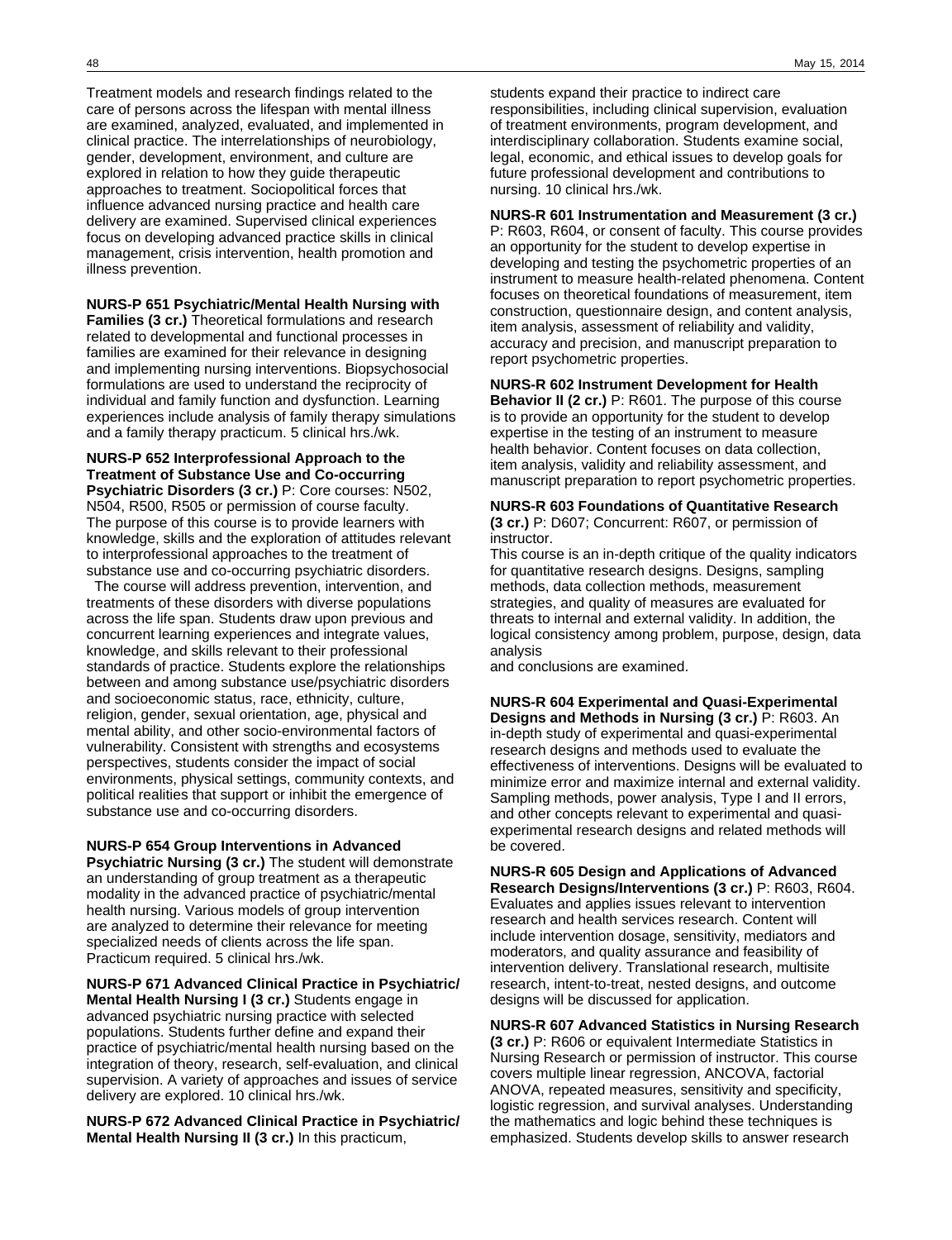questions, and critically analyze, interpret, and evaluate evidence related to nursing research.

### **NURS-R 608 Multivariate Statistics in Nursing**

**Research (3 cr.)** P: R606 Intermediate Statistics or equivalent in Nursing Research and R607or equivalent Advanced Statistics in Nursing Research or permission of instructor. The development of skills and applications that enhance student's ability to critically analyze, interpret, evaluate and conduct nursing research using canonical correlation, MANOVA/ MANCOVA, discriminant analysis, principal component analysis, exploratory and confirmatory factor analysis, and structural equation modeling. Understanding the mathematics, logic, application of these techniques is emphasized.

### **NURS-R 610 Foundations of Qualitative Research (3 cr.)**

The focus of this course is on in-depth critique of the quality indicators for qualitative research designs. Designs, sampling methods, data collection methods, and analysis methods are evaluated for credibility, neutrality, consistency and usefulness of findings. In addition, the consistency among research questions, purpose, design, data analysis and conclusions are examined.

### **NURS-R 611 Advanced Qualitative Research Methods**

**(3 cr.)** P: R500, R603, R610, or consent of faculty. Elective course provides context for deeper analysis of selective qualitative methodologies. Critical skills include developing research questions appropriate for selected methodologies and defending methodological choice. Students refine and conduct a pilot research project, including IRB submission, data collection/ analysis, application of quality criteria, and preparation of a publishable research report.

### **NURS-R 612 Interpretive Data Analysis (1-3 cr.)**

P: R610, R611 and completed qualitative data collection from D752 or with permission of course faculty. This course advances new qualitative researchers in building a foundation of philosophical, theoretical and practical understanding of interpretive research methods, study designs, conditions of rigor in qualitative research, and research team building. Students will explore ways of grounding their findings in the works of interpretive phenomenology, grounded theory and other interpretive methods meeting the needs of students. Students will explore multiple avenues for dissemination of interpretive research findings.

### **NURS-R 613 Grounded Theory Research (3-3 cr.)** P: R-610 or introductory course in qualitative methods. This course focuses on the methods of grounded theory research within the context of its origins, history and philosophical foundations.

**NURS-R 800 Dissertation Seminar (3 cr.)** The seminar is a forum for students to explore with their peers the processes for obtaining Ph.D. candidacy status and completing the dissertation. Policies/procedures for completing the Ph.D. candidacy examination and the dissertation proposal defense will be discussed. Dissertation research compliance issues related to the IUPUI IRB application process also will be discussed. Students will collaborate with their dissertation chair

to facilitate progress toward Ph.D. candidacy and the dissertation phase of their program.

### **NURS-R 899 Dissertation in Nursing (1-9 cr.)**

P: Candidacy status in the doctoral program. In collaboration with the student's dissertation chair, dissertation development is facilitated. The seminar is a forum for students to explore with their peers research problem development, theoretical foundations, methodology, and data analysis to launch their dissertation research. Format and procedures for progression in the dissertation process are also discussed. The student's dissertation chair is involved as the student progresses through the semester.

### **NURS-S 674 Management of the Acutely Ill Adult 1 (6 cr.)** This course focuses on assessment, diagnosis, and collaborative management of adults who are acutely/

critically ill or are experiencing exacerbation of a chronic health problem. Clinical focus is on the role of the acute care nurse practitioner working with a multidisciplinary team to facilitate and accelerate the patient's return to optimal health. 15 clinical hrs./wk.

### **NURS-S 675 Management of the Acutely Ill Adult 2**

**(6 cr.)** P: S674. This course focuses on assessment, diagnosis, and collaborative management of adults who are acutely/critically ill or are experiencing exacerbation of a chronic health problem. Clinical focus is on the role of the acute care nurse practitioner working with a multidisciplinary team to facilitate and accelerate the patient's return to optimal health. 15 clinical hrs./wk.

### **NURS-S 676 Management of the Acutely Ill Adult**

**3 (6 cr.)** P: S674 and S675. This course focuses on assessment, diagnosis, and collaborative management of adults who are acutely/critically ill or experiencing exacerbation of a chronic health problem. Clinical focus is on the role of the acute care nurse practitioner working with a multidisciplinary team to facilitate/accelerate the patient's return to optimal health. 15 clinical hrs./wk.

### **NURS-T 600 Scientific Basis for Clinical Teaching in Nursing (3 cr.)** P: N502, N504, R500, R505 or permission of course faculty C: T670 All students must satisfy the Indiana University School of Nursing RN licensure, background check, immunization and CPR requirements and provide documentation of this prior to the first day of class.

This course includes an integration of concepts of population-based clinical practice and teaching in clinical environments. Emphasis is placed on the relationship between nursing theory, quality and safety, evidencebased practice and teaching and learning in clinical settings.

### **NURS-T 615 Curriculum in Nursing (3 cr.)** P: T600, T670 or permission of course faculty. This course is designed for persons who are or will be engaged in teaching within nursing education settings. The primary focus is the process of curriculum development; philosophical, social, political, economic, and professional issues that need to be considered in planning curricula; evaluating existing curricula; and changing curricula are examined.

**NURS-T 617 Evaluation in Nursing (3 cr.)** P: T600, T670 or permission of course faculty. Integration of concepts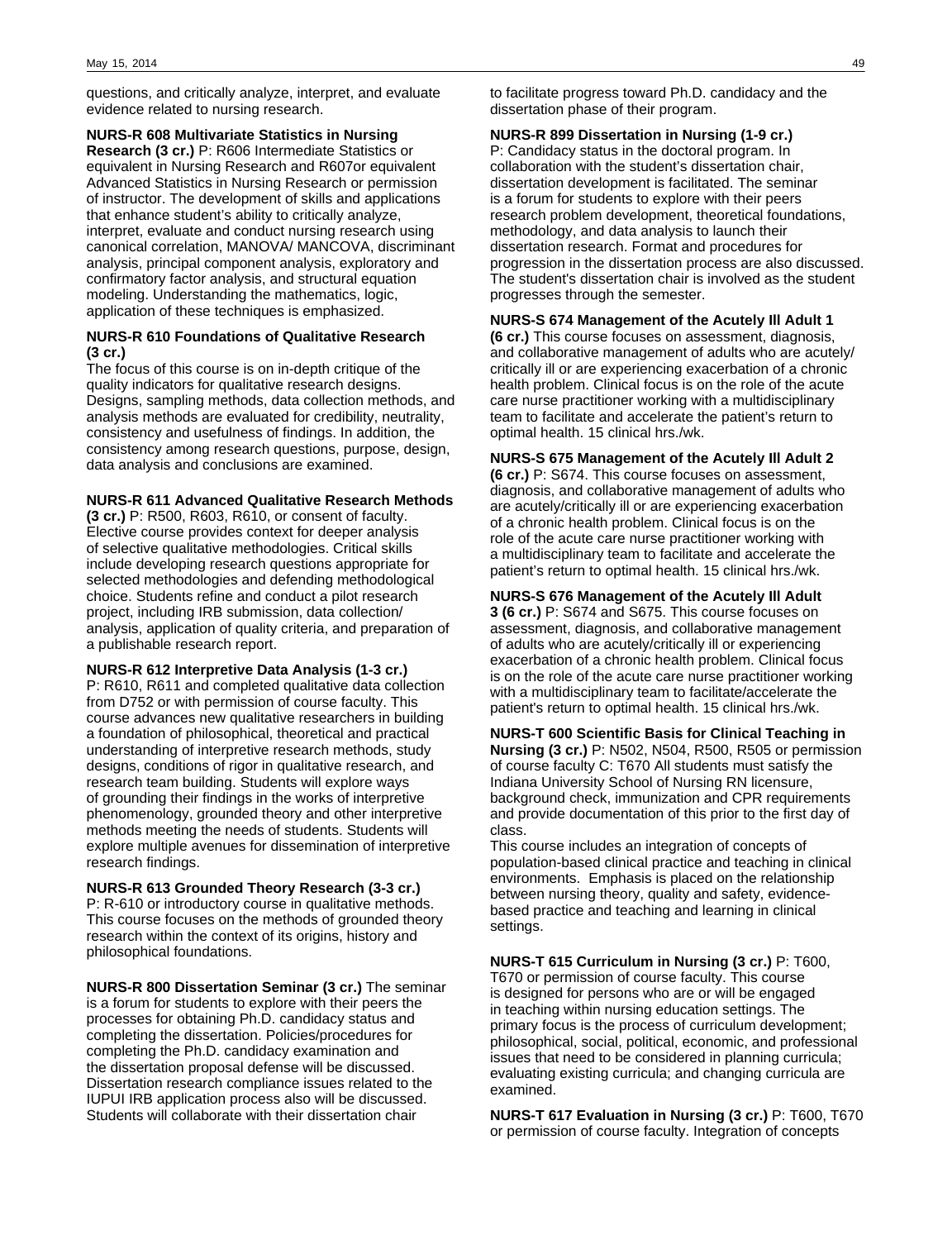of assessment and evaluation into a nursing education framework. Students analyze assessment/evaluation concepts, models, and frameworks for applicability for students, faculty, curricula, and programs.

**NURS-T 619 Computer Technologies (3 cr.)** P: T600, T670 or permission of course faculty. This course provides nurse educators an opportunity to acquire knowledge and skills for using computer technologies to support the teaching/learning process. Emphasis is given to theoretical frameworks that guide the selection, use, and integration of computer technologies in nursing education programs.

**NURS-T 670 Teaching in Nursing (3 cr.)** P: N502, N504, R500, R505 or permission of course faculty. Seminar and guided experiences in teaching of nursing, including planning, developing, implementing, and evaluating classroom and clinical instruction. The course is taught entirely on the Internet. Students work with a preceptor and submit a videotape or audio tape of teaching a unit of instruction.

**NURS-T 679 Nursing Education Practicum (3 cr.)** P: T600, T670, T615, T617, T619 or permission of course faculty. A practicum experience designed for application, demonstration, and synthesis of theory and competencies related to the role of nurse educator. Learning experiences are planned and negotiated to meet individual learning goals in the context of preceptor supervised experiences.

**NURS-T 800 Preparing Future Faculty (2 cr.)** This course provides preparation for employment and development of competencies as educators in academic and other complex organizations. Course concepts include functioning within the educational environment; understanding research abilities, teaching-learning process, the use of technology, civic engagement, and service; and developing effective communication skills with diverse groups.

### **NURS-W 540 Writing for Publication (3 cr.)**

P: Permission of the faculty. This course focuses on writing for publication. The goal is to enable students to gain skill in presenting their ideas for readers of the professional/scientific literature in any discipline. The content of the course is organized to help the student through the process from the conceptualization of an idea to submission of the paper for journal review. Achieving success and overcoming obstacles, such as lack of selfconfidence in writing skills and avoidance behavior, will be emphasized. Assignments are designed to facilitate the process, and students will receive personal reviews from faculty at each stage of manuscript development. The end-product will be a paper that is ready for submission for publication.

### **NURS-Y 512 Advanced Concepts in Gerontology**

**(3 cr.)** P: Consent of instructor. Introductory/survey course in gerontology and consent of instructor. Enables students to synthesize theoretical and practical concepts from different disciplines to meet the primary health-care needs of elderly adult clients and their families.

**NURS-Y 515 Advanced Pathophysiology Across the Lifespan (2-3 cr.)** P: Acceptance to MSN. Provides advanced comprehensive, scientific foundation for pathophysiology of selected disorders and diseases for clients across the lifespan. Clinical case studies integrate

the principles of pathophysiology within advanced practice nursing principles.

**NURS-Y 535 Dynamics of Family Health Care (3 cr.)**

Provides students with opportunities to study families within the community context. Consideration is given to theories of family functioning and roles in family health care, using family assessment tools and other nursing intervention strategies.

**NURS-Y 550 Advanced Adult and Geriatric Health Assessment (3 cr.)** Enables students to learn psychomotor skills required for performing physical examinations. This course also provides the theoretical basis to begin the process of physical diagnoses of health and illness. 5 clinical hrs./wk.

### **NURS-Y 552 Health Maintenance for Adults (5 cr.)** Provides the basis for synthesizing health status

information for nursing interventions aimed at helping adults and families to assume responsibility for the prevention of illness and the promotion and maintenance of health. 15 clinical hrs./wk.

**NURS-Y 554 Advanced Nursing Management—Adult (2 cr.)** Enables the student to use nursing research data and theoretical knowledge to support advanced nursing practice in primary health-care nursing.

**NURS-Y 555 Collaborative Clinical Practice in Primary Health-Care Nursing (4 cr.)** Provides opportunities for students to develop advanced clinical practice in primary health-care nursing. Seminar provides for the analysis of nursing management through care presentations. 20 clinical hrs./wk.

**NURS-Y 556 Advanced Nursing Management of the Oncology Client (4 cr.)** P: Y515, Y550, Y552, Y562, or consent of instructor. Provides the nurse practitioner concentrating in oncology with an overview of advanced nursing management for adults with cancer. Students will learn how to facilitate patient transition through screening and detection, diagnosis, acute care, rehabilitation, and the terminal phase. 5 clinical hrs./wk.

### **NURS-Y 562 Pathophysiology of Cancer**

**(2 cr.)** P: Y515, Y550, or consent of instructor. A pathophysiological approach to nursing care of clients with localized or invasive cancer.

### **NURS-Y 565 Interdisciplinary Practicum in**

**Gerontology (3 cr.)** P: Introductory/survey course in gerontology, Y512, and consent of instructor. Provides the student, as an advanced practitioner and interdisciplinary team member, with the opportunity to participate in the creation or change of health policies and/or programs affecting elderly people. Consists of a seminar and a practicum. 10 clinical hrs./wk.

**NURS-Y 600 Clinical Reasoning & Diagnostic Processes in Advanced Practice Nursing (1-3 cr.)** P: Y515, or permission of instructor. Course for nurse practitioner. Introduces students to clinical reasoning and diagnostic processes used in providing health care in primary and acute care settings. Students apply knowledge and skills from pathophysiology, physical assessment, and evidence based practice to decision making in direct patient care. Issues related to third party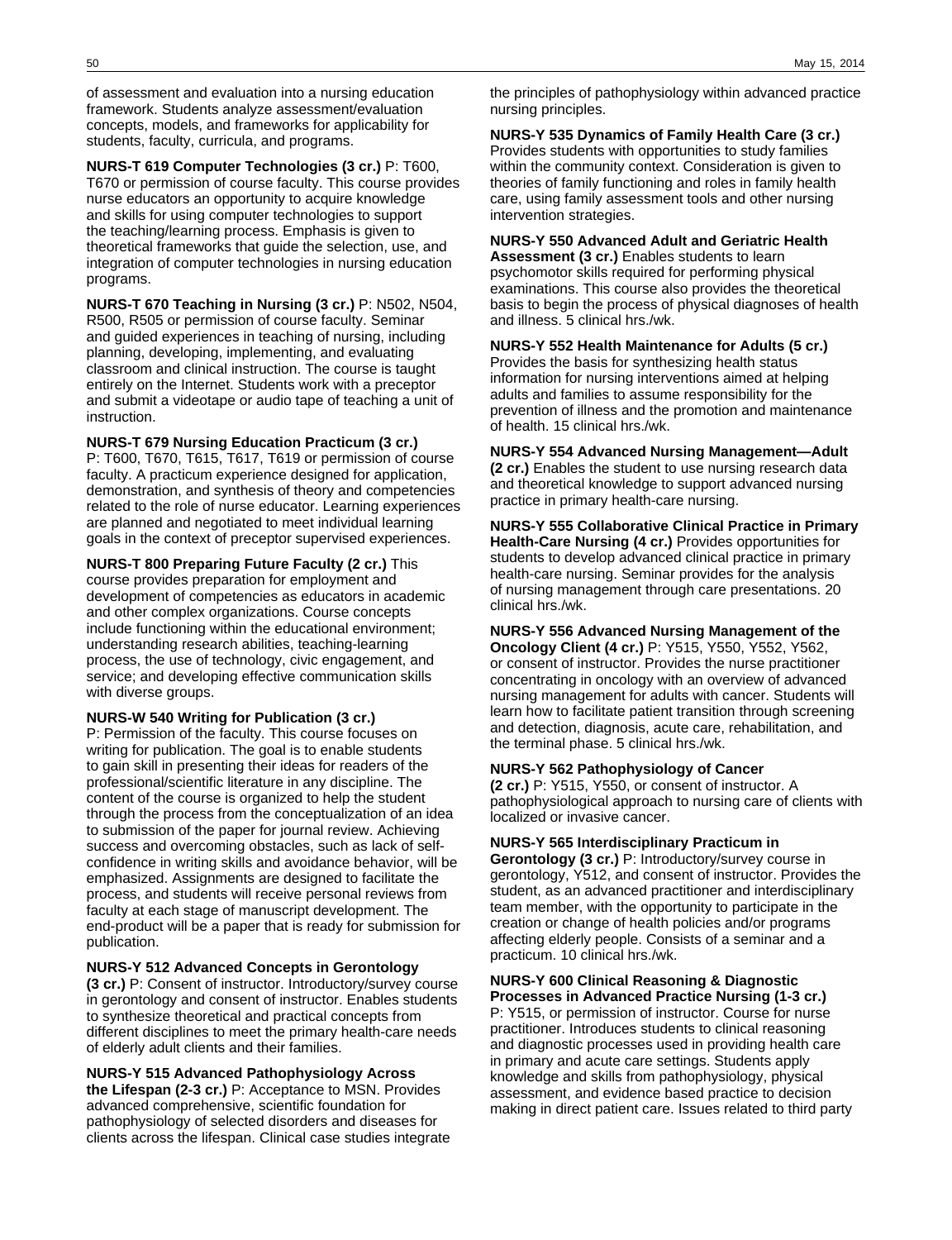reimbursement, regulation and scope of practice, and the ethics of diagnostic decision making are included.

### **NURS-Y 612 Advanced Pharmacology Across the**

**Lifespan (3 cr.)** P: Acceptance to MSN. Focus on pharmaceutics, pharmacokinetics, pharmacodynamics, pharmacoeconomics, and pharmacotherapeutic decision making for advanced practice nursing. Lifespan emphasis of pharmacotherapeutic principles for advanced practice nursing.

### **Pre-Nursing Courses**

**NURS-A 100 Nursing: Drug Dosage Calculation (2 cr.)** Provides a review of basic mathematics and presents a method of solving problems involving drug dosages. Course is open to those interested in nursing.

**NURS-A 190 Special Topics in Nursing (1-3 cr.)** P: Completion of all required course work noted or permission of instructor. Students will have an opportunity to pursue special topics of interest related to the professional practice of nursing. Topics will be offered on an as-needed basis.

### **NURS-A 192 Special Topics in Nursing: Practicum**

**(1-3 cr.)** P: Completion of all required course work noted or permission of instructor. Students will have an opportunity to pursue areas of nursing practice that complement their program of study. Course offerings will be based on resource availability.

### **NURS-B 104 Power Up: Strategies for Academic**

**Success (3 cr.)** This first-year course for students who have declared nursing as a major focuses on assisting students in gaining essential skills for academic success and in developing the ability to make use of university resources. Topics will include time management, stress management, critical thinking, development of networks of support, communication skills, learning styles, and academic responsibility. Teaching and learning strategies will incorporate campus technology and library resources as tools for completion of course requirements.

### **RN to MSN Mobility Option**

**NURS-B 490 RN–MSN Transition I (4 cr.)** This course is designed to provide learning opportunities to acquire the knowledge and skills that are foundational to advanced practice nursing roles, and success in the masters program. Professional role development, evidence based practice, theories of community-based nursing, nursing leadership and management are analyzed in combination with related research and are applied to the nurse's evolving role in an era of health care reform. Learning opportunities emphasize the knowledge and skills needed to provide evidence based nursing care in complex health systems and in the community. Future trends for nursing's leadership, management, ethics, and social policy roles are examined, with particular emphasis placed on the impact of health care reform.

### **RN to BSN Degree Completion Program Courses NURS-B 231 Communication Skills for Health-Care Professionals: RN BSN (3 cr.)**

This course addresses professional communication, inter/intra professional collaboration, and professional engagement to foster growth and development in nursing. This course also focuses on issues related to professional

practice, theory, development and use, professional organization participation, service, continuing education, autonomy and accountability.

### **NURS-B 244 Comprehensive Health Assessment: RN BSN (3 cr.)**

This course focuses on the complete health assessment, the nursing process, and its relationship to the prevention and early detection of disease across the life span.

 Students learn the skills of interview, inspection/ observation, palpation, percussion, and auscultation in assessing clients across the life span and comparing normal from abnormal findings.

### **NURS-B 304 Professional Nursing Seminar I:**

**Health Policy (3 cr.)** (RN-BSN) Social, ethical, cultural, economic, and political issues that affect the delivery of health and nursing services globally are critically analyzed. Government and entrepreneurial interests are examined. Emphasis is placed on the impact of policy decisions on professional nursing practice and health services.

**NURS-B 403 Gerontological Nursing (3 cr.)** (RN-BSN) This course promotes a holistic approach to persons in the later years of life. Death and dying, legal and ethical issues, family care giving, and future challenges will be discussed in the context of best practices as outlined by the John A Hartford Foundation: Institute for Geriatric Nursing.

### **NURS-B 404 Professional Nursing Seminar II:**

**Informatics (3 cr.)** (RN-BSN) This course addresses nursing informatics: state of the science and issues for research, development, and practice. It clarifies concepts of nursing, technology, and information management; and comprises theory, practice, and the social and ethical issues in nursing and health care informatics.

**NURS-H 355 Data Analysis in Clinical Practice and Health-Care Research (3 cr.)** P: All fourth-semester nursing courses. (RN-BSN) This course introduces nursing and other health sciences students to the basic concepts and techniques of data analysis needed in professional health-care practice. Principles of measurement, data summarization, and univariate and bivariate statistics are examined. Differences in types of qualitative data and methods by which these types of data can be interpreted are also explored. Emphasis is placed on the application of fundamental concepts to real-world situations in client care.

**NURS-H 365 Nursing Research (3 cr.)** P: All fifthsemester nursing courses and H355 or its equivalent. (RN-BSN) This course focuses on development of students' skills in using the research process to define clinical research problems and to determine the usefulness of research in clinical decisions related to practice. The critique of nursing and nursing-related research studies will be emphasized in identifying applicability to nursing practice.

**NURS-K 301 The Art and Science of Complementary Health (3 cr.)** (RN-BSN) This course will serve as an introduction to a variety of complementary therapies, including healing touch, guided imagery, hypnosis, acupuncture, aromatherapy, reflexology, and massage. The class will critically examine each therapy through